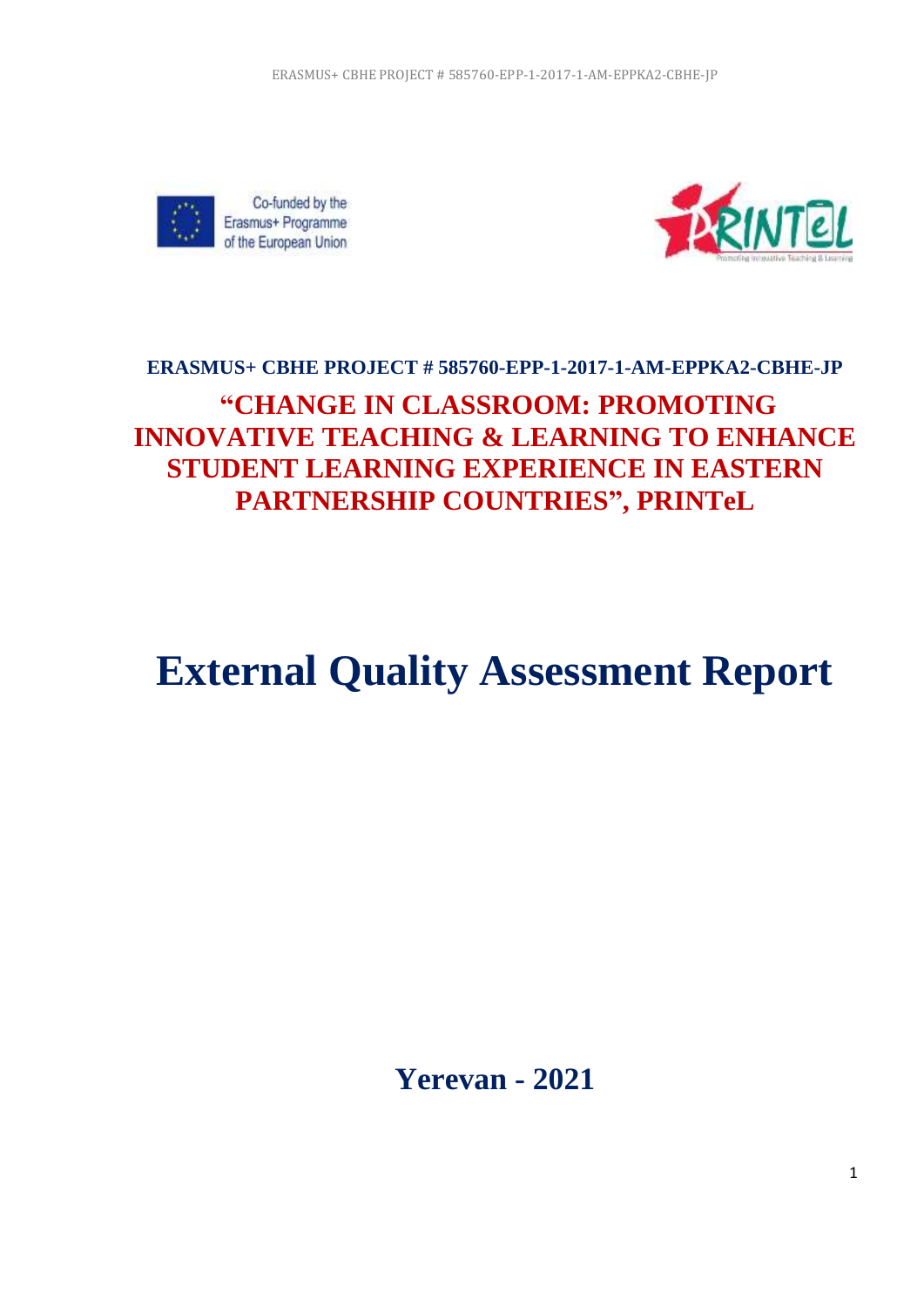# **CONTENT**

| WP 3. Creating the Virtual Academy of Teaching & Learning (VATL) 24          |     |
|------------------------------------------------------------------------------|-----|
|                                                                              |     |
|                                                                              |     |
|                                                                              |     |
|                                                                              |     |
| Outstanding achievements of partner universities and things to be improved37 |     |
|                                                                              |     |
| Conclusions                                                                  | .44 |
|                                                                              |     |
|                                                                              |     |
|                                                                              |     |
|                                                                              |     |
|                                                                              |     |
|                                                                              |     |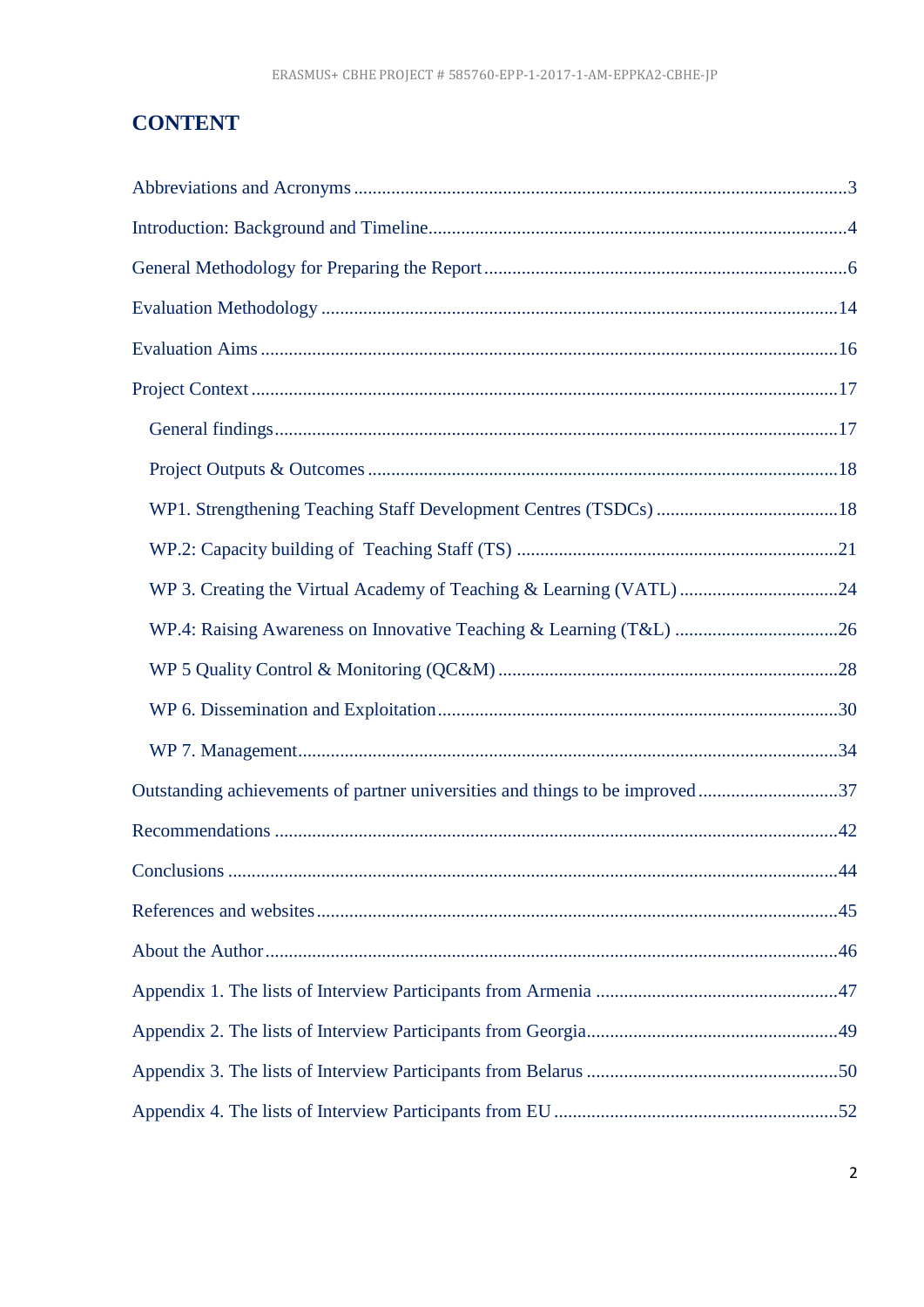# <span id="page-2-0"></span>**Abbreviations and Acronyms**

- YSU Yerevan State University Yerevan, Armenia
- NPU National Polytechnic University of Armenia Yerevan, Armenia
- VSU Vanadzor State University after H. Tumanyan Vanadzor, Armenia
- ISU Ilya State University Tbilisi, Georgia
- GTU Georgian Technical University Tbilisi, Georgia
- TeSaU Iakob Gogebashvili Telavi State University Telavi, Georgia
- BSU Belarusian State University Minsk, Belarus
- BrSTU Belarus Brest State Technical University Brest, Belarus
- YKSUG Belarus Yanka Kupala State University of Grodno Grodno, Belarus
- NCSRHE National Center for Strategic Research in Higher Education Yerevan, Armenia
- Katholieke Universiteit Leuven Leuven, Belgium
- UB Universitat de Barcelona Barcelona, Spain
- UP Spain Universidade of Porto Porto, Portugal
- Portugal Linköping Universitet Linköping, Sweden
- Sweden FH Joanneum Gesellschaft mbH Graz, Austria
- AI Artificial Intelligence
- CBHE Capacity Building in Higher Education
- EHEA European Higher Education Area
- HE Higher education
- OER Open Education Resource
- ToT training of trainers
- TSDC Teaching Staff Development Centres
- T & L- Teaching and Learning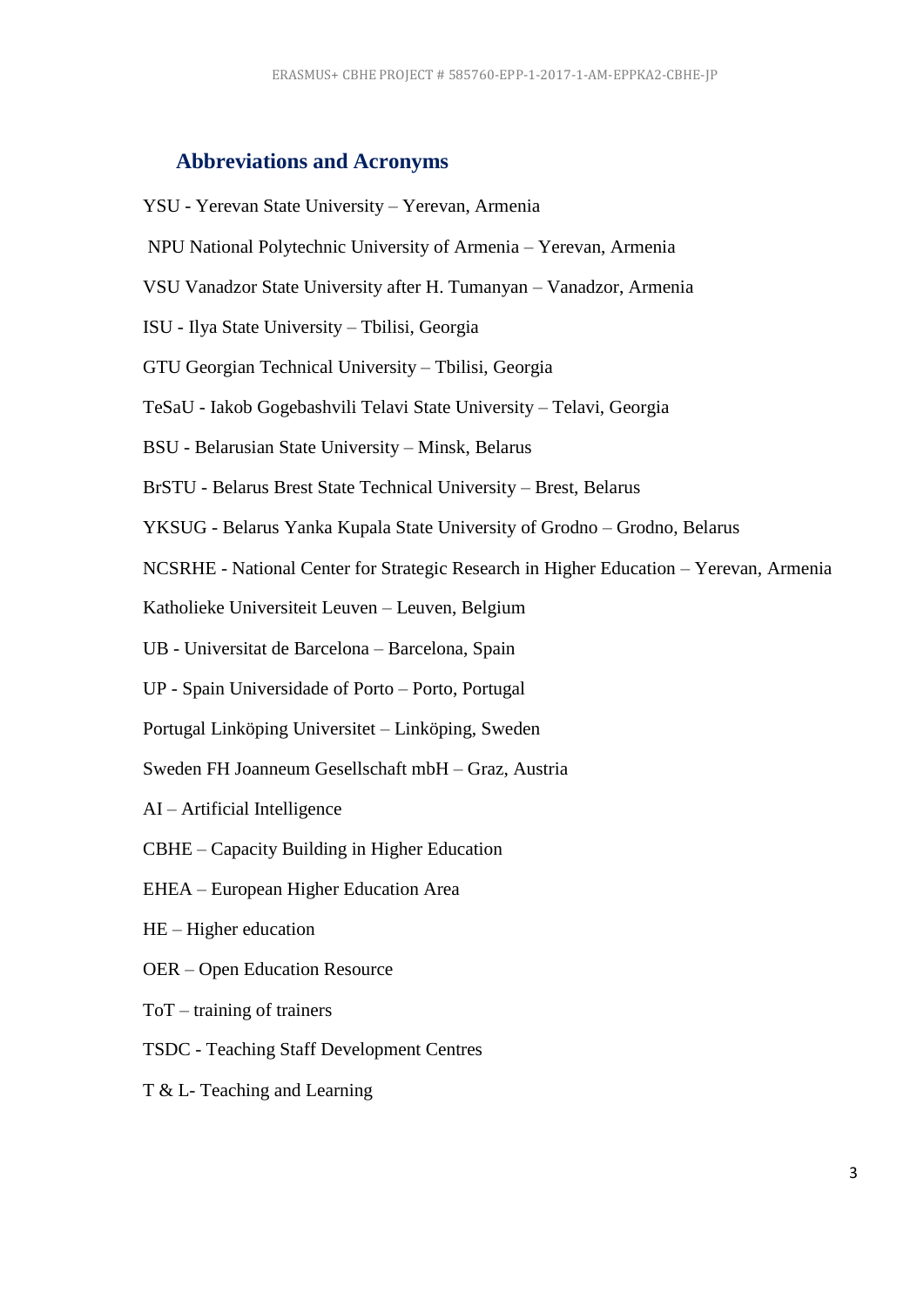#### <span id="page-3-0"></span>**Introduction: Background and Timeline**

*The key questions: to provide an overview of summary evaluation of the project. For it the data were captured from different sources – questions discussed with the coordinator, participants and the produced documents which are available on the website of the project, the websites of the universities, on the social media etc.*

The overall relevance of the project is assessed against the whole set of qualitative and quantitative data gathered and analyzed, thus the current report is both informative and evaluative to introduce the practical sides of the project and force the further implementation of the outputs/outcomes especially regarding the adoption of new pedagogical approaches which were generated throughout the lifetime of the project implementation as well as moving a step ahead with higher education reforms concerning such aspects as quality assurance, national qualifications framework, institutional and programme accreditation, recognition of the qualifications and many other topics which are on the top agenda of the countries in the European Higher Education Area.

Judging from the activities done, the transformation of the project outputs/outcomes to new tasks within the partner countries and institutions is needed which will increase the overall capacities of the universities. In my strong conviction, the higher education issues are still a high priority with all the partner countries irrespective of their economic, social or political background and preferences.

One of the components of the project – the establishment and operation of the teaching staff development centres (TSDC) at the universities is an efficient ready-made tool that may be adapted to any new context without even spending much resources on developing regulations, operational plans, and benefiting from ready-made packages for establishing a TSDC within a higher education institution could be a very good chance to transform the project outcomes into a new opportunity for the HEIs in different countries of the world. The trained trainers which have already got a sufficient experience over the last two years may provide trainings to new target groups across a wide range of institutions – from primary to life-long informal level. This could be a very good scenario to give the ideas of the project a second life to grow in many new settings in partner countries and beyond.

It is also worth stating that the occasional readers of the report can also take out something valuable for them in case they want to get oriented towards making similar changes in their country or university contexts. Independent users of the report outputs/outcomes may also find various hints on how to clearly move towards getting prepared to teaching or learning with the use of the new innovative tools so as to ensure the personal professional development as well as to contribute to substantial changes in higher education systems within their countries.

For making all the above-mentioned continuities work efficiently, the universities – PRINTel project participants, should go on with introducing the outputs/outcomes of the project in different new settings so as to make new people benefit from all the resources that were created during a four-year period of the lifetime of the project.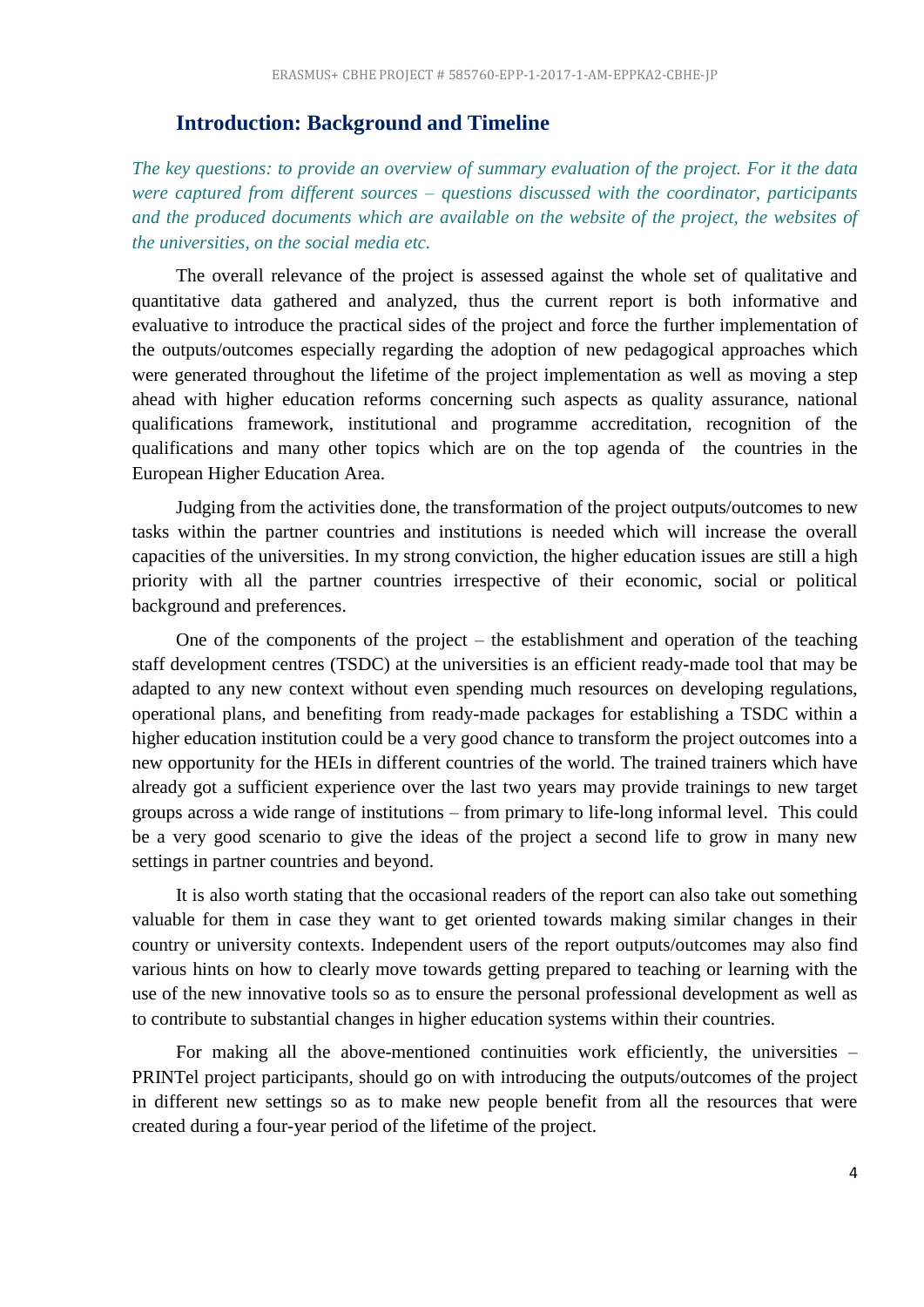After highlighting so many aspects of the possible use of the project results, however, I will still keep reserved to speaking about the project outcomes which can be considered as midterm or long-term results. In my perception, they are not seen immediately after the end of the project but will be seen after some time, when we will be able to witness some change at the ground level. That is why we will keep to mostly using the term of the **outputs** which are achieved upon the implementation of the project, though the term outcome will also be used in the same meaning just to avoid repetition which will make the style of the report redundant or superfluous.

However, in spite of the fact that we still need time to really assess the long-run benefits of the project, it is possible to measure the immediate impact of the project on the academic communities in the countries which were engaged in the PRINTel project, especially connected with decision-making at the universities to move on as fast as they can to pace up with the world changes and challenges, provide the students with high quality academic programmes through the enhancement of the "learning experiences" as the project title says as well as foresight a bigger change through the development of ICT and digital competences and their multilevel and multifaceted use for shaping different other types professional knowledge, skills and competences which are on high demand at national and international labor markets. If we take the broader anticipated impact it is about the overall modernization of HE and society. This must be treated as a tool to achieve broader social goals, which means it must be linked to HE capacity to answer to global challenges such as sustainability, smart development strategies, adapting to climate change, solidarity, and equality, etc. Thus, strengthening of the digital competences of teaching staff and students, improving the teaching tools and methodologies through academic curriculum is of an utmost importance for the next generation of CBHE programs.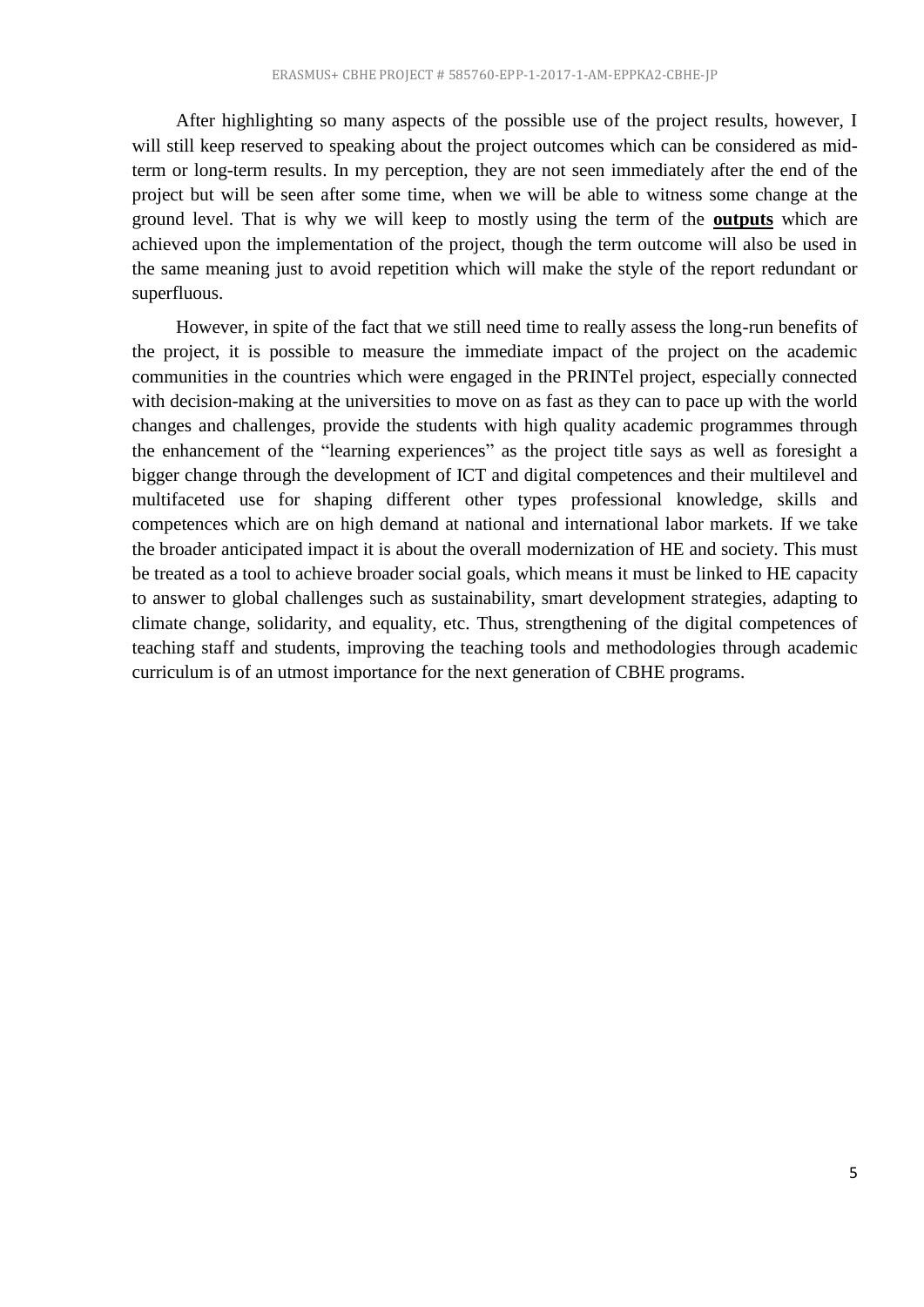#### <span id="page-5-0"></span>**General Methodology for Preparing the Report**

## *The focus here is on how to extend the outreach of the programme so as to make a bigger impact on the higher education of the countries.*

It is necessary to realize that it is not possible to put together all the information that may further be utilized, however, it is a question of discussing the issue of giving a second life to a project to extend the outreach of the project outputs/outcomes to other higher education institutions, and also to discuss the possibility of the use of the new innovative teaching and learning tools at schools and vocational institutions as well as to go a little bit farther and find new ways of implementation of the tools developed for informal education section to increase the relevance of life-long education as well as the role of these tools in different real-life settings.

#### **New Targets of the Projects:**



It is remarkable to realize that the project was highly manageable with the creation of a new culture of working together within a big consortium with emphasizing the role of personal, team, group and collective responsibility of the participants which is one of the strongest positive sides of the project.

The ship (the project) has a captain with a single mind. The "captain" was one (the coordinator of the project), however, all the countries as well as partner institutions have their own coordinators that ensured the complex, corporate work of hundreds, if not thousands (if we take the students also into account) of people. Aligning those pivotal leaders so that they can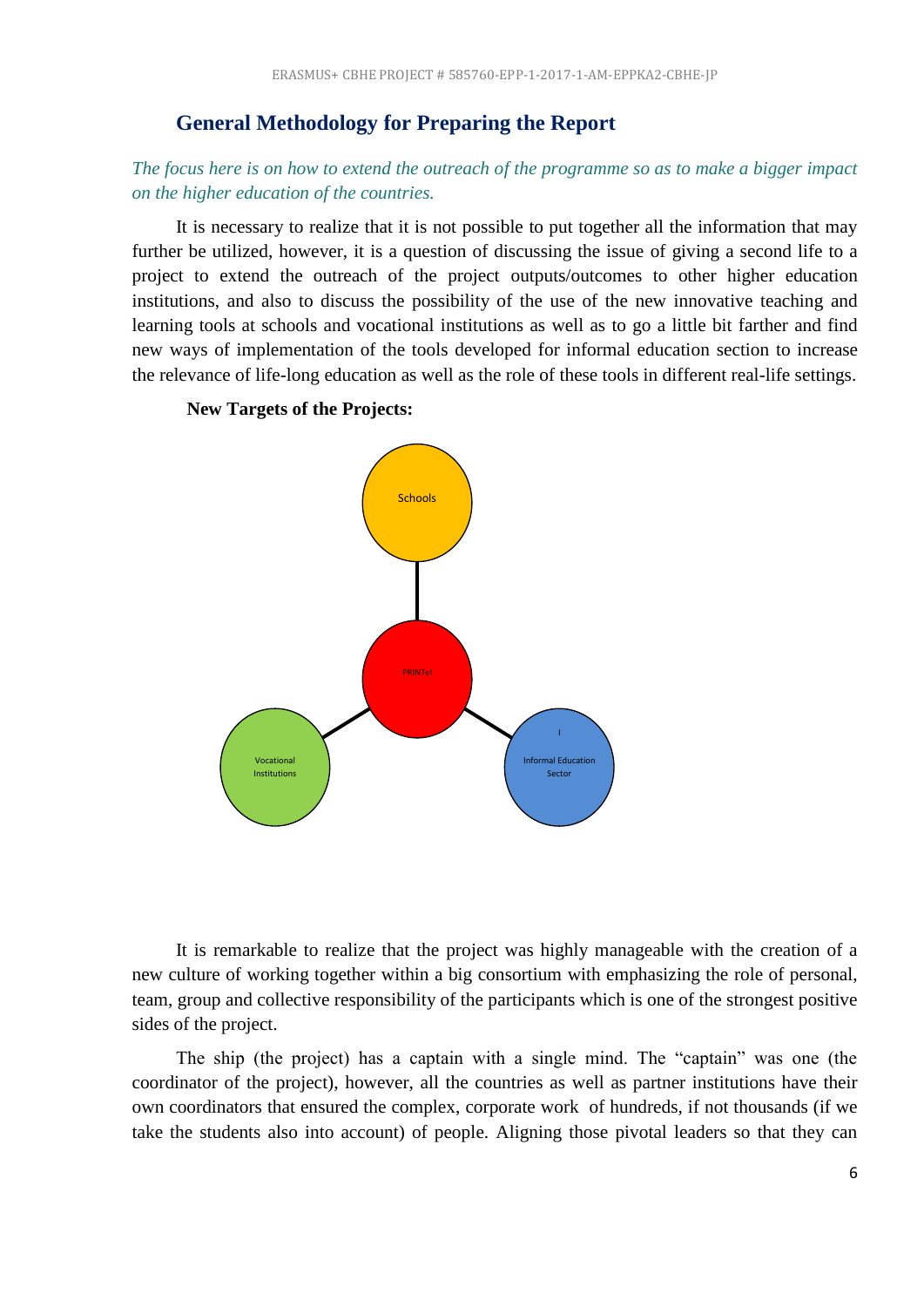steer the project in line with the plans and the schedules is a result of a dynamic management of Yerevan State University in its capacity of leading the project from the beginning (December 2017) to the end (October 2021). The superior level of the management of the project was broadly emphasized by the participants of the "PRINTel" Final Conference which was held on the September 29, 2021, as well as by the representatives of the universities from the programme countries during the online interview with them on October 7, 2021. The style of the management is worth to be studied by those who want to develop new Erasmus+ CBHE projects, or those who have already run them and need to review or remap their activities and measures to raise the efficiency of the project.

It goes without saying that in the course of the last 30 years, especially after the collapse of the Soviet Union which coincided with the time of the rapid development of the technologies, the topic of effective university teaching and learning has become more than relevant. The drastic societal changes have been reflected in the content of the individual and mass behavior, which in their turn, have fostered the development of new teaching and learning tools, thus enabling the universities to adequately respond to the demands of today's students which have a higher level of consciousness and are more demanding than their peers some four or five decades ago.

Besides, as it was mentioned at the face-to-face meeting with the representatives of Yerevan State University, finally we started to signify the importance of teaching at the university level as it was the research that was the top topic for the last at least five years. Undoubtedly and indisputably, the research was another very important pillar of education, but the university teachers achievements were assessed mainly against the number of publications they made during an academic year, thus, the teaching competences were a little bit sidelined.

When we look at the project very closely, we can understand that it is about the development of transversal competences of teachers which is a big issue, and it is in the focus of education systems across the world. The efficient professional development of the teachers is no longer possible without the upgrade of the transversal or cognitive skills of the teachers. The discourse on the transversal competences is relatively new in education policies, and it has emerged as a reaction to the increased professional demands for a response to the current educational needs of all students in inclusive environments, thus, the universities that were engaged in the project, have a chance to go on with their reforms to ensure the highest level of the professional expertise of their teachers. All these competences of the teachers are very precious and need to be developed all the time as even in the digitized age the Artificial Intelligence (AI) cannot emulate the creativity, merging of different practices and experiences, combining thoughts etc.

The topic of the teachers' professional development is not very much about their development but about new research on the quality of education which unquestionably points to the fact that teachers are the most important external contributors to students' achievement. At some later stage the training centres of the universities could be easily converted into research centres where many new approaches may be tested before their introduction in the core curricula of the university programmes and courses.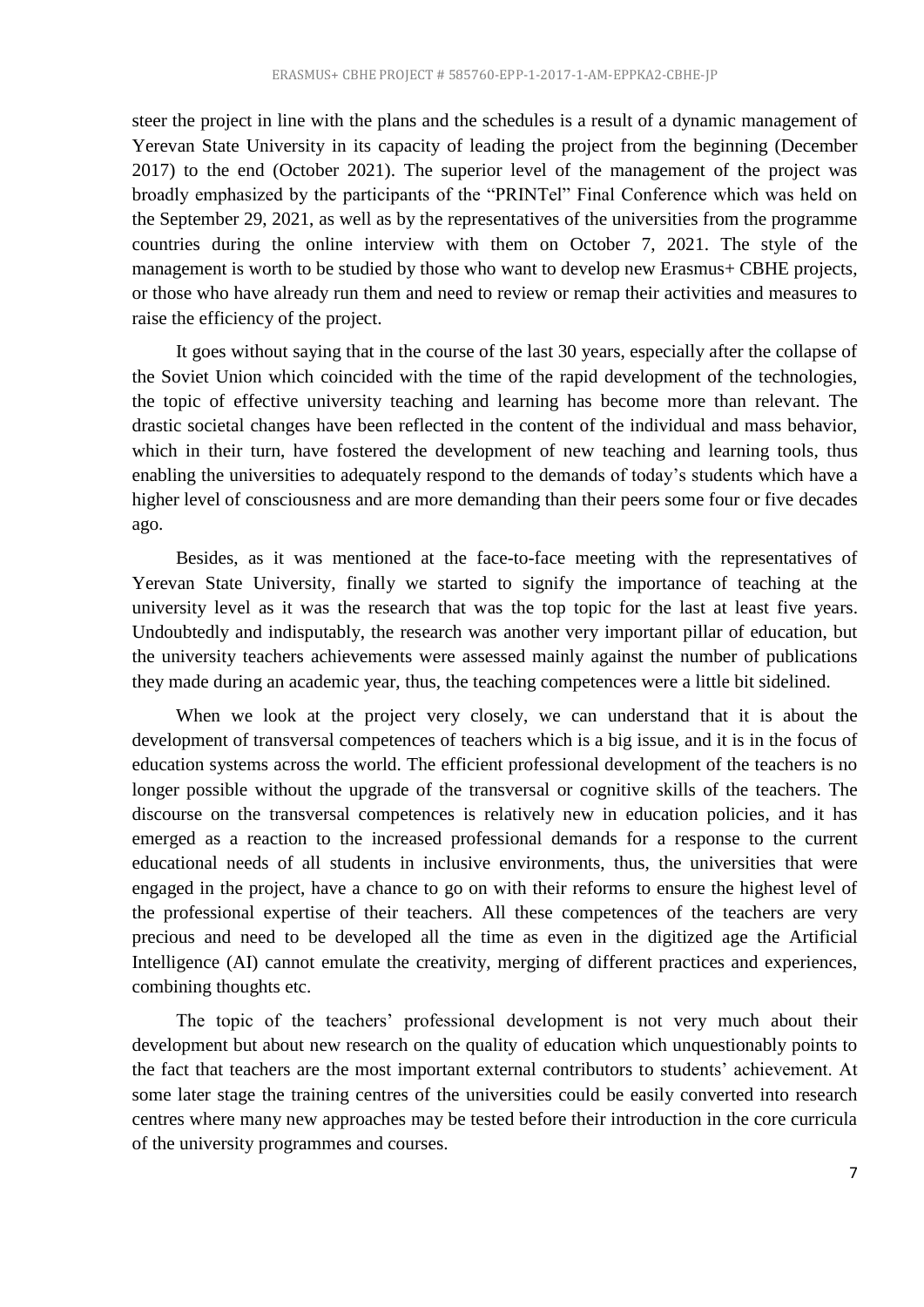Another issue that I would like to give importance in my report is the real tangible output of the project which is not the digital classroom creation, or the trained teachers, but the increase of the students' motivation through the use of all the PRINTel changes. The primary goal of the innovative education is the increase of the students' motivation and participation which are studied in the students' feedback reports. Together with teacher competence development they may be regarded as two main **outstanding achievements** of the project.

From the perspective of the European context, the PRINTel project was co-funded by the Erasmus+ Programme of the European Union as higher education is a backbone of Europe, and in order to push the development, it needs to invest in projects which will adequately respond to the world challenges and help the institutions in the EHEA (European Higher Education Area) as well as the countries beyond it to ensure the social and economic development. For it, the students of the universities need to study effectively so as to be able to combat the changes and contribute to the growth of their countries.

A year and half has already passed and we are not fully back to our common mode of life and studies, however, it is the very moment to clarify certain very important issues connected with the digitalization of the education, and shifting into a "safer" online teaching and learning zone. In my opinion, we should pursue the golden middle for the universities to use the technologies to achieve their pedagogical goals, but we don't need to overestimate or absolutize online mode of education, otherwise we are endangered to go into another extreme which may result in a sudden decrease of interest of the students to get back to face-to-face academic education which is still very much appreciated in many countries.

The PRINTel project is a courageous dialogue between the educators across nine higher education institutions from the post-soviet space, from one side, and five European institutions, from another side, to establish a new academic teaching and learning setting and help the universities to really improve the content of their programmes and courses, as well as the quality of the teaching and learning which are the major drivers of the enhancement of the quality of education. Looking ahead, I want to note that in terms of the scale of the involvement, the degree of responsibility of team participation, the level of work performance, the quality of the educational products created, in my opinion, this project claims to be the best in the country, and perhaps one of the best in the region of the Eastern Neighborhood. None of the objectives was thought out by chance; all of them consistently implemented the general concept of the project, which radically changed not only the attitude to the content of teaching and learning, but also to the quality of higher education. And the project is elaborated so as it is possible to use each piece of the project independently, and there is no need to spend time to tear it from the larger context.

I would also like to mention that the project is highly sustainable, that is, oriented to the future, as it ensures wider country sustainability as well as improves the content of the programs that train future economists, businessmen, IT specialists, specialists in mining metallurgy, teachers, and so on, which constitute the core of the economic infrastructure of the partner countries, as all the improvements in the quality of teaching and learning are associate with the innovation which will lead to the sustainable development through defining a new agenda for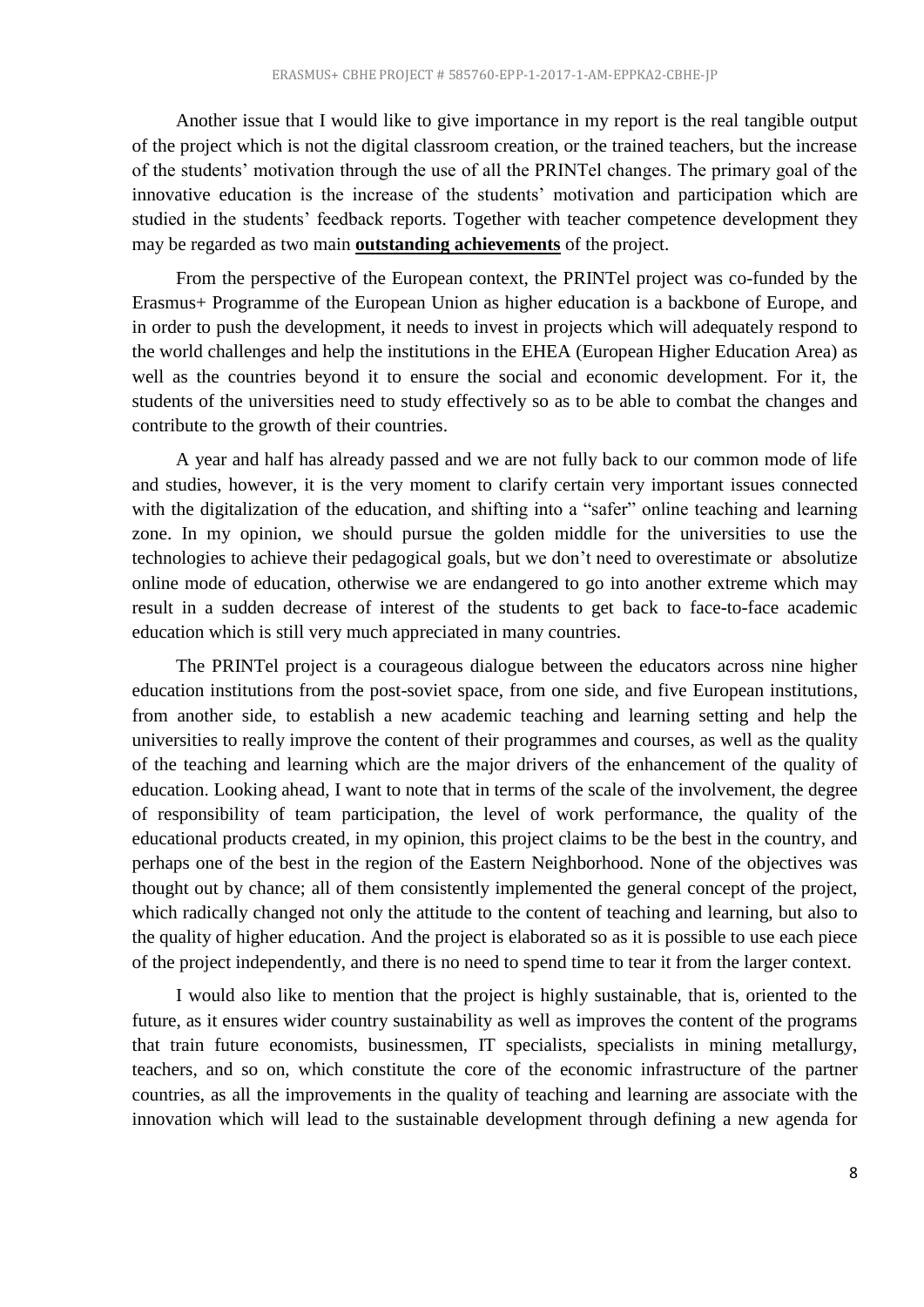both the public and private sectors, playing a critical role in shaping new directions of the national economies of the participant countries.

The PRINTel project has been triggered by the need to promote development and innovation in teaching & learning, support integration of research and dissemination of good practice in Armenia, Belarus and Georgia with the support of the European universities. Thus, the following institutions participated in the project:

- 1. Yerevan State University (YSU) Yerevan, Armenia P1
- 2. National Polytechnic University of Armenia (NPUA) Yerevan, Armenia P2
- 3. Vanadzor State University after H. Tumanyan (VSU) Vanadzor, Armenia P3
- 4. Ilya State University (ISU) Tbilisi, Georgia P4
- 5. Georgian Technical University (GTU) Tbilisi, Georgia P5
- 6. Georgia Iakob Gogebashvili Telavi State University (TeSaU) Telavi, Georgia- P6
- 7. Belarusian State University (BSU) Minsk, Belarus P7
- 8. Brest State Technical University (BrSTU) Brest, Belarus P8
- 9. Yanka Kupala State University of Grodno (YKSUG) Grodno, Belarus P9
- 10. National Center for Strategic Research in Higher Education (NCSRHE) Yerevan, Armenia – P10
- 11. Katholieke Universiteit Leuven (KU Leuven) Leuven, Belgium P11
- 12. Universitat de Barcelona (UB) Barcelona, Spain P12
- 13. Universidade do Porto (UP) Porto, Portugal P13
- 14. Linköping Universitet (LiU) Linköping, Sweden P14
- 15. FH Joanneum Gesellschaft mbH (FHJ) Graz, Austria P15

The project is funded by the European Union in the framework of the Erasmus  $+$  CBHE Programme, and focuses on the increase of institutional capacities of nine universities in Armenia, Belarus and Georgia with the support of the universities from Austria, Belgium, Portugal, Spain and Sweden.

The project consortium is well-balanced – three universities per country were selected from partner countries, one of them a classical university, another one is a technical university, and the third one is a regional university, as well as one research centre from Armenia. Five partners from Programme Countries– FH Joanneum Gesellschaft mbH, Graz, Austria, Katholieke Universiteit Leuven, Belgium, Universidade of Porto – Porto, Portugal, Universitat de Barcelona – Barcelona, Spain, and Linköping Universitet, Linköping, Sweden, were selected for organizing trainings of trainers on five different tools - [Active Learning with Special Focus](http://printel.am/uploads/page/pdfs/PrintEl%20workbook%20FINAL-1%2013-11-2020.pdf)  [on Technology Enhanced Collaborative Learning,](http://printel.am/uploads/page/pdfs/PrintEl%20workbook%20FINAL-1%2013-11-2020.pdf) [Active Learning and ICT-Enhanced Teaching:](http://printel.am/uploads/page/pdfs/PrintEl%20workbook%20FINAL-2%2013-11-2020.pdf)  [M-Learning and Gamification,](http://printel.am/uploads/page/pdfs/PrintEl%20workbook%20FINAL-2%2013-11-2020.pdf) [Video as a Learning Tool for Teachers and Students,](http://printel.am/uploads/page/pdfs/PrintEl%20workbook%20FINAL-3%2013-11-2020.pdf) [Active](http://printel.am/uploads/page/pdfs/PrintEl%20workbook%20FINAL-4%2013-11-2020.pdf)  [Learning in the Flipped Classroom,](http://printel.am/uploads/page/pdfs/PrintEl%20workbook%20FINAL-4%2013-11-2020.pdf) [Hybrid/Blended Learning.](http://printel.am/uploads/page/pdfs/PrintEl%20workbook%20FINAL-5%2013-11-2020.pdf)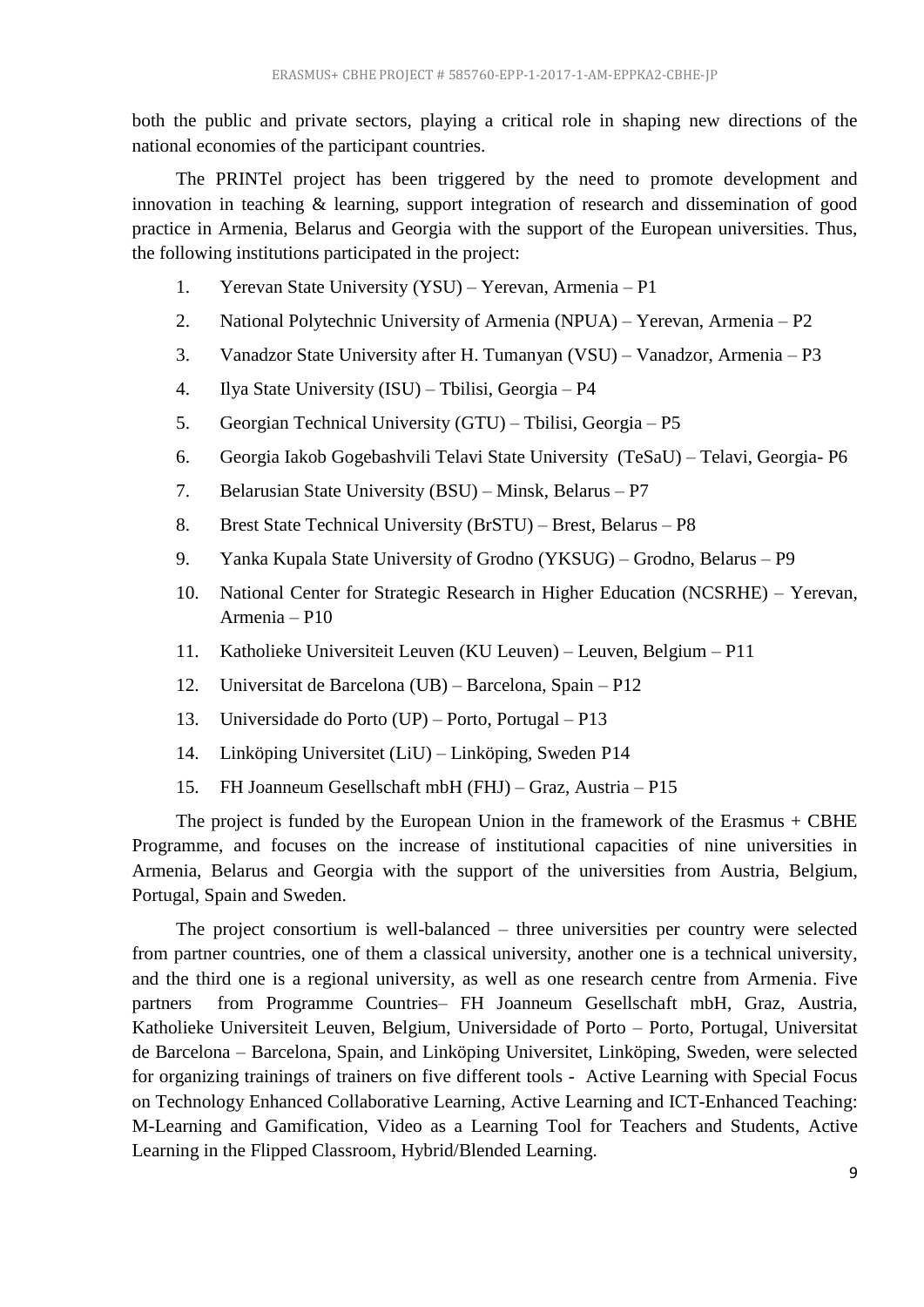For making the current external evaluation report more reliable and objective, meetings were held face-to-face and online with the members of the consortium, and the following participants were enrolled in them (See Appendix 1) by providing me with the valuable information on the key aspects of the project.

In order to carry out the project quality analytical external evaluation, I would like to start my report with the introduction of a broader context of the countries the universities are from, to understand the circumstances under which the project was held and the real impact in a wider perspective that may influence this context.

The broader context is connected with the political developments in Armenia connected with the war on Nagorno-Karabach and the democratic crisis in Belarus as well as COVID-19 pandemic which was a common issue with all the participating institutions both from Programme and Partner countries. All these or any of the abovementioned developments could have hampered the smooth implementation of the project, could have terminated the project any minute but have not, and luckily the universities within these two countries were eager to go on with the project activities planned beforehand to ensure the smooth implementation of the project.

When discussing the broader context of the project we should start with the focus on the challenges that COVID-19 pandemic brought to the education systems and the universities across the globe, and to the partner countries and universities, in particular. The lockdown and the shift to an online mode of teaching and learning were unexpected challenges for all the universities and education institutions in the world. The pandemic tested the resilience and flexibility of the universities in the face of uncertainty, and the PRINTel project was a good experience for the partner universities to go ahead in a meaningful way so as to get adapted to the new reality efficiently with the good deployment of a big slack of teaching staff that were not only ready to work in a new mode but also to become the important mentors for the colleagues who needed some support, consultancy or additional training within the partner institutions. This is the case when the dissemination and the impact went hand in hand as the solution was in the rapid spread of the new teacher competences and skills that the participants gained through Training of trainers which turned into the so-called intellectual transformers or personalized umbrella-units at their institutions and beyond, and trained and supported their peers to catch up with the world and be able to work under new critical conditions.

The COVID-19 has not only changed the people's life at an unprecedented scale, but also offered a new focus on the use of the technologies everywhere including the education. The pandemic amplified the need to review the current teaching and learning approaches at the universities, and the PRINTel project has become the lifebuoy for nine universities in three postsoviet countries, which since the start of the project in 2018 have done a lot to pace up with the digital momentum of today.

The COVID-19 started in the last year of the implementation of the PRINTel project, and as most of the professors mentioned in our face-to-face or online meetings, the project tools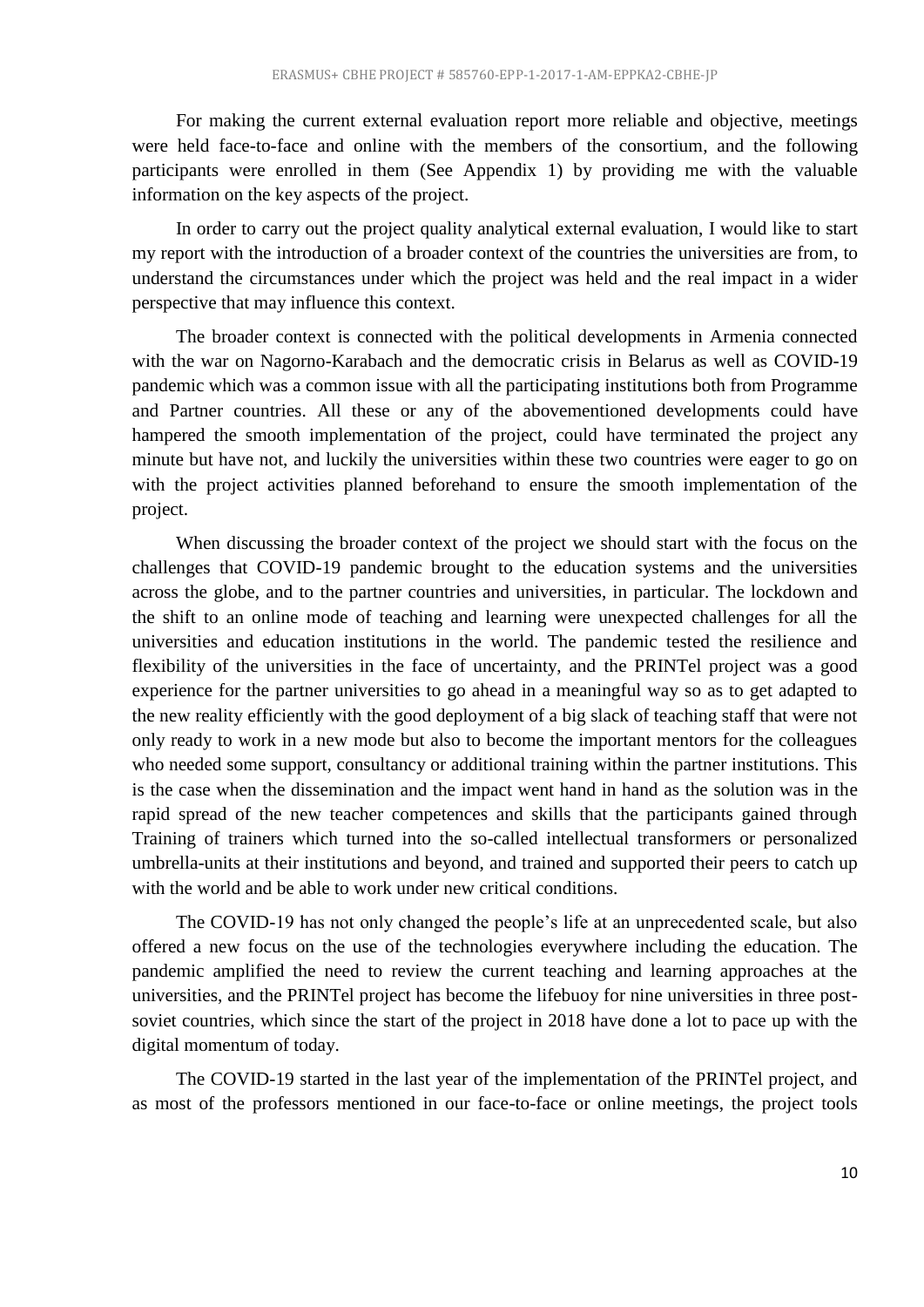became very handy to switch to an online mode of teaching and learning so as efficiently combat the educational restrictions.

Looking at other broader issues we would like to mention the political the situation in Armenia, Belarus and Georgia, as well as certain societal issues, which, however, can hamper the project implementation.

I should start with the war in Nagorno-Karabakh, which was launched on 27 September, 2020, and lasted for 44 days, and made all the participating universities from Armenia shocked and concerned about the war outcomes, the people who were sent to the hotspot, and many other things that may psychologically affect the people and hinder them to efficiently perform their daily routine job let alone contribute to the project. However, the lessons learnt from the war have a direct connection with the quality of teaching and learning as the quality of higher education is one of the major prerequisites to straighten the bent back of the country and move ahead in overcoming the war "after-effects".

Analyzing the situation in Belarus, we should say that in the light of the political crisis the Belarusian universities did an unprecedented consolidation of their resources and efforts to go on smoothly and efficiently with all the planned activities and the events of the project. However, the experts from the Programme Countries mentioned that there was initially a huge difference in the degree of openness of mind of the teachers from Belarus to react to the changes, and as it mentioned by Janerik Linguist, the Swedish Coordinator from the University of Linköpings, there was even resistance from a colleague from Belarus to change anything in the context of his teaching and learning, however, as soon as he went through the training he regretted that hadn't done it before. The low level of decision-making on the teacher level is conditioned by the centralized system of higher education in the country there were used ready-made prescriptions and frames which negatively affect the teachers' productivity and the quality of higher education.

The political situation in Georgia is relatively calm compared to Armenia and Belarus, except for the political elections' crisis in 2020, however, it didn't affect the efficiency of the active and constructive involvement of the Georgian universities in the PRINTel implementation throughout its all stages and activities.

When we look at the situation now, from the current perspective, the PRINTel project may serve as a common ground for merging the real borderlines not only between the participant countries but also at a wider catch, between all the countries that want to network the PRINTel platform to benefit from the project outputs/outcomes.

The tools were spread faster than the organizers could have imagined or expected when they planned the project in 2017. However, looking back, we can understand that the project was elaborated on time to anticipate the estimated changes and challenges in three national higher education contexts in Armenia, Belarus and Georgia.

The author of the report was given a full access to all relevant external and internal documents which are available on the project's website [http://www.PRINTel.am/,](http://www.printel.am/) from the original documentation, PRINTel project proposal, the Logical Framework Matrix - LFM,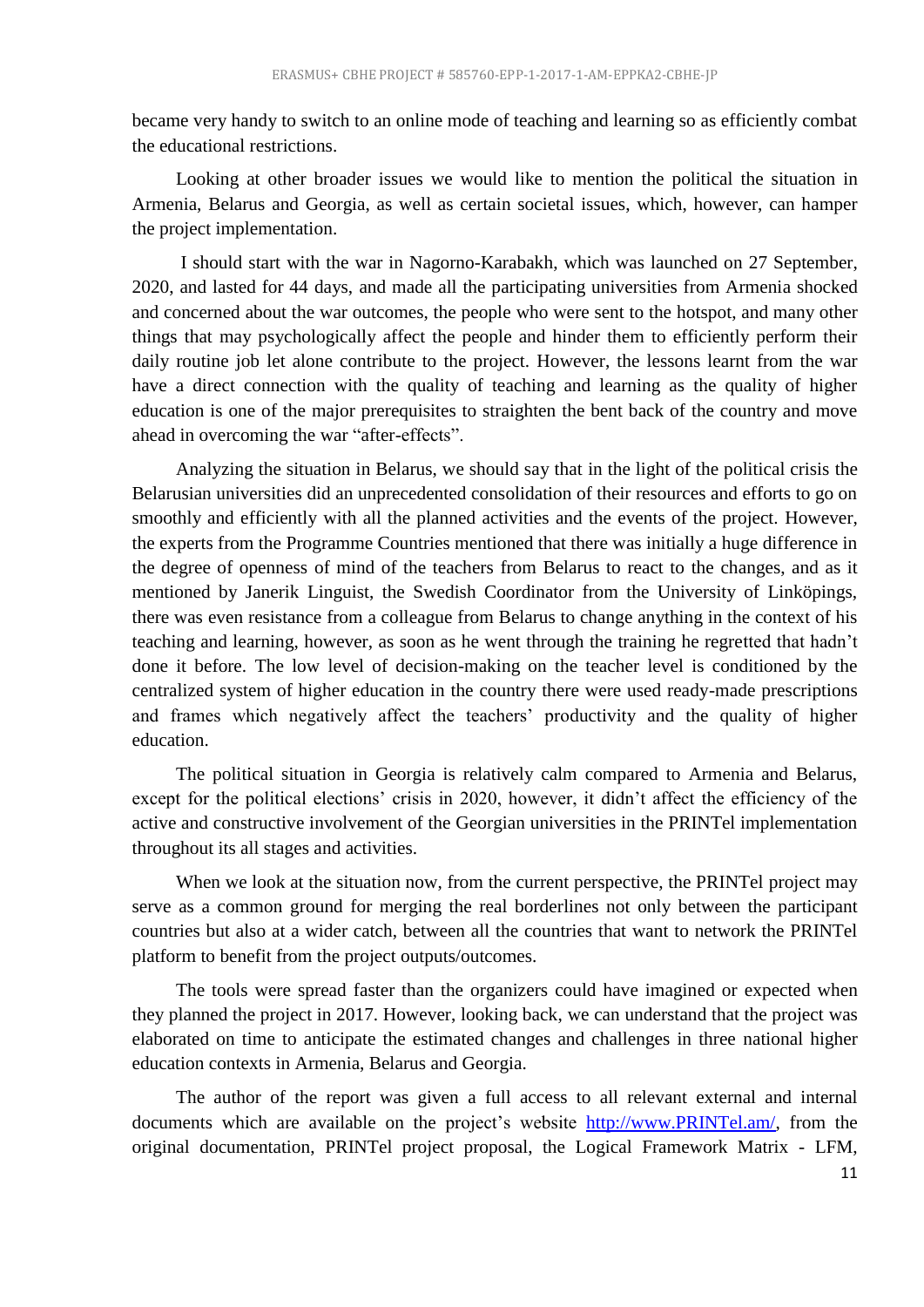available documentation including the reports & deliverables, best practice and needs assessment reports, operational plans, student feedback reports, annual monitoring reports, guidelines and publications. Direct communication with the project coordinator, prof. Armen Budaghyan. was obtained almost on daily basis either face-to-face or via Skype, as well as on the jitsi platform with the groups of were held with the participants of the project from all the countries and the universities. Morever, the email communication was maintained with contact persons from all the project partner institutions in order to collect and summarize the important information for reporting and evaluating the findings. The methodology starts with project overview and analysis of planned and achieved deliverables and cross-matching with logical framework matrix in order to define to which extent the quality of results meets the plan according to the available indicators. Finally, the summary of external evaluator finding is provided.

The general objectives of the project were to enhance student learning experience in the partner countries (PC) in accordance with ET 2020 objectives by promoting development and innovation in the teaching and learning, supporting integration of technology and research, and dissemination of good practice, as well as modernizing HE in Armenia, Georgia and Belarus in line with the Bologna agenda, as well as establishing cooperation in education and training between the EU and partner countries and amongst PCs by promoting virtual mobility of teachers and enhancing lifelong learning resources.

The old and even archaic pedagogical tools hinder the development of higher education systems of the countries; however, the increase of the technical opportunities to moderate the content of education requires their rapid integration in the core curricula of the academic programs. For it the universities need an additional capacity building with the support of the advanced centres of the European universities not only to make this process more purposeful, but also to accelerate the real changes which are targeted at improving the content of higher education courses across all types of degree programmes.

The general objectives were correctly formulated as they are cohesive with the agendas of countries and universities. There are measurable and auditable changes that prove the successful realization of the project objectives:

- $\triangleright$  New capacities of the universities were developed.
- $\triangleright$  New skills and competences of the teaching staff were elaborated.
- $\triangleright$  Increased understanding of the content of the changes is ensured.
- $\triangleright$  Proactive participation of the universities in all the activities was in case.
- $\triangleright$  Increased quality of teaching at nine universities in three partner countries was achieved.
- $\triangleright$  High number of the students benefited from the improvement of the teaching.
- $\triangleright$  the use of new teaching and learning tools has become more purposeful.

The on-time redirection of the resources for online teaching in the COVID-19 lockdown time was another proof of the sustainability of the project as the fast shift to a new teaching and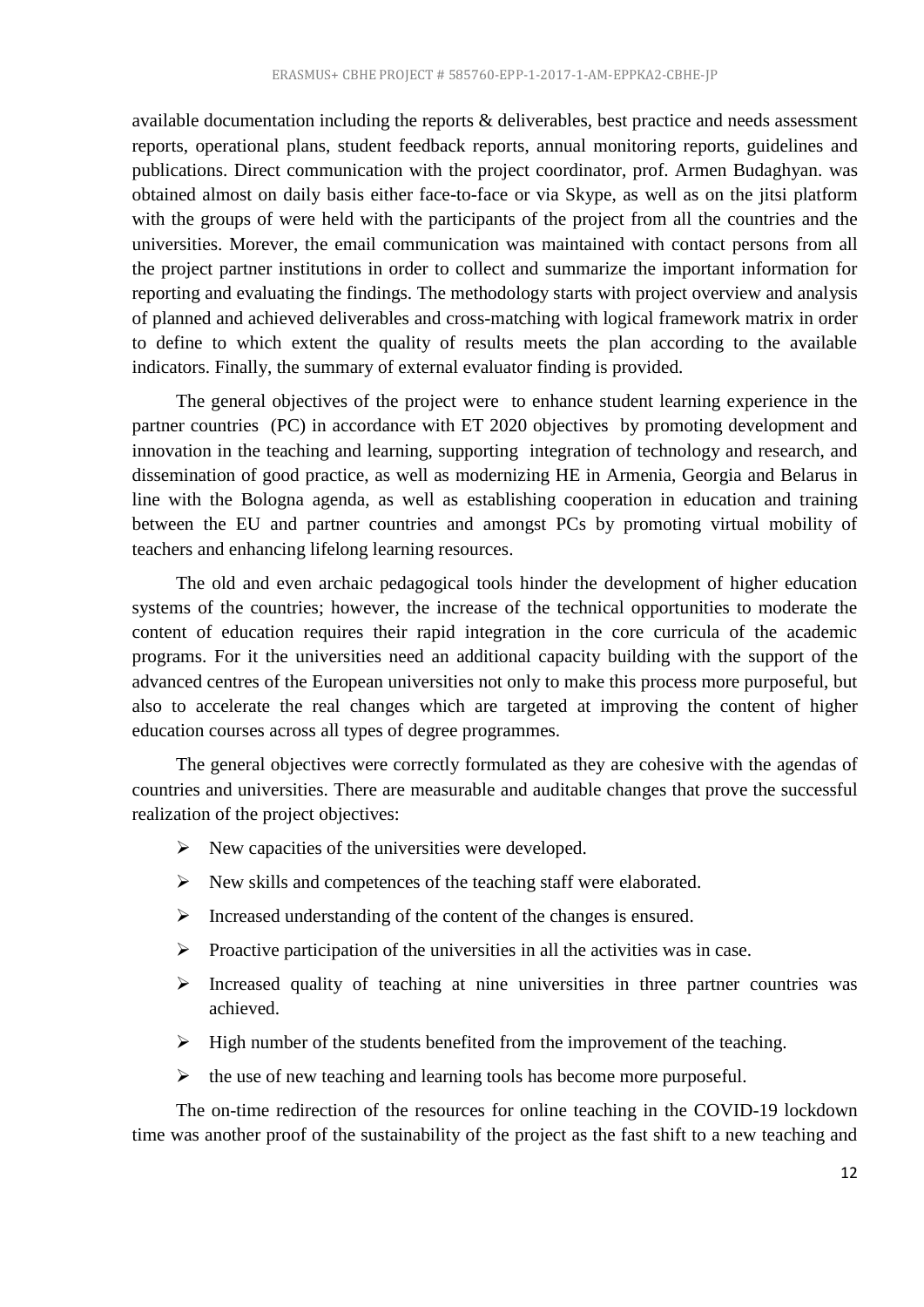learning mode has become possible due to the teaching staff that were able to teach with the use of the pedagogical tools which were cultivated within the project and reflected in five different guides on five different pedagogical tools. The enhanced productivity of the teaching staff within the COVID-19 time restrictions were one of the tangible proofs of the high efficiency of the general objectives and the results achieved in the countries as well as the institutions. Thus, the key objectives set out for the project have produced a long-term and lasting effect that is not restricted to specific capacities, teaching contexts but have led to broader changes which are going to have a multiplicative effect and be observable for months and years after the project completion.

The project implementation was carried out in a step-by step and consistent manner according to Project work plan. Objectives, activities, outcomes and impacts have become possible due to the rigorous time management of the project which allowed expiration of the full agenda of the projects without serious delays and adjournments.

The four main areas of activities were:

1) To strengthen Teaching Staff Development Centres (TSDC) in the PC HEIs by enhancing capacities of staff and trainers, modernizing infrastructure and introducing innovative teacher training and academic leadership programmes.

For it the revision of the functionalities, capacity building of staff and trainers was conducted, modernization of the infrastructures and adoption of innovative teacher training programmes were maintained.

As a result 6 TSDCs best practice reports were prepared with subsequent recommendations, 6 need analysis reports on teacher training courses, 6 approved operatonal plans for TSDCs, 30 trained staff for TSDCs, and 4 newly established TSDCs at partner universities.

2) To build up capacities of the partner HEIs' teaching staff by developing their innovative and technology-enhanced T&L skills and abilities of competency- and research-based teaching.

For achieving this objective 5 ToT courses were delivered at 5 EU Partner universities, and 100 trainers from 3 countries participated in 5 courses on innovative active teaching and learning tools. 5 online training of trainers' courses were delivered by the EU partners and 100 ToTs went through these trainings. 18 technologically enhanced active classrooms were established at 9 partner universities.

Capacity building was achieved through workshops and seminars, in house face-to-face and online trainings, 1650 teachers in 5 innovative methods were trained, 5 regular IT courses were adopted and 1470 trained teachers benefited from their courses which were highly estimated by the students in their feedback reports. Through all the trainings total of 4550 trained teachers and 50000 potential beneficiaries were.

3) To establish a Virtual Academy of Teaching & Learning (VATL) as an international community of teachers, staff and students interested in using and sharing Open Educational Resources (OER) for the improvement of technology-enhanced T&L.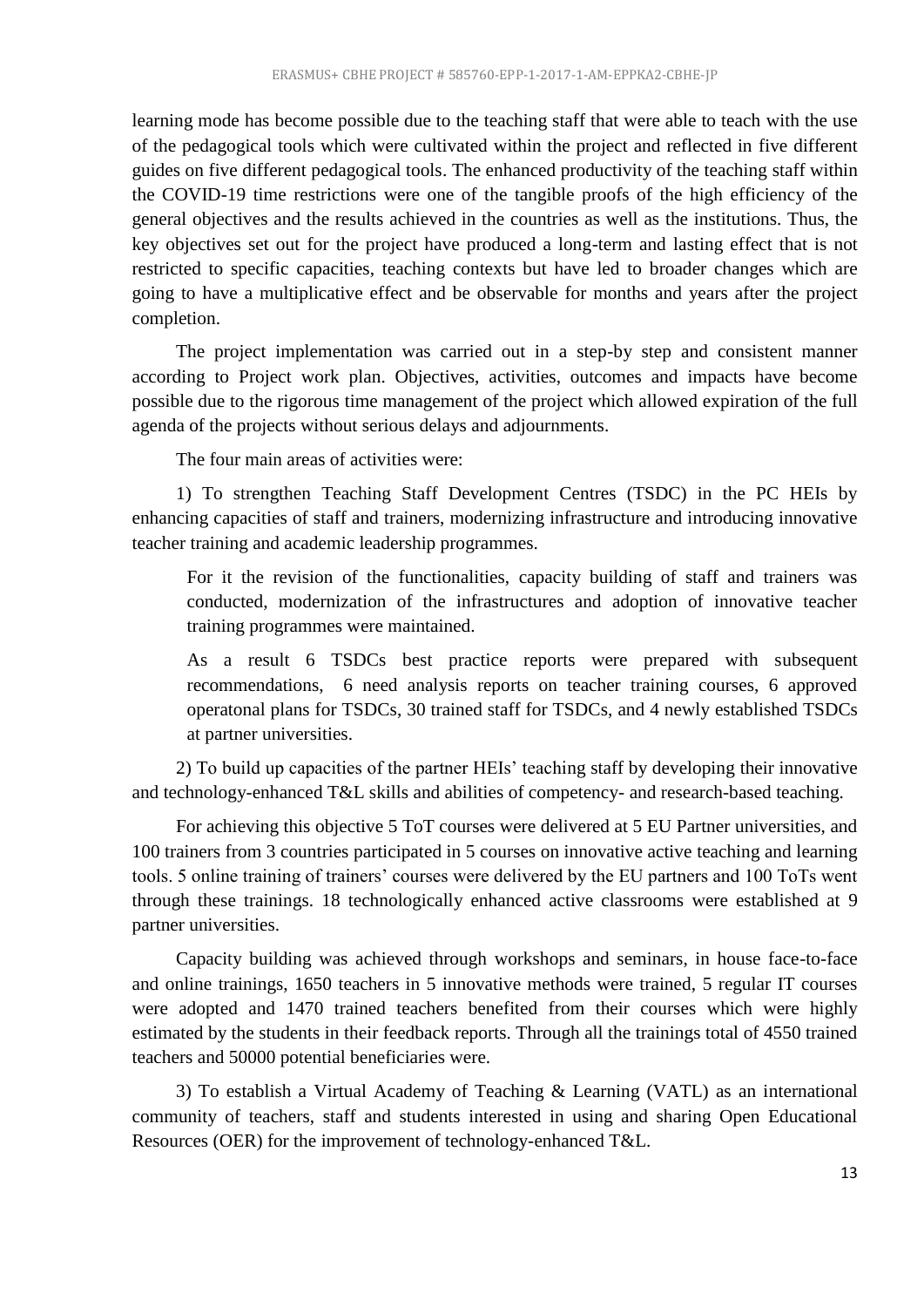Creating of a VATL portal was an ambitious objective, as different types of activities were to be done for it: preparing e-manuals, learning how to build multimedia content, use e-resources

As an outcome of the course, big digital communities were created and using virtual portals and courses have become the part of the university quality culture.

4) To promote greater awareness on the types and methods of innovative and technologyenhanced T&L and to disseminate best practices within and between HEIs in the PCs.

Through the dissemination of 1000 leaflets, 5 brochures on Active learning and Teaching, 800 copies of Teacher's Handbook, information seminars and 12 master classes constitute a huge repository of the resources which later may be utilized by other universities and higher education stakeholders.

The project provides higher education communities of the PCs with an interactive professional communication, mutual learning and virtual mobility platform and OERs (open education resources) - the VATL (Virtual Academy on Teaching and Learning- to promote innovative T&L practices and continuous development of the teaching staff.

6 virtual communities of teaching practice around particular teaching approaches and disciplinary groups, an annual virtual forum on innovative T&L, as well as internal institutional incentives were established to promote awareness on innovative pedagogy and excellence in T&L.

To train the staff and the trainers and via the use of the mode of "train the trainer" multiply the effect of the result of the project by involving new teachers and adapting TET courses for the university teachers were developed.

#### **Evaluation Methodology**

<span id="page-13-0"></span>The overall evaluation methodology has been designed in accordance with the analysis of the project public deliverables in line with the work packages.

The external evaluation report, may therefore be intended to serve as a summary of the work of the project with a view to future reflection. The watchword for the external evaluator was flexibility and the assessment work has been done to evaluate from an objective point of view the design and the implementation of the project by analyzing its:

The evaluation logic and process will focus on 4 main areas:

- **Relevance.** The evaluation aims at identifying whether the project was able to successfully address the general and specific objectives of the project; observing the degree of innovativeness of the project and the outputs/outcomes gained which may bring an added value at the country as well as EU level in terms of strengthening the EHEA especially connected with the recognition of education programmes in all its signatory countries through the improvement of quality of teaching and learning;

- **Quality of implementation**. The evaluation aims at identifying whether the project activities were carried out as planned; and the effectiveness of the results achieved which may become god practices for not only for partner countries and institutions but also for other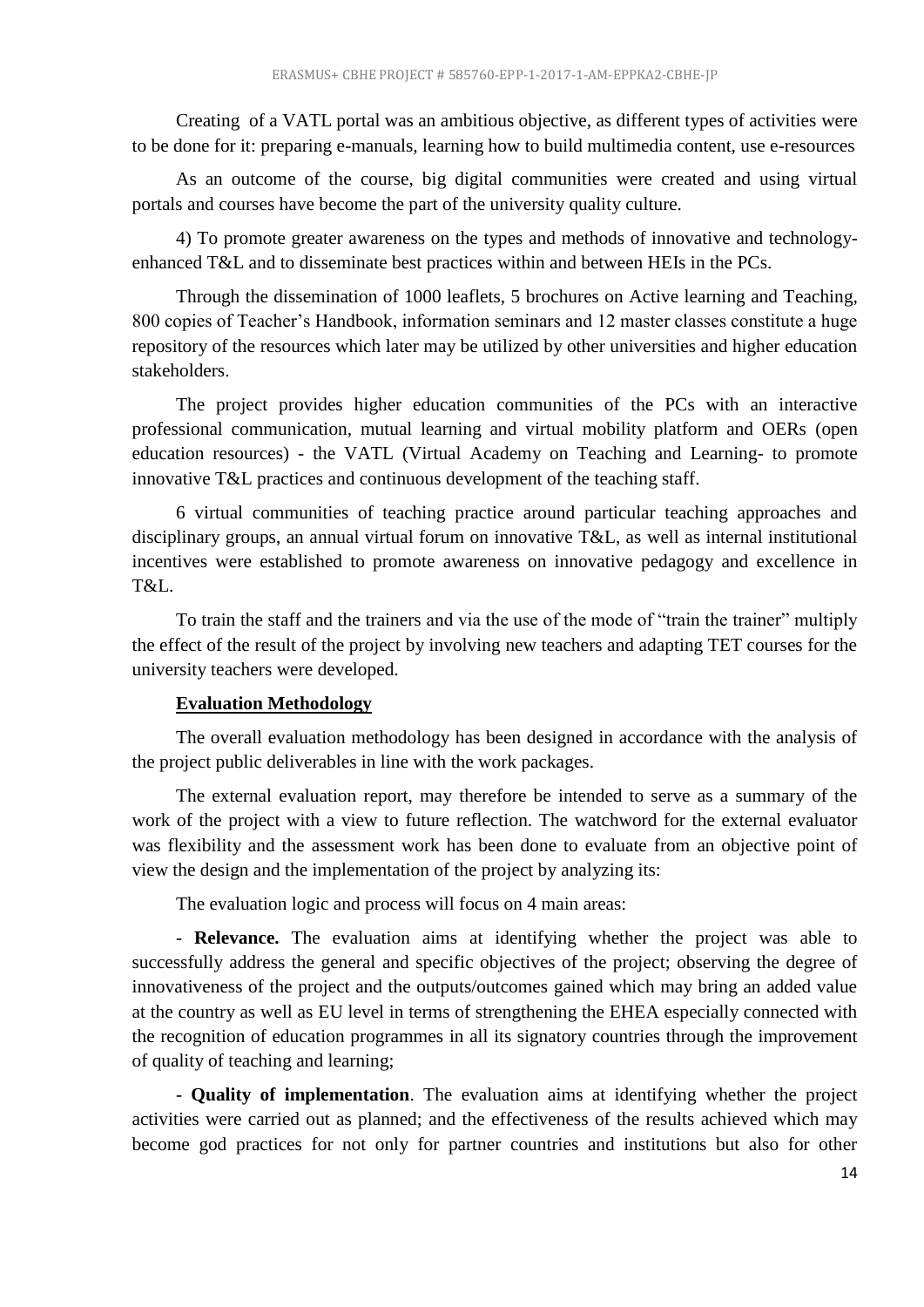stakeholders which are interested in raising the quality of higher education through the upgrade of teaching and learning methodology.

- **Quality of cooperation**. The evaluation aims at establishing mechanisms for coordination and communication between the universities and organizations from progamme and partner countries, between the members of the project consortium and other stakeholders of the project.

- **Quality of dissemination.** The evaluation aims at confirming that dissemination activities were of good quality and in line with the application.

**- Impact.** The evaluation focuses at confirming that the project has delivered an outstanding impact on the participating institutions, immediate participants and beyond the consortium at local, regional and European levels.

- **Sustainability.** The evaluation aims at exploring partners´ strategy towards maintaining activities and results after the EU funding ends and how they will support this process. It will also check project's potential and prospects for scalability and/or transfer into other fields, areas or contexts.

The report also describes how the universities can make further improvement so as to further increase the impact of the project. It may also be used as a dynamic tool that should be updated on an ongoing basis to reflect programme changes and priorities over time. The report may serve as a bridge between evaluation and further planning of the activities by highlighting those objectives that have already been reached as well as by defining new objectives and intended outcomes.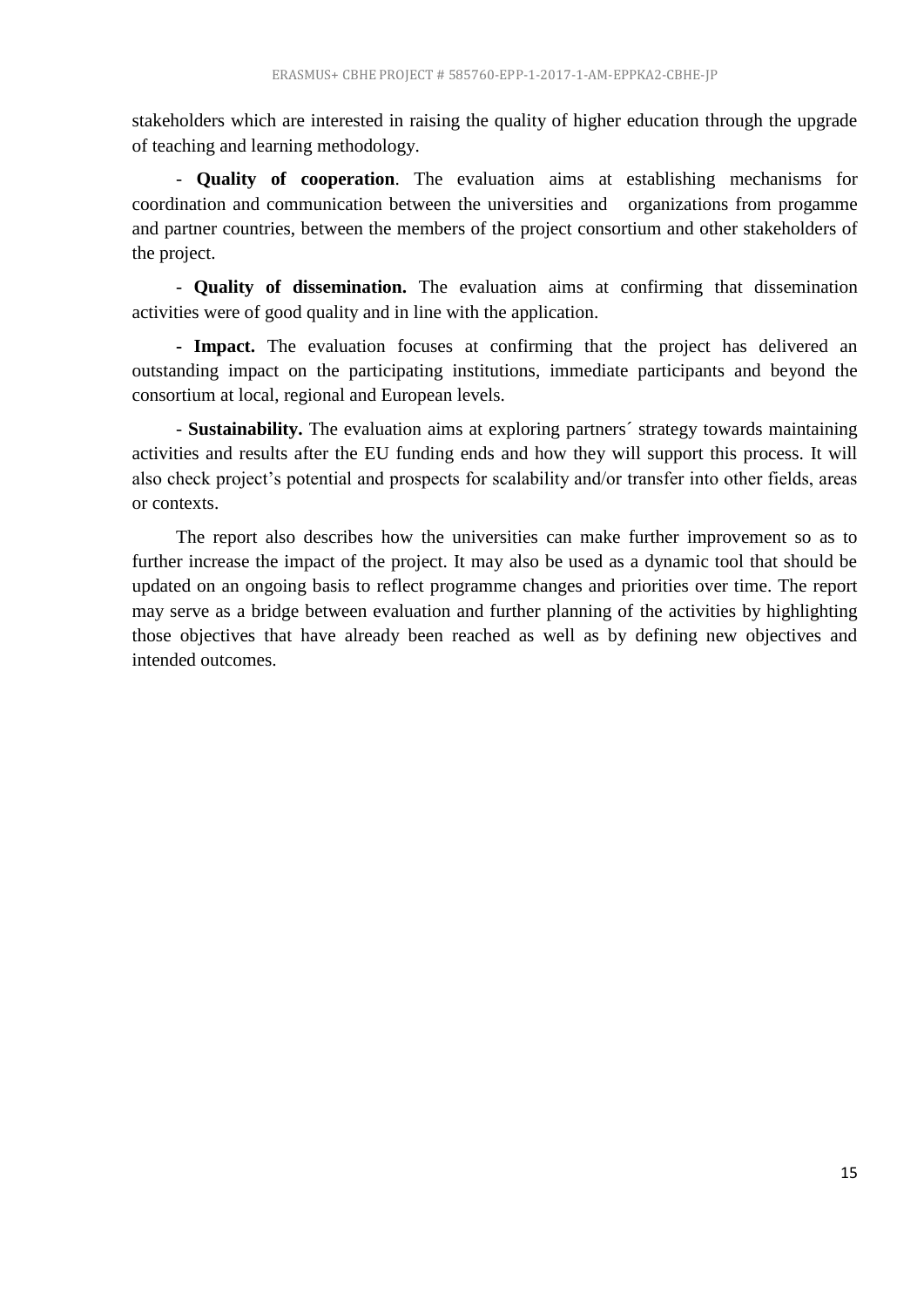# <span id="page-15-0"></span>**Evaluation Aims**

*The evaluation is focusing on the organizational and management aspect of the project as well as what is produced within the project and how it is possible to further use all the produced items (documents, trained staff, training tools, technical equipment) within narrow (university) and broad (country and society at large) contexts.*

The External Evaluation pursued to certify that no delays occurred with a negative impact on the project results.

The external evaluation thus tried closely to analyze:

- the progress made towards the expected Intellectual outcomes and respect of the contractual workplan;
- the quality of the outcomes;
- $-$  the manner in which the partnership performed as a transnational collaboration (cross-cultural understanding, sharing of activities, effectiveness of communication, meeting deadlines, etc.);
- $-$  the effectiveness and impact of dissemination activities and the extent to which the project has employed models of best practice from related projects;
- $-$  the extent to which a strategy for sustaining the project activities has been applied within the project; with the inclusion of the target groups (teachers, students, families, local communities, public stakeholders) in project planning and activities;
- $-$  the quality of the training materials produced for the TSDCs,
- $-$  the quality of Activities within all the seven WPS of the project;
- $-$  the technical equipment that is purchased for the universities to carry out the promotion of the video and other types of technology-based lessons with the active use of interactive methodology.

All the domains of evaluations involved in the report allow us to assess the real impact of the project which can bring another strategic change to the Partner Universities in the mid-and long-term future.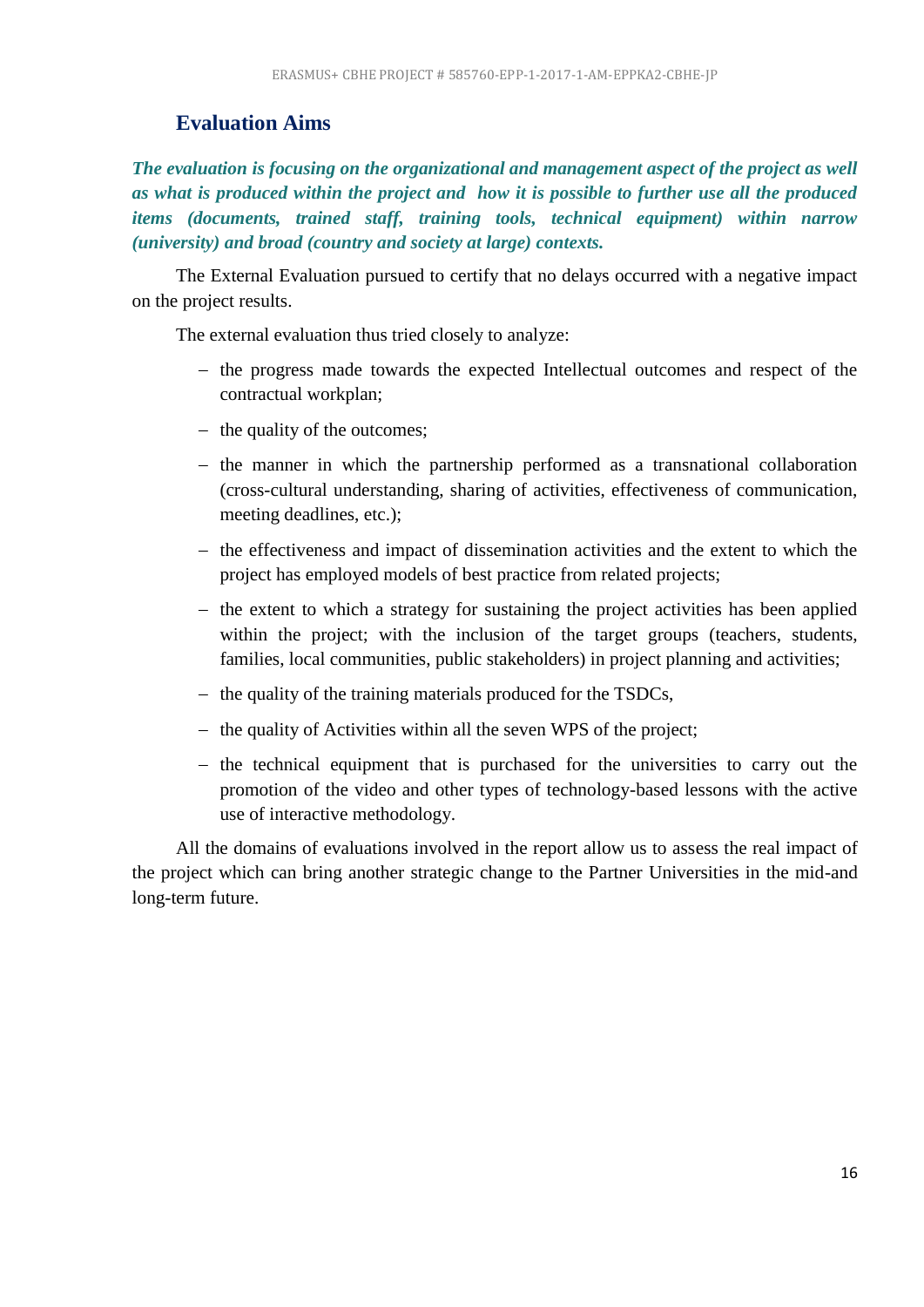#### <span id="page-16-0"></span>**Project Context**

#### <span id="page-16-1"></span>**General findings**

After detailed insight in original project proposal it can be concluded that the project was carefully planned and steps towards obtaining project objectives are duly defined. Also, after inspection of Logical Framework Matrix, it has become obvious that project team is well aware of possible obstacles and risks. The Project Steering Committee is is also very well defined. It is shown that coordinating team of the project was very well selected. Development work packages produced resulted in various forms: reports, trainings, handbooks etc. Actual delivery dates are not explicitly given in all documents, but according to the metadata, most deliverables are aligned with the proposed timeline. The Project Steering Committee was established during the kick-off meeting with the responsibility of making decisions.

A careful and detailed distribution of responsibilities, tasks and budget were documented.

All the meetings have feedback reports with the detailed analysis of the satisfaction of the content of the event: for most of the event average of 83-97 % of the participants are very satisfied and find the events very useful.

A Project Steering Committee (PSC) was established during the kick-off meeting with the responsibility of making ultimate decisions. PSC involved per one representative from each partner and met biannually in order to review the project progress and its performance and to make necessary changes if needed. To give all partners opportunity to participate in decisionmaking process PSC took collective decisions by consensus voting. All decisions made are documented. To avoid excessive disputes in case of disagreement among PSC members, an additional vote was allocated to the chairman.

To facilitate communication with and within countries and administrative execution of the project in national context 3 national and 1 European coordinators were nominated who worked and communicate with 15 institutional contact persons and teams and periodically report to the project Steering Committee.

Project scope management was carried out through WP lead partners (LP) who took care of WP implementation and reporting on the achievements. This ensured active involvement of all partners and sense of ownership. LPs took responsibility for achieving objectives of WP and overseeing its timely and effective implementation. LPs created and manage special task forces involving members from all partners to carry out WP activities.

Formal communication channels were organized through periodic coordination and status meetings, as well as regular communication. The project started with kick-off meeting at YSU to inform and engage all partners, introduce contract obligations and rights, refine division of tasks, clarified roles and responsibilities. PCS had 6 coordination meetings to inform on project status, review progress and accomplishment of milestones, make needed changes and decisions. It will conduct also monthly virtual status meetings via web-conferencing to address any issues and get feedback from partners. Meetings will be documented and minutes distributed. Regular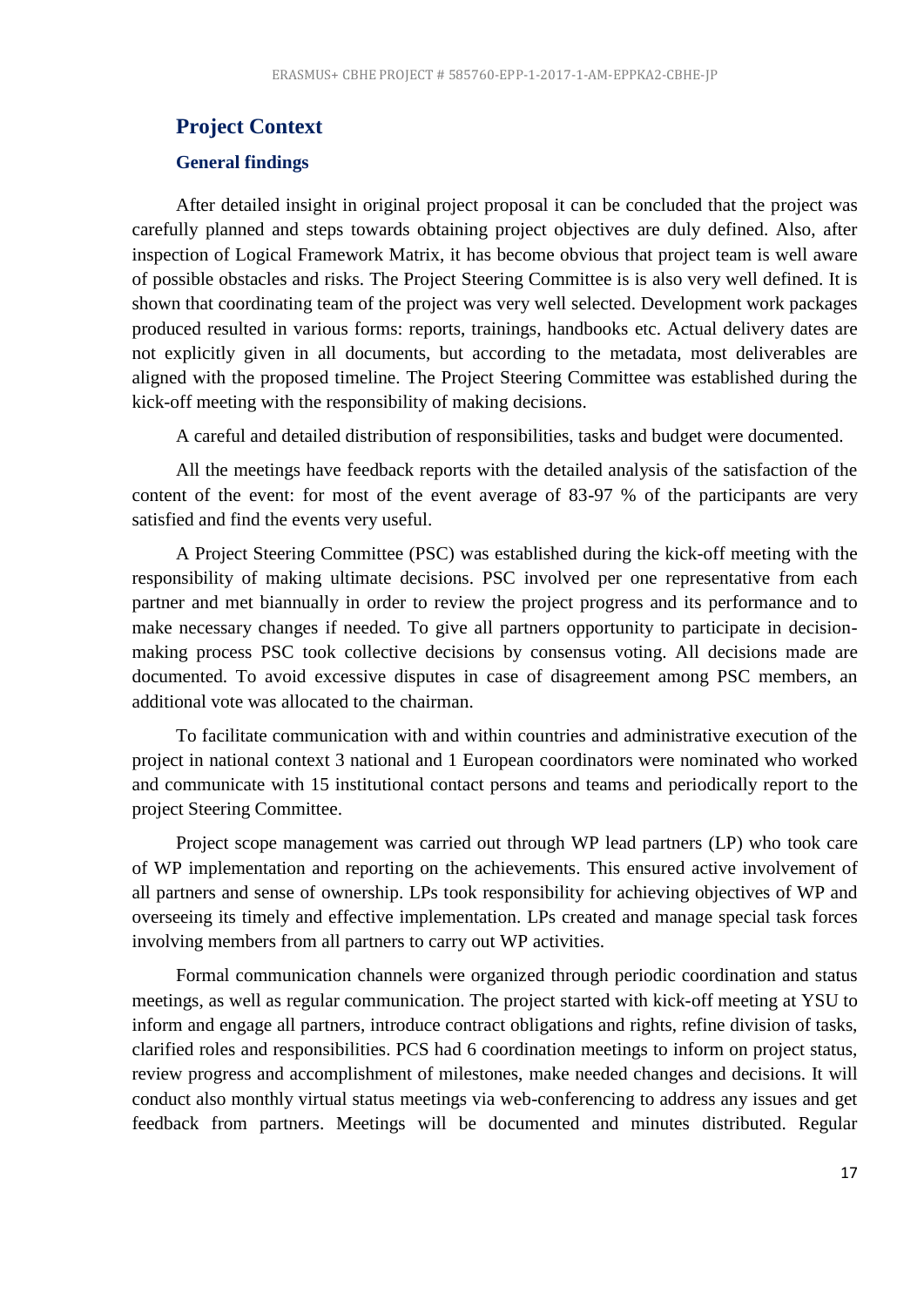communication will be conducted by e-mail and shared electronic database and a network drive to store and distribute information.

A detailed and careful distribution of responsibilities, tasks and the budget documented in bilateral contracts ensured smooth implementation of all the activities.

#### **Project Outputs & Outcomes**

<span id="page-17-0"></span>The operational and standard activities are analyzed emphasizing the strong and the weak points of the achieved deliverables/results. The analysis is based on the inputs available on the website of the project as well as other pages that disseminated the results of the project.

All the WPs of the project are fully harmonized with the project proposal. Each of the WPs is well elaborated in terms of dispatching activities and tasks between all the 15 members of the project consortium. All the deliverables are aligned with the proposal of the project. A wide range of activities was maintained around several types of activities: maintaining needs analysis reports, developing a rationale for TSDCs, organizing the trainings of trainers and in-house trainings, maintaining the establishment and promotion of the VATL, studying the feedback of the events both from teachers and students, monitoring and reviewing the quality of performed activities, disseminating events of the project via face-to-face and online conferences, workshops, with the extensive use of different offline and online media to target all the potential beneficiaries of the higher education capacity building project targeted at boosting the quality of teaching and learning through the implementation of innovative pedagogical tools which can increase students' learning and drive them towards their personal success.

The project embraces 7 WPs, each of them is evaluated based on the quality of the tasks done and the results achieved which were studied based on the surveys and feedback reports within each WP.

#### **WP1. Strengthening Teaching Staff Development Centres (TSDCs)**

<span id="page-17-1"></span>This Work package was coordinated by the NPUA foresaw revision of functions of TSDCs, capacity building of staff and trainers, modernization of infrastructure, adoption of innovative teacher training courses. WP 1 deliverables contain 6 activities, and each of them is documented in the reports and embraces best practice reports from 5 universities from Programme countries. Activity 1.2. contains questionnaires both for the assessment of the needs of the students, teaching staff professional needs. The questionnaires for both reports were thoroughly elaborated. They contain the same questions on the teaching, learning and assessment styles and approaches, the use of technologies, facilities and support, as well as teaching and learning materials. The needs analysis reports are available in English and Armenian, and it is not clear whether they are available in the Georgian and Belarusian languages, and in case they exist, they are missing on the project official website. Operational Plans of TSDCs (Activity 1.3) are available in English as well as in all the official languages of the partner countries. For it the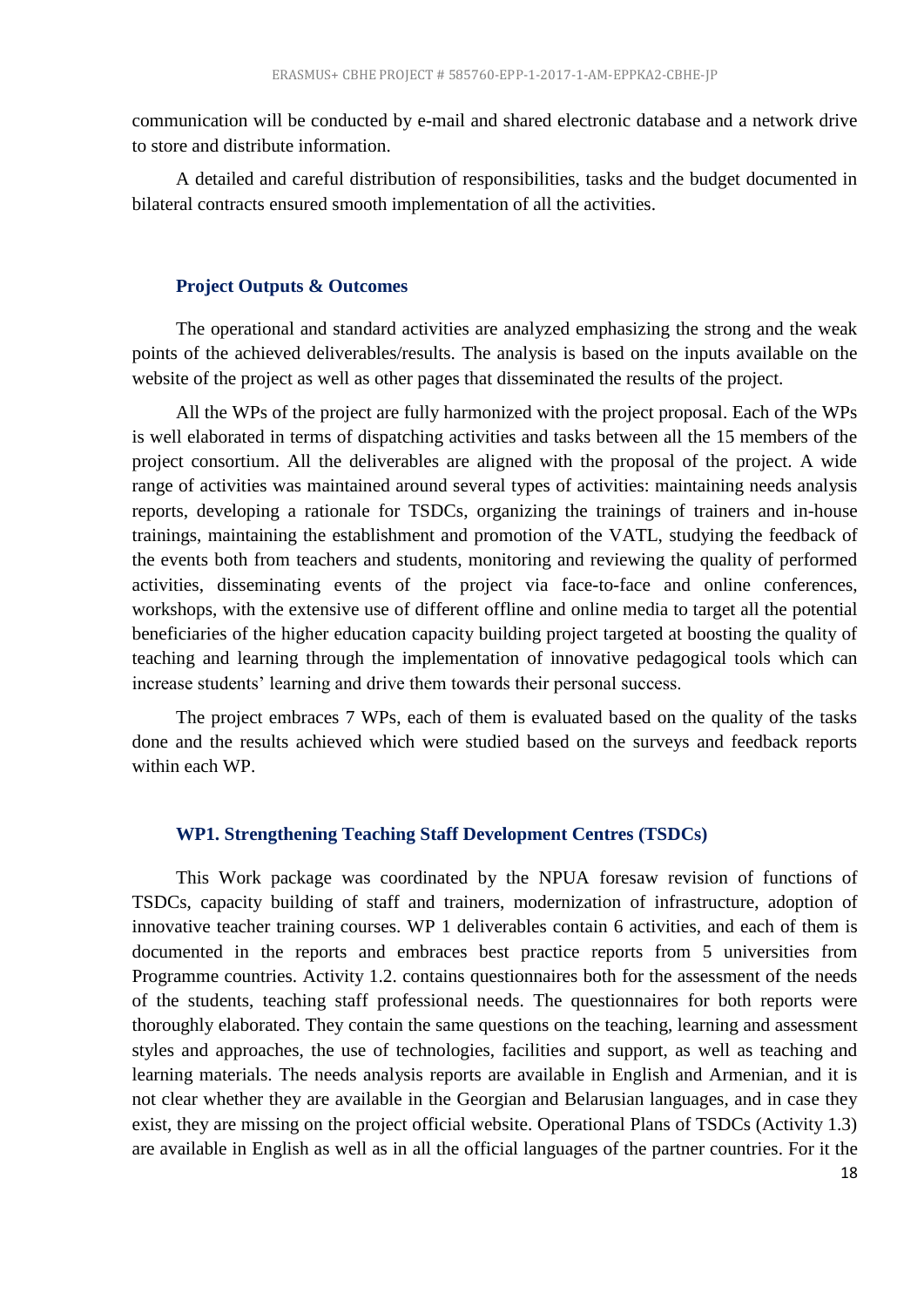Guidance Document for Designing an Operational Plan for a Teaching Staff Development Center at HEI was elaborated which guides the universities to prepare the mission statements of the centres, vision statements which should be clear and succinct, as well as SMART (Specific, Measurable, Achievable, Relevant, Time bound), budget, staffing plan and the annual report. The guidance orients the universities to range their activities and define the role of the particular training courses for the staff development. The guidance is a well-developed and a comprehensive document which takes into account all the dimensions of the modern university that has to act in the  $21<sup>st</sup>$  century – from planning, networking to internationalization, quality assurance and role descriptions. All the operational plans of all the partner institutions are approved by the Academic Councils of their universities, and the reports of the 9 partner universities contain the information on the date of approval of these documents. The Teaching Staff Development Centres (TSDC) at different universities has different history and traditions and approaches that were used to upgrade the level of the teaching and the administrative staff of the universities. The NPUA Teaching Staff Development Centre provides courses not only to the university teaching staff but also to wider public. The operational plans of the partner institutions were linked to the strategic plans of the universities (NPUA), at VSU the training is conducted both for the upgrade of the teaching and research needs. "The Teaching Staff Development Centre (TSDC) is a new structural unit at Ilia State University, which is created due to the needs, which are identified based on student and teaching staff surveys delivered by HR and Quality Assurance Office (2017 and 2018), assessments by QA offices of program managers/administrators at faculty/school levels (2018), and external reviews of academic programs by local and international experts  $(2018)^{1}$ ". The Institute of Professional Development and Retraining at BrSTU has a wide range of training and retraining courses for the managers and the teaching staff, internships for executives and specialists, retraining programs of managers and specialists with higher education in 19 specialties; - retraining of managers and specialists. On the whole, all the operational plans are very well developed to cover all the aspects that are required for the TSDCs to function efficiently and serve the purpose of the improvement of the quality of teaching and learning at the partner universities. It would have been more practical for the universities to introduce the SWOT analyses of the Centres as any replanning or reorganization requires the SWOT analysis as it provides information on the future planning strategies, and also to understand whether the new objectives are attainable or not.

Activities 1.4 and 1.5 were targeted at organizing trainings for the staff of the partner universities at 5 European universities. Activity 1.4 focused on the staff of the TSDCs, and Activity 1.5. - on the capacity building of the trainers. Each of the activities is very well documented, and contains the attendance list, participant's guide, presentations, attendance lists and feedback surveys. The European universities covered most important topics that are relevant in the context of the TSDCs' staff and trainers' development: regular teacher training, educational methodologies, development of digital competences, e-moderating, problem-based learning, active learning, etc. It is remarkable that the content of the courses was substantial and not superficial, the trainers learn how to use such tools as TeDi Moodle Basics, TeDi Moodle

**.** 

<sup>&</sup>lt;sup>1</sup><http://printel.am/uploads/page/pdfs/P4.%20ISU%20TSDC%20Operational%20Plan.pdf>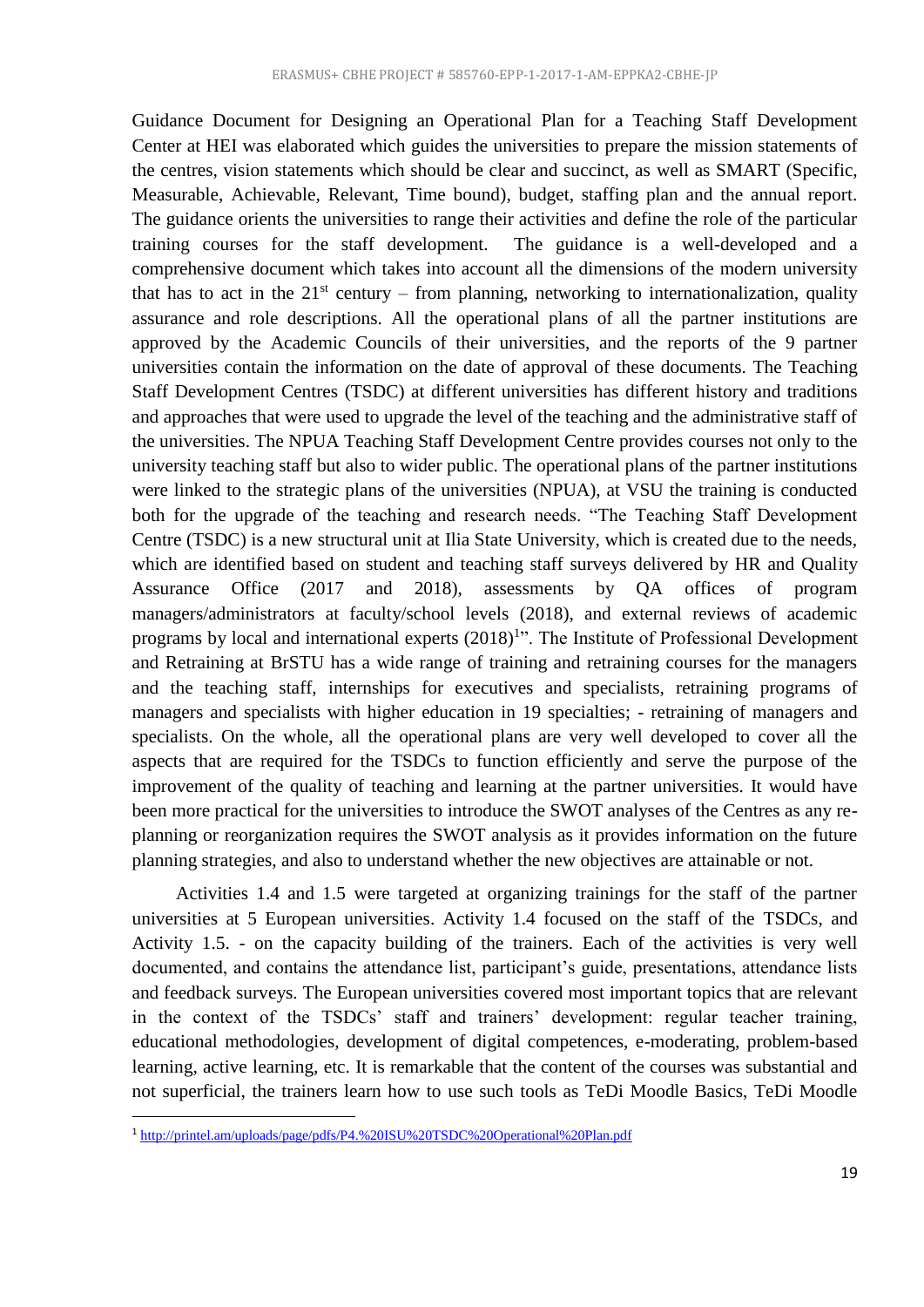WIKI, TeDi Moodle Test, TeDi Peer Review, TeDi Lessa, TeDi Learning videos, and so on. According to the feedback report, approximately 75 % of the participants of the trainings found them useful or extremely useful, and the participants also had time to discuss the tools, make suggestions or recommendation for the improvement of the content of the training courses. One of the suggestions that was made by the participants was focused on delivering the presentations beforehand to have more time to acquaint with them and be ready for a more active discussion which is worth taking into consideration by the project coordinators in their further activities. All the study visits and training courses which took place at 5 European universities, were conducted on a face-to-face mode, and the participants of the trainings got immediate feedback to their answers which is an added value of offline meetings when we view such events through the lens of the situation connected with the pandemic and the restrictions the universities had for organizing face-to-face events after March 2021 (though in Belarus there was no full shift to an online mode, and the universities were open for the students and the staff though not at all volume they used to working before the COVID-19 time).

Activity 1.6. focused on purchasing equipment for the universities. The tender conditions were specified in the special invitation letters for Tender for Equipment Procurement, however, only the invitation letter details of YSU are available on the PRINTel website<sup>2</sup>.

Discussing the impact of this WP may be started with the highlighting of professionalism as prerequisite of the quality work done in any field in of the economy which has its benefits both for the economic and social development of the countries.

The PRINTel product maintained the role of establishing the professional identity frame for the university teacher of the  $21<sup>st</sup>$  century that may use transversal skills to operate under a variety of educational contexts and settings. There are certain domains which are very important nowadays, such as teaching and research which should be revised from the perspective of the used didactics and pedagogical tools.

It has implemented some new aspects of teaching which were still not the part of the culture within the partner countries, though were occasionally practiced within several universities, yet, they had not been institutionalized regarding the establishment of the common frameworks, methodologies, teaching staff development centres, virtual platforms, network forums etc. Interestingly, all the partner countries have become very engaged in all the activities of the PRINTel with the view to innovate the content of its degree programmes so as to provide the students with up-to-date skills and competences.

It has brought some new changes of the capacities of the universities, which are, in my opinion, are worth mentioning:

 The students started to use public networks and internet-based resources as a part of their learning process;

1

<sup>2</sup> http://printel.am/uploads/page/pdfs/am.pdf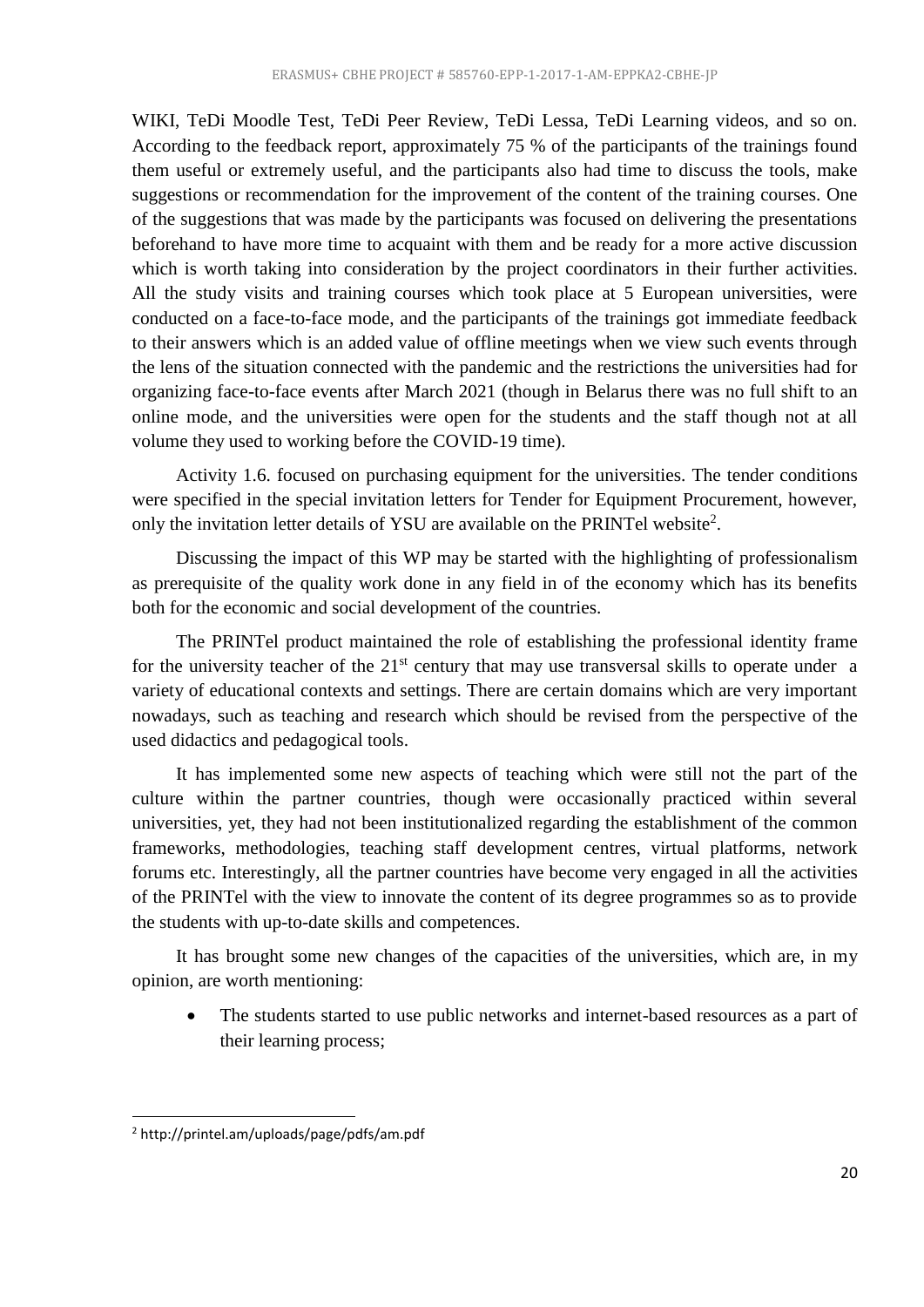- The students have more intensively been engaged in group and team activities which, from one side, is a good way of developing of their collective responsibility, and, on the other side, another challenge of the teachers to assess their shared input based on the newly elaborated criteria, which requires further enhancement of the teachers competences, thus ensuring wider sustainability of the project results.
- The students are provided an access to ready- made resources which is an efficient way of the delivery of educational materials to the students.
- The universities and teachers who were not yet in the whirl of the changes may benefit from the enormous range of the existed resources of TSDC to set up similar units at their institutions.

All these development will reasonably become very important in the context of higher education, and it is important to increase the number of the individuals and organizations who might benefit from the project outcomes in the future years.

Beyond all the above mentioned it is also worth mentioning that the role of the teacher has only recently begun to be recognized as teaching the citizens of the XX century is really a challenge with all the range of teaching competences that should be elevated to help the universities to bring a real change in the societies and countries.

#### **WP.2: Capacity building of Teaching Staff (TS)**

<span id="page-20-0"></span>ISU was a lead partner of WP.2 and took care of its implementation and reporting. This WP intended at developing PC HEIs' teaching staff innovative and technology-enhanced T&L skills. The trained trainers adjusted TOTs to the local needs and organized in-house teacher training (TT) courses. Each couple of trainers trained a group of 10 teachers in their HEIs with the active support from EU partners. Based on predefined selection criteria 53 groups of teaching staff 530 in total were selected to participate in TT courses. To accommodate newly designed TT courses for further regular use a workshop was organized in YSU with participation of all partners to get feedback on the delivered TT courses. Based on post-training evaluations and feedback from the workshop, TT courses were fine-tuned for regular usage by TSDCs. Current teaching staff development programmes at TSDCs will also be revised and modified to integrate TT courses.

The trained trainers and teachers piloted the acquired innovative T&L methods in their regular classes. Current syllabi, student assessment criteria and procedures were revised and approved by respective departments, student surveys were conducted. Institutional teaching staff discussed the results with departmental Student Councils and prepared follow-up reports. However, the follow-up reports in case they existed, are not available among the Activity deliverables.

Within this WP in-house teacher trainings were organized at all the partner universities (Activity 2.1). For the fine-tuning of TT courses, a conference was organized in YSU in May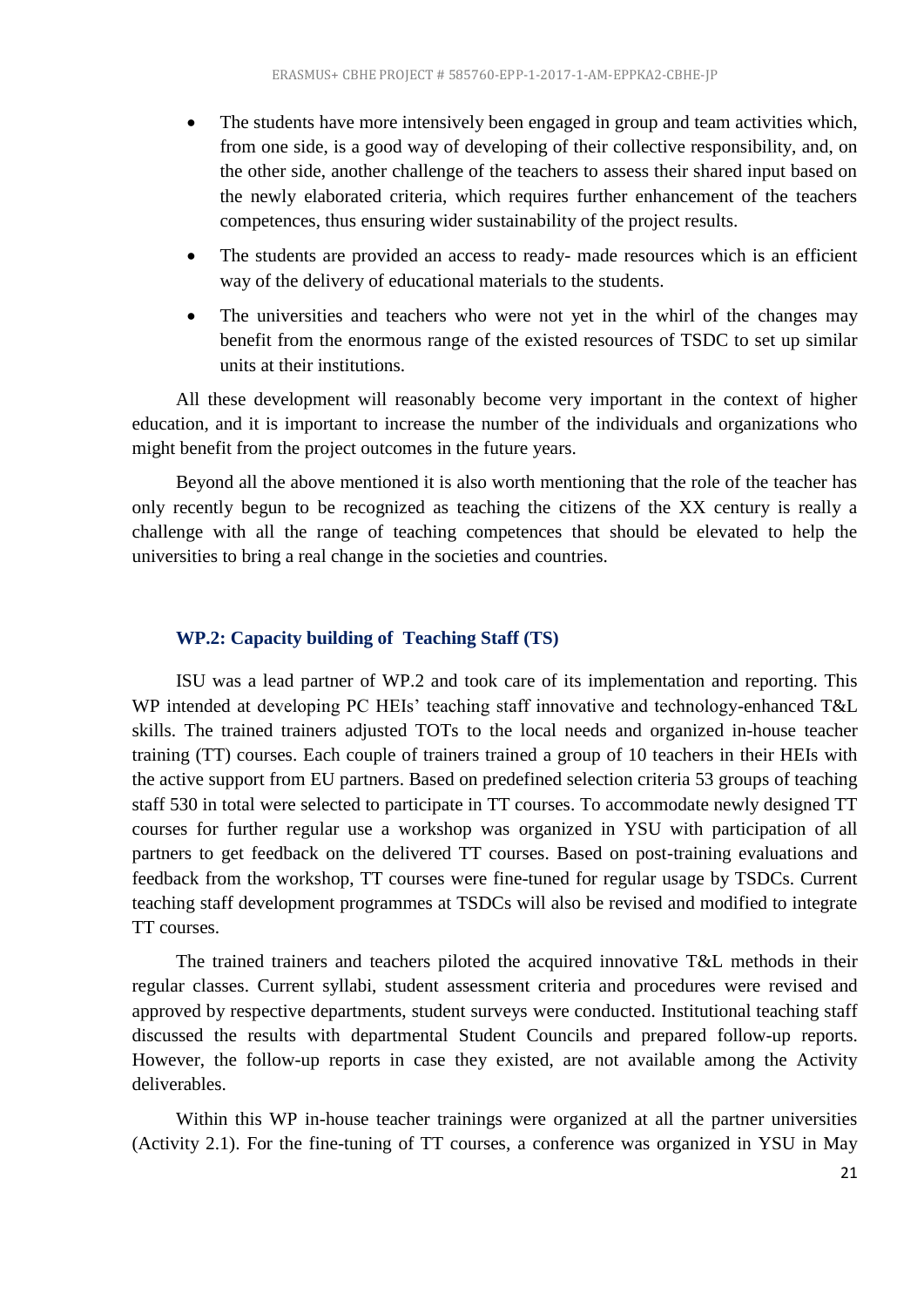2019 (Activity 2.2). The resources of the discussion groups are all available on the website. The reports of 5 discussion groups are very well structured. They focus on the benefits for the teachers and students, challenges as well as contained information on the elaboration of the national concept of active learning concerned by national groups. All the topics of the Discussion groups were very well selected and served the purpose of particularization of a wide range of activities that may be used by the university teaching staff in order to improve the quality of teaching and learning such as "Active Learning with Special Focus on Technology Enhanced Learning", "Active Learning & ICT-Enhanced Learning: M-Learning & Gamification", "Video as a Learning Tool for Teachers and Students", "Active Learning in the Flipped Classroom", "Innovative Teaching and Learning in Higher Education Institutions Hybrid/Blended Teaching & Learning". The experience of NPUA is worth mentioning here, as it organized in-house trainings not only for the faculties, departments or chairs located in the same city, and also organized a training at a high school, thus, NPUA geographically and professionally extended its diversity outreach, and, increased the impact of the project on wider groups of participants and layers of the society: TT Course #11 "Active Learning in the Flipped Classroom" was conducted at Gyumri Branch of NPUA. Another training was organized at NPUA High School entitled "Teaching and Learning Inovative Approaches"**.** Activity 2.3 focuses on teacher training courses to develop the lecturers' professional skills and enhance their ability to use innovative teaching technologies. At YSU the total number of trained teachers was 499, at NPUA – 137, VSU – 11, ISU – 53, GTU – 264, [TeSaU-](http://printel.am/uploads/page/pdfs/Adoption%20of%20Teacher%20Training%20Courses%20at%20Iakob%20Gogebashvili%20Telavi%20State%20University.pdf) 44, BSU – 182, [BrSTU](http://printel.am/uploads/page/pdfs/Adoption%20of%20Teacher%20Training%20reguar%20courses%20at%20BrSTU.pdf) – 62, [YKSUG-](http://printel.am/uploads/page/pdfs/Adoption%20of%20TT%20regular%20courses%20at%20Yanka%20Kupala%20State%20University%20of%20Grodno.pdf) 63. Totally 1315 people were trained within two years to be able to use the innovative teaching and learning methodologies in training the teaching staff at their universities. The information on the trainings at each of the institution is well documented with the pictures that fragmented the training. The participants got the certificates of completion which is a very good tool for the recognition of the results of such trainings by the universities. It is worth mentioning that Activity 2.4. Piloting T & L Methods in PC HEIs Curricula is very important from shifting from the preparatory stage of capacity building to the main stage when the programme improvement is taking place. The total number of 971 students were involved in 28 courses conducted by 9 professors at YSU, 12 professors at NPUA engaged 836 students in 16 courses, 6 professors engaged 372 students in 15 courses at VSU, 9 professors engaged 702 students in 9 courses at ISU, 11 professors engaged 199 students in 11 courses at GTU, 5 professors engaged 109 students in 6 courses at TeSaU, 6 professors engaged 479 students in 17 courses at BSU, 31 professors engaged 838 students in 34 courses at BrSTU, and 6 professors engaged 281 students in 15 courses at YKSUG. The following T& L Methods were used across the universities: Flipped classroom, Mentimeter, Padlet, Gamification, Mobile learning, Polling, Blended learning, Collab. L., Coop. L., PBL, Inquirybased L., World Café, Brainstorming, Role playing, Mind mapping (Mindomo, Miro), TECL, Scavengcker hunt, etc. Activity 2.5. - Student Feedback Reports at all the universities, shows that the students marked the use of the technologies very efficient, and on average, 1-3 % of all the students engaged in the classes marked the teaching and learning with technologies as boring. They also mentioned that the innovative methods are especially relevant on the stage of the acquisition of a new material. The students gave priority to group discussions, brainstorming, group projects and debates, and this was indicated by the 90 % of the students across the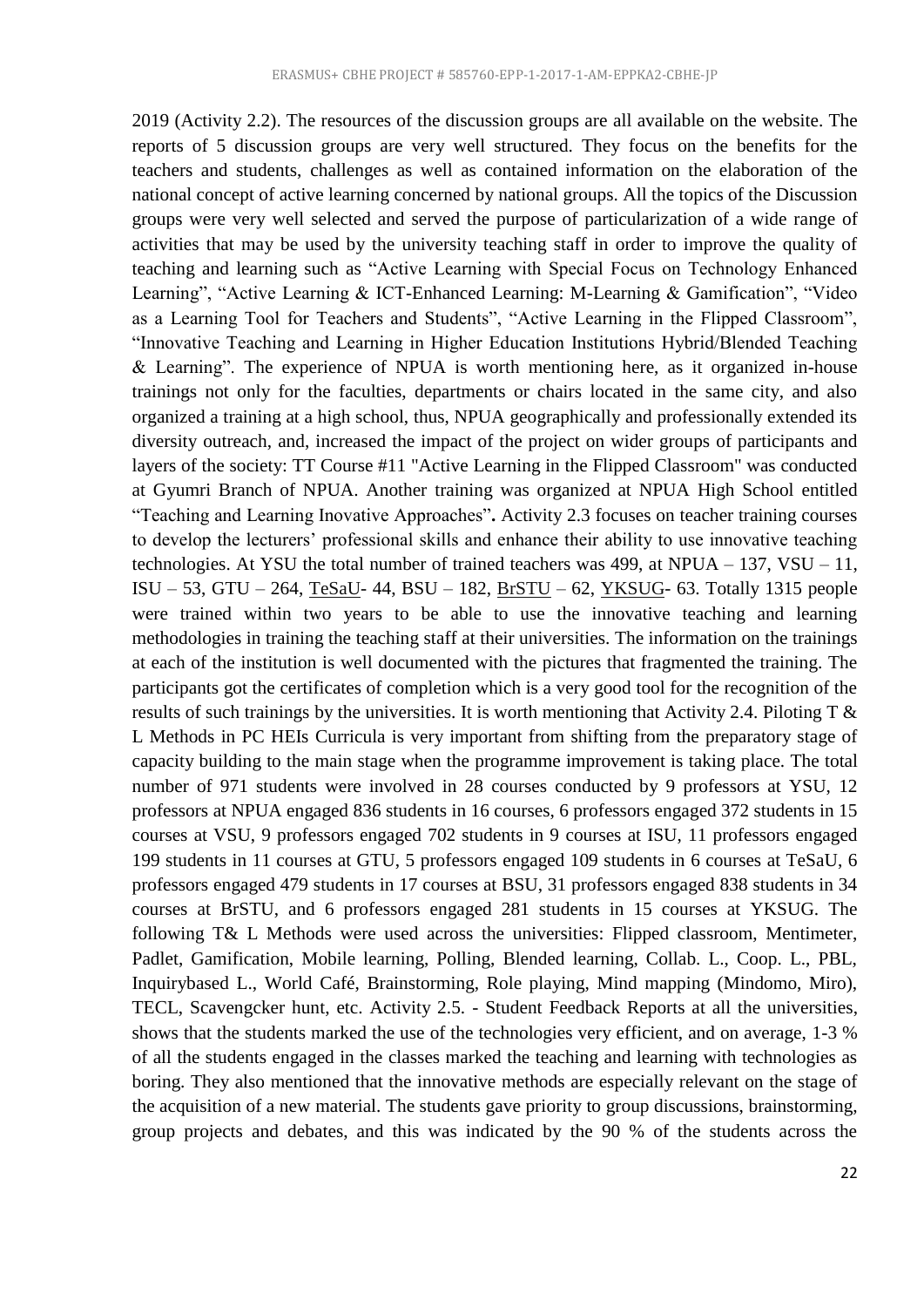universities. The student survey reports are available in English, Armenian, Georgian and Russian languages. In our opinion this feedback was a very well thought out and planned tool as helped the project team to reveal the level of students' engagement in the courses; identified the role of the teaching and learning methods applied by the lecturers to foster students learning; clarified students' participation in the courses, the issue of active engagement in the learning process fostered by the teaching staff; assessed the students' satisfaction level in terms of communication efficiency with lecturers; as well as clarified the issues of students' acquisition of the skills in team and collaborative working. It is worth mentioning that the reports prepared by the universities across three countries show that the students were selected for the survey from all the faculties of the universities.

Activity 2.6. focuses on organization of online TOTs held by the 5 EU partner universities in February 2021 on [1. U.PORTO "Video as a Learning Tool for Teachers & Students: Video](http://printel.am/category/news/online-tot-course-in-u-porto)  [Lecturing & Promoting Interaction in the Classroom",](http://printel.am/category/news/online-tot-course-in-u-porto) [University of Barcelon \(UB\) Active](http://printel.am/category/news/online-tot-course-of-universitat-de-barc)  [Learning & ICT-Enhanced Teaching: M-learning & Gamification,](http://printel.am/category/news/online-tot-course-of-universitat-de-barc) [FH Joanneum Gesellschaft](http://printel.am/category/news/online-tot-course-of-fh-joanneum-gesells)  [mbH Hybrid/Blended Teaching & Learning,](http://printel.am/category/news/online-tot-course-of-fh-joanneum-gesells) [Linköping University \(LiU\) Active Learning in the](http://printel.am/category/news/online-tot-course-of-link-ping-universit)  [Flipped Classroom](http://printel.am/category/news/online-tot-course-of-link-ping-universit) and [KU Leuven Active Learning with Special Focus on Technology](http://printel.am/category/news/online-tot-course-in-katholieke-universi)  [Enhanced Collaborative Learning.](http://printel.am/category/news/online-tot-course-in-katholieke-universi) All the courses were held online in conformity with the accepted regulations regarding the Covid-19 pandemic situation. Each course is well documented and contains the syllabus, participants' list and the feedback survey (the questionnaire and the report). The sections of the questionnaire are very well defined so as to reveal the feedback of the participants on the diverse questions from the Objectives and Content of the Online Training; Quality of the Instruction; Training Environment and Technologies, Trainers/ Instructors, Time Management, Benefits/ Results, Overall Impression, Participant's Opinion on the Online Training; to Overall Organization of the Event. On the whole, the participants of the online training courses found the ToTs very useful and relevant to the new context of teaching and & learning approaches and methodologies. Within Activity 2.7. online in-house trainings were organized at all the nine universities. All the in-house trainings are well documented and contain Timetable of the training, Summary of the trainings, participants' list and the feedback report. In Armenia 10 different activities were introduced to 172 teachers by 10 trainers at YSU, 7 trainers introduced 8 activities to 83 teachers at NPUA, 7 trainers introduced 7 activities to 107 teachers at VSU. In Georgia 6 activities were conducted by 12 trainers to 76 teachers at ISU, 12 activities were introduced by 12 trainers to 195 teachers at GTU, 5 activities were introduced by 10 trainers to 200 teachers at TelstU. In Belarus 14 activities were introduced by 14 trainers to 155 professors at BSU, 12 activities were introduced by 2 trainers to 128 teachers at BrSTU, and 7 activities were introduced by 7 trainers to 77 teachers at YKSUG

All the trainings were purposeful and productive according to the feedback of the participants.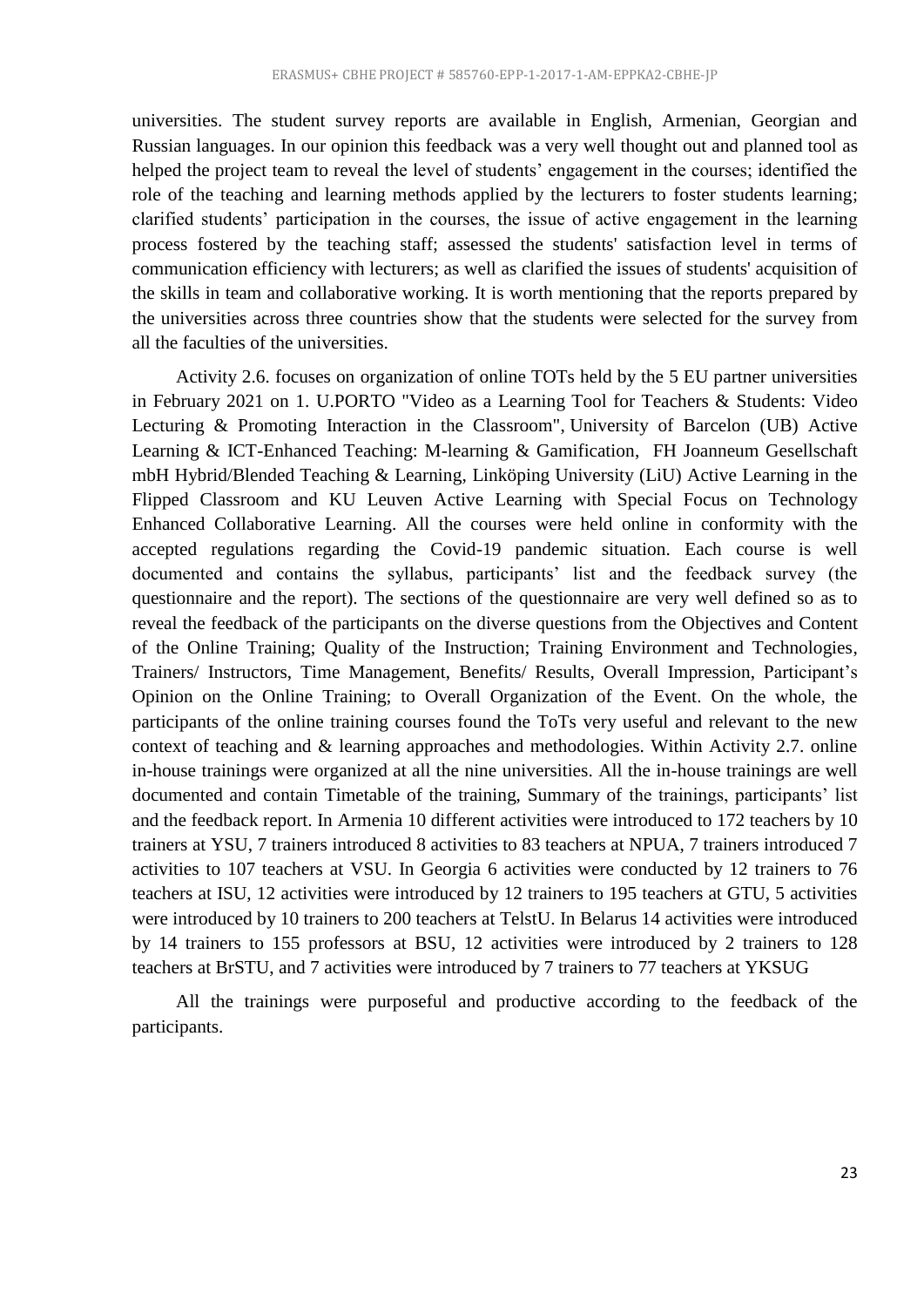#### **WP 3. Creating the Virtual Academy of Teaching & Learning (VATL)**

<span id="page-23-0"></span>BSU was the lead partner in WP.3 as the most advanced PC partner in teaching with technologies. Main goal of WP 3 was to establish a virtual platform promoting and disseminating innovative technology-enhanced T&L and use of OERs. It provided online teacher development services to EPC academic community.

Relevant infrastructure for implementation of VATL network was set up within the project. Each PC HEI was equipped with the necessary hardware, software and communication infrastructure to produce OER content and support implementation of common VATL portal. 9 multimedia content building studios assembled with audio-video and lighting equipment which are established allowing teachers to create OERs with multimedia content. Methodological guidelines (VATL Manual) for implementing OER concept were elaborated, published and disseminated among PC HEIs. To secure smooth and efficient adoption of the Manual, a training with a workshop, conducted by qualified OER trainers, was organized in KU Leuven for the trainers and staff of TSDCs.

To operationalize VATL, each PC HEI produced and publish OERs for VATL repository. The materials were published on each HEI's hub and indexed within the common VATL portal thus resulting in a functioning VATL network. To evaluate the initial products, each HEI created a representative group of teachers and students who were enrolled in specific VATL courses and provided feedback on the value of OERs and on overall impression from VATL.

From the meetings with the representatives of the NPUA it has become obvious, that they have their university courses which are implemented on their local platform, and all the courses are available offline from any of the university computers. As to the Belarusian Universities, the representatives mentioned that they had problems with duplicating the courses on the VATL, as they have their national platform where the professors from all the three Belarusian universities uploaded their video lessons.

The logics of all the activities within WP 3 are very clear – from preparing the terms of reference for creating the VATL, multimedia content building studios (Activity 3.2.) finding ICT solution for VATL portal (Activity 3.3), preparing guidelines for OER Content publishing, training of trainers on OERs (Activity 3.5.) and Operationalization of the VATL (Activity 3.6.). The most important deliverable of WP3 is the creation of the open depository for the wider use by academic communities and students interested in innovative teaching and learning. Within the WP3 the training and workshop on the Development of Open Educational Resources (OER) was held at the Catholic University of Leuven (KU Leuven) (Belgium) on October 15-17, 2019. Twenty nine representatives of 9 partner universities from Armenia, Georgia and Belarus attended the training and workshop. The trainees were introduced to the current approaches to OER, the main methods of their use, transformation and dissemination, as well as to the core requirements necessary for the preparation of educational videos. The training and workshop proved to be one of the most productive PRINTeL courses that were targeted at enhancing innovative teaching and learning at partner univrsities. The trainees acquired theoretical knowledge and practical skills and created a measurable and valuable product of innovative T&L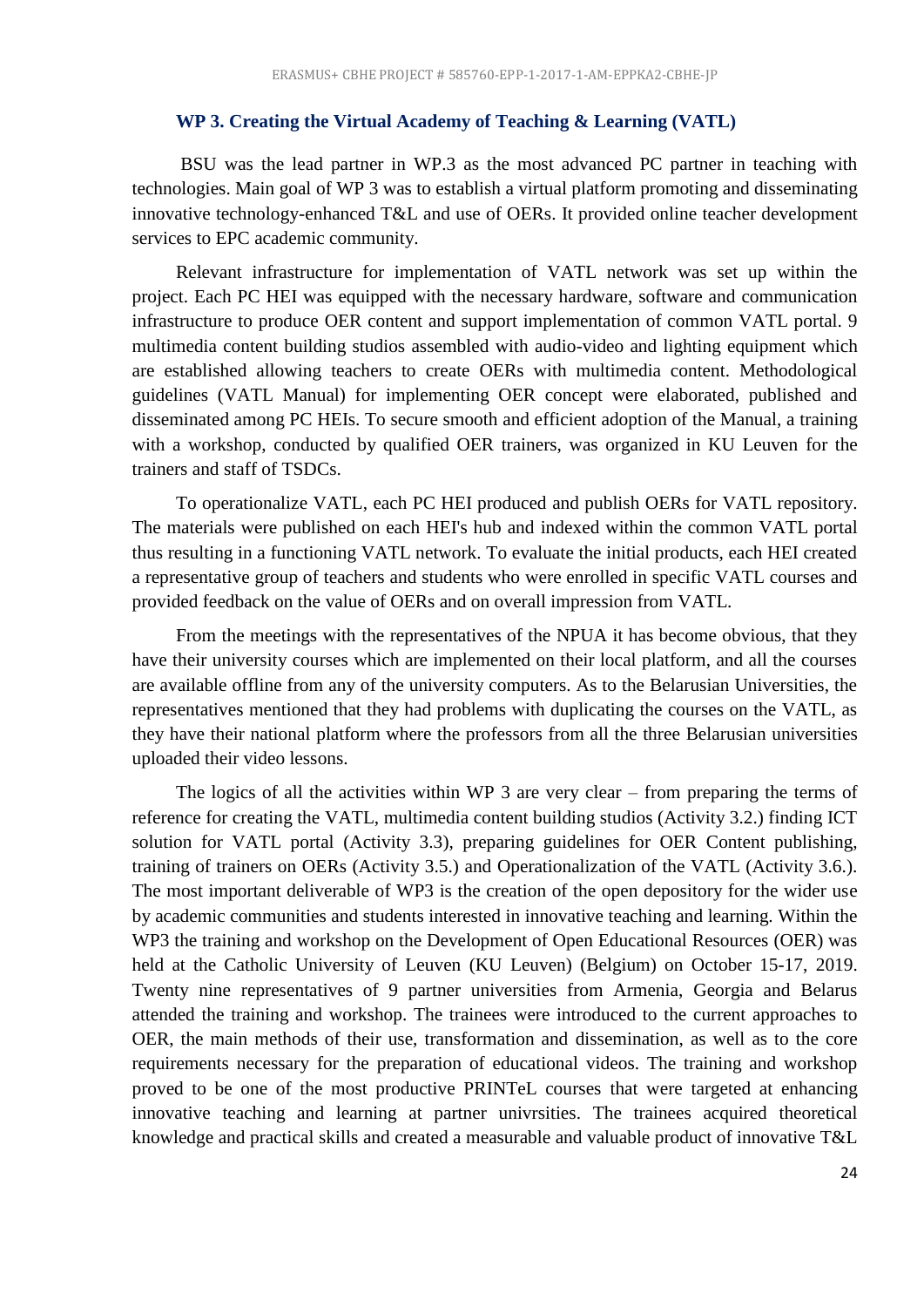– educational videos. The training is very well documented; it contains syllabus, participants' guide, training materials, workshop materials, attendance list and a feedback survey. The latter contains the feedback questionnaire and the report.

Among the drawbacks of the VATL portal it is worth mentioning that not all the links to the VATL portal for accessing the courses are available, and the enrollment options for some courses are also restricted though the purpose of the platform is to provide the wider public with the links to the resources. The List of the VATL courses of NPUA is not active, and it isn't possible to access them from the PRINTel portal.

The VATL courses of the universities may serve as a visit card for the future students as they can get acquainted with the quality of the courses delivered at the universities they are interested in. Besides, it may regarded as a transparent tool that witnesses the quality of education of the university where the course or a lecture is a part of a curriculum.

For the universities the VATL courses may serve as tangible and valid proofs of the quality of their higher education services, and the further development of the new lectures and courses may extend the visibility of the universities and promote to the boost of their brandband by emphasizing the uniqueness of their education services.

The project itself, being a dynamic phenomenon changed a little bit its initial plans on purchasing equipment for the universities after the training that was held at on 3-7 December 2018 at the University of Linköpings (Sweden) Active Learning in the Flipped Classroom, and it was decided to reduce the number of the technically equipped classrooms from three to two per university but buy all the necessary equipment which is necessary for any university to have for recording, voting, life mainstreaming of video lessons. Each university purchased a server to independently use it for the project needs for film, lecture and video shooting.

All the partner universities provided the technical support to the installment of the technical equipment as their in-kind or co-sharing contribution to the project.

When we try to assess the impact of this WP regarding the purchasing and exploitation of technical equipment we shall start from the wider benefits: the countries and societies need workforce that is technologically ready to maintain different types of job with the improved perception of the technologies.

Besides, the use of the technical equipment increased the added value of the university services through:

- $\triangleright$  Changes to policies and procedures which are or may later be fixed in the strategic plans and programmes of the universities and have continuity in their further use and exploitation.
- $\triangleright$  A better understanding of teaching and research needs and how they should be align with technical equipment and services
- $\triangleright$  A more engaged teaching staff and students that is familiar with the educational technical equipment and its benefits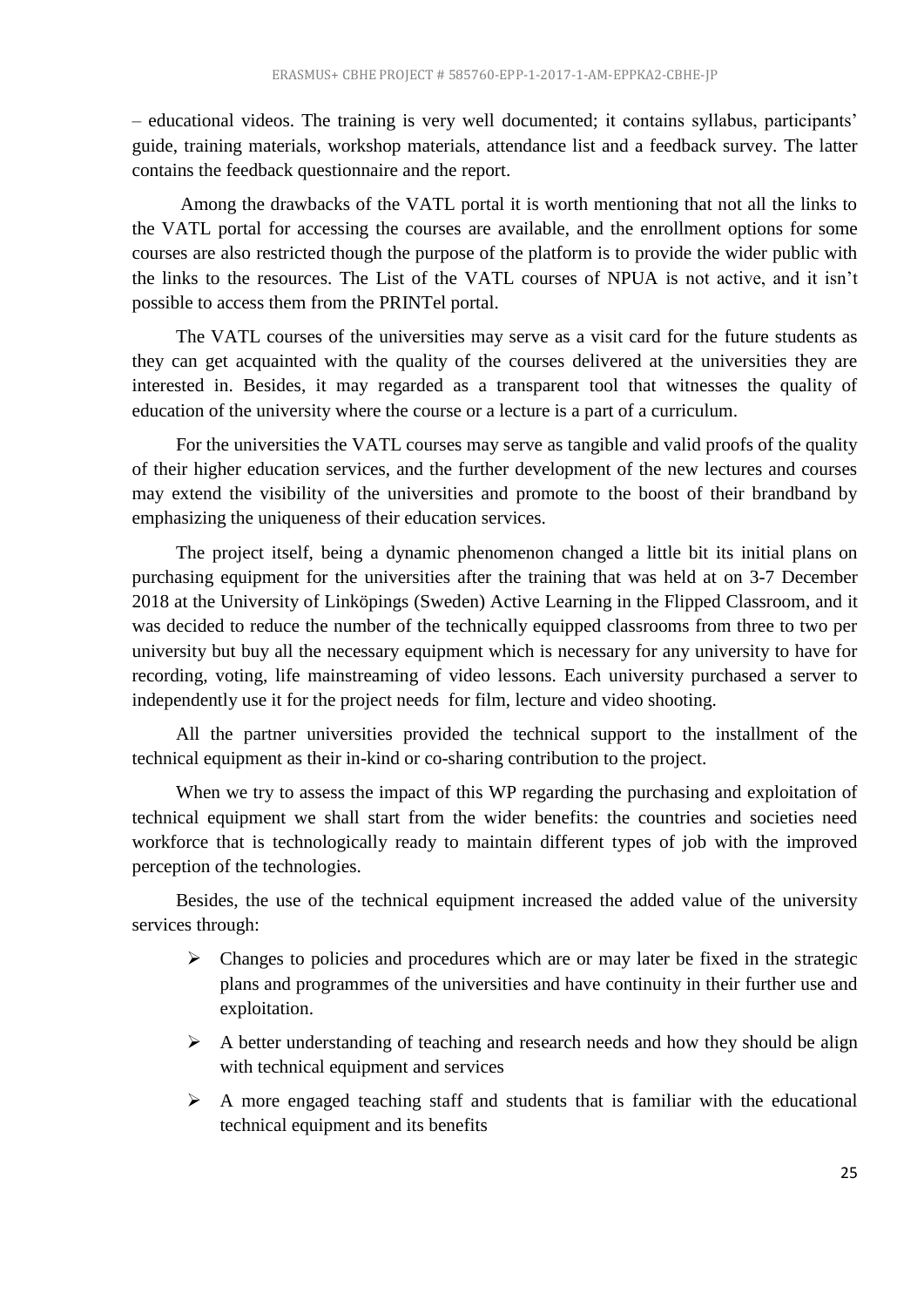$\triangleright$  A clearer focus of the preferences and interests of the current and the next generation of students which are surrounded by technologies from all the sides of their life and studies.

However, the ultimate goal of enriching the universities by different types of innovative equipment is not the extension of its technical empowerment as such but the change how the teachers and students can gather, access, analyze, present and transmit information. This is an important and very reliable tool for democratizing information in the university classrooms as well as help to differentiate instruction and the ways of the students engagement.

And another very important aspect of the VATL and the use of the technical equipment of the courses is very appropriate for students with special needs to reach the courses and the lectures at a remote distance.

Thus, we can say that VATL is a new word in the area of assistive pedagogy and education as it brings together the new competences of the teachers, the diversified needs and interests of the students, the technological opportunities of the equipment and the expectations of different external stakeholders of higher education such as labor market, communities and societies that are seeking their own share of benefits from every single new educational opportunity.

#### **WP.4: Raising Awareness on Innovative Teaching & Learning (T&L)**

<span id="page-25-0"></span>GTU was the lead partner of this WP, and it focused on going deep into exploring the digital innovative technologies and disseminating good practices among the participants.

3 virtual communities (websites using VATL services) of teaching practice around particular teaching approaches (e.g. problem/project-based, case studies, game/simulation learning) and 3 communities of disciplinary groups (Humanities & Social Sciences, Pedagogy and Teacher Training, Science and Engineering) have been created which is a huge asset for the partner universities to benefit from each other and cross-feed with the resources when needed. Annual VATL Forum (virtual conference) was established to promote dialogue amongst academic communities on regional and international level, to share and discuss the specific topics and issues of T&L, crucial for the year. The first forum was organized in M5/Y3 of the project. VATL also provides social networking services to encourage multichannel collaboration and dialogue through VATL blog, Facebook & Twitter, Discussion forums, and YouTube channel.

Institutional award schemes for the excellence in T&L to recognize and stimulate staff engagement in innovative T&L practices were also established at partner institutions, and here the universities fund the contest organization and the prizes for the winners.

Activity 4.1 VATL Community of Teaching Practice focused on creating 5 VATL Communities to foster discussion on [Hybrid/Blended teaching,](https://vatl.ysu.am/moodle/mod/forum/view.php?id=218) [Active Learning and ICT](https://vatl.ysu.am/moodle/mod/forum/view.php?id=3)[enhanced teaching: M-learning and gamification,](https://vatl.ysu.am/moodle/mod/forum/view.php?id=3) [Active Learning in the Flipped Classroom,](https://vatl.ysu.am/moodle/mod/forum/view.php?id=214) [Active Learning with a special focus on Technology Enhanced Collaborative Learning](https://vatl.ysu.am/moodle/mod/forum/view.php?id=215) and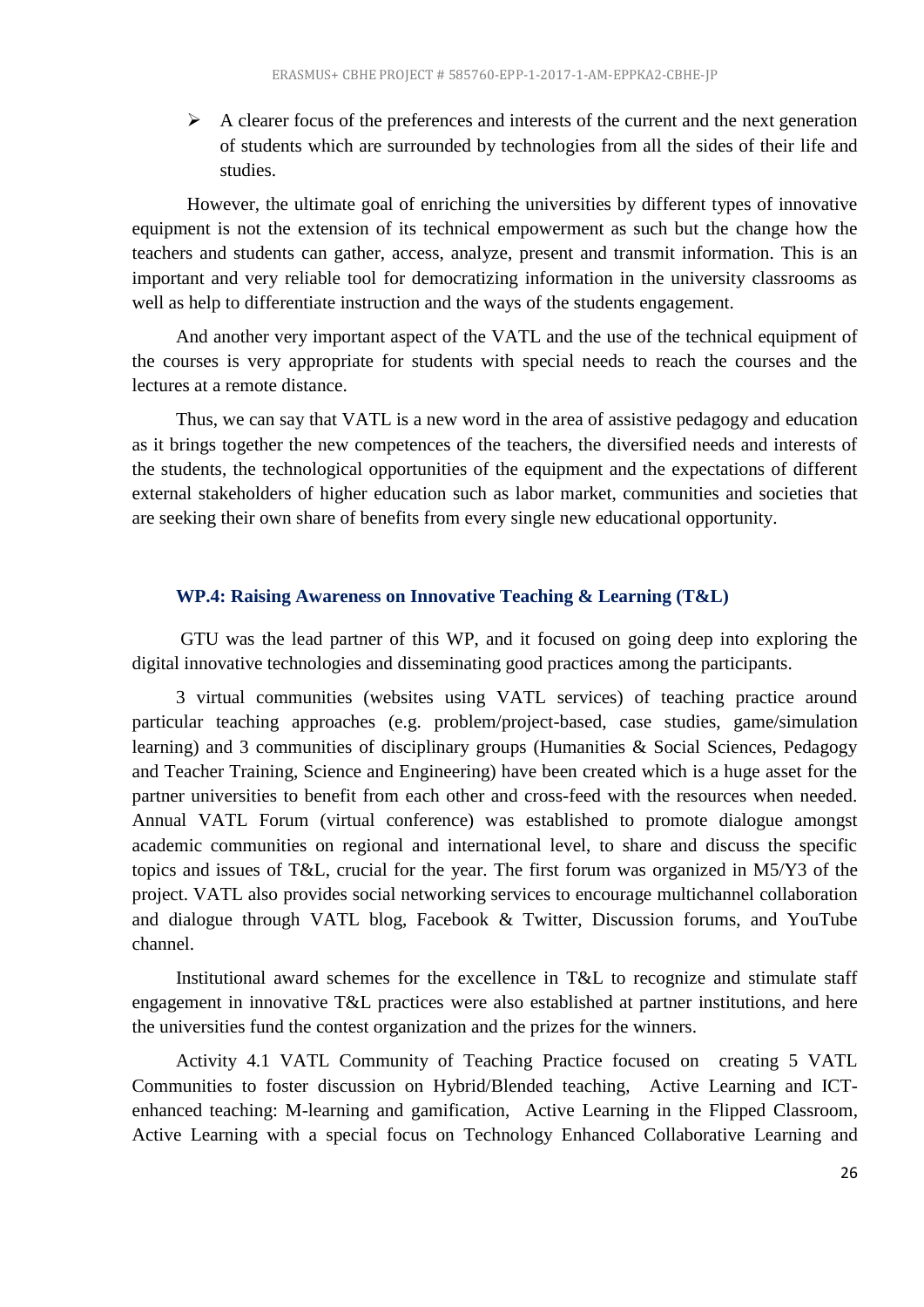[Video as a Learning Tool for Teachers and Students//Video Lecturing and Promoting Interaction](https://vatl.ysu.am/moodle/mod/forum/view.php?id=217)  [in the Classroom.](https://vatl.ysu.am/moodle/mod/forum/view.php?id=217) Though the separate webpages are created for this activity within WP4, the participants are not so many and not so active and the partner institutions need to share the links on the social media to attract more people to the discussion. The Youtube guide for explaining how to become a user is very comprehensive and helps the participants to add a new topic, make a comment, subscribe, unsubscribe, and so on.

As it was mentioned at the meeting with the coordinators of universities from Programme Countries, the discussion forums will be tracked even after the completion of the project as it help to ensure the sustainability of the project outputs/outcomes. From ours sider, we would like to mention that these forums may have become more popular in case they had been broadly advertised through the social media, and for the further steps the partner universities need to increase their visibility and more intensively report on the progress of their teaching staff and the universities. In my opinion, the forums may be a little bit extended by inviting the students to express their opinion too, for getting the result of the work done at first hand.

Activity 4.2. "VATL Forum and Innovative  $T \& L$ " is one of the key public online events "Annual Forum on Innovative Teaching and Learning of VATL/PRINTeL" which was held on the 20th of May, 2021, was very efficiently elaborated. It displayed to the participants of the forum how European and Eastern Partnership Country (EPC) universities responded to the changes in teaching and learning (T&L) that came about because of the Covid-19 crisis. All the video records and presentations are available on the PRINTel website. The topics of the programme of the event covered all the aspects of the teaching – from the academic misconduct to the examination schemes. In total 12 different presentations were delivered, and the overall organization, format, topics and content, speakers, technology used were highly estimated by the participants. From the feedback survey it is clear that 69.5 % of the participants met their expectations, however, some participants reacted that half a day was not enough to fully understand so many things at once.

Activity 4.3. is targeted at creating VATL Social Network Services. It is very active, however, the Facebook page has only 345 followers, and the largest number of the view of Printel Youtube channel presentation is not more than 49, and the largest amount of views belongs Levan Tsaganeli, it has 49 views, and the video lasted 1.47 min. The universities participants of the project should go on in disseminating their activities via the social platforms, as sharing of the relevant information may bring new people to the VATL, and possibly give it a second more extended life with the participation of more institutions from partner countries and beyond.

Activity 4.4 introduces bilingual packages of incentives and awards of all the nine universities. This activity will, undoubtedly, sustain and be one of the best mechanisms of motivating teachers to over many years as it has established procedures and regulations on the annual competition of teachers. It will contribute to the elevation of the competences of the teachers. Several universities established various formal of moral encouragement (symbolic prizes and certificates), however, two of them – YSU and NPUA, established the forms of the financial encouragement of the professors which, of course, will have a broader impact on the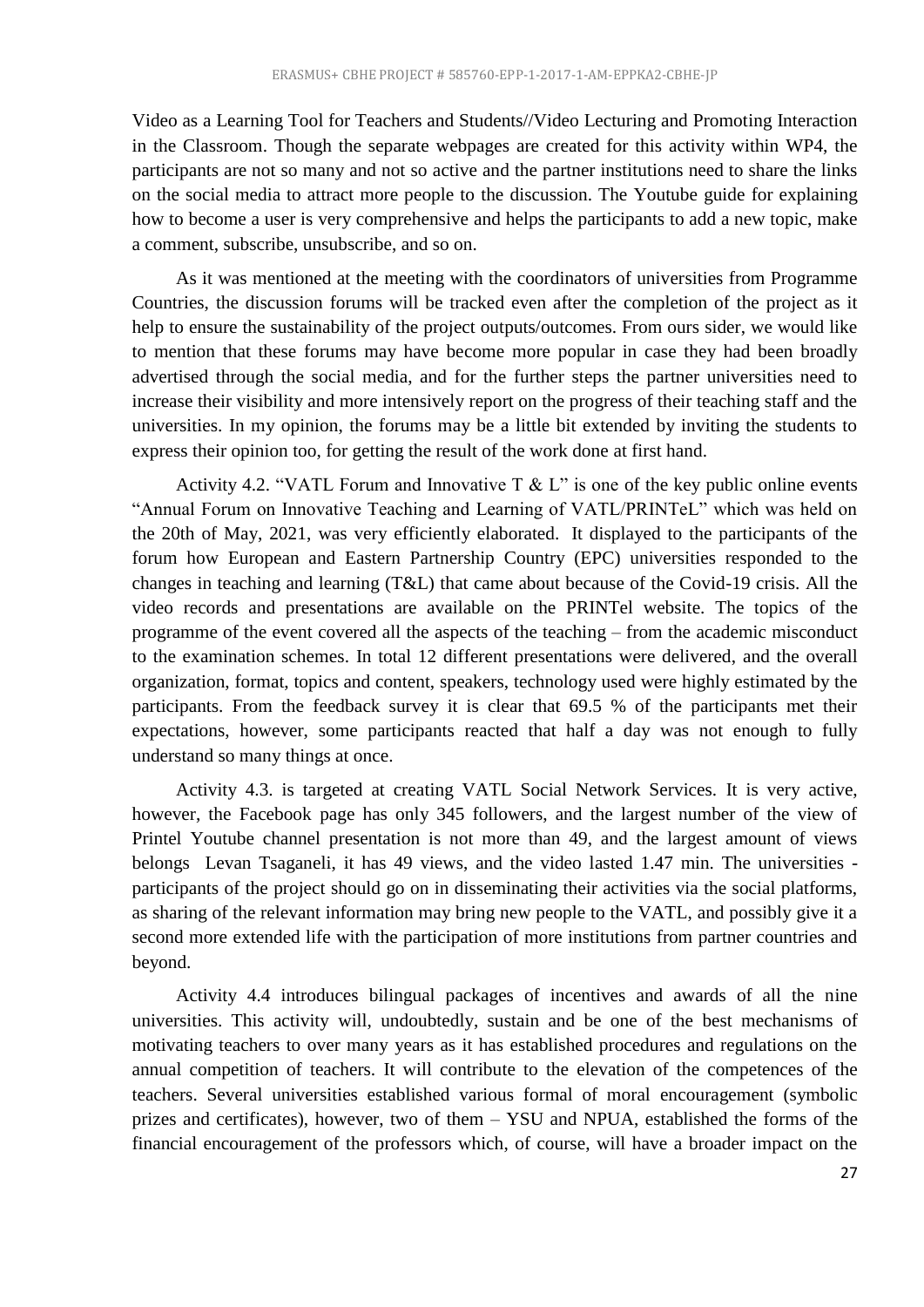sustainability of the measures taken to positively boost the professional development of the teachers. At the meeting with the representatives of the NPUA it has become clear that the National Polytechnic University of Armenia implemented financial incentives for their contest (300000 AMD for the first prize, 250000 AMD 300000 AMD accordingly for the second and third prizes) as a part of the financial input of the university in the project. The financial encouragement of 300000 AMD including taxes is also prescribed by the regulations of Yerevan State University, moreover, it also rewards each winner with 1000000 AMD including taxes for video-recording an innovative educational module. In my strong conviction, this practice should later be implemented at all the universities, as it is a strong driving force in any country let alone the post-soviet countries where the average salaries of professors are still relatively very low compared to the incomes the university teachers have in various countries of the world. Besides, the institutionalization of the award practices and its becoming part of the quality culture of higher education in the partner countries could be another added value of the project.

#### <span id="page-27-0"></span>**WP 5 Quality Control & Monitoring (QC&M)**

Quality control and monitoring of the project implementation oversaw all the tasks necessary to ensure that the project is running within the scope, on time, and of expected quality. The lead partner for WP.5 is KU Leuven, and it took care of overall implementation and reporting for WP5.

The project coordinator (YSU) along with KU Leuven carried out biannual monitoring of activities within each WP. They monitored progress and tracked milestones of each WP implementation, regularly communicate to respective WP lead partners (LPs) and task-forces (TFs). The monitoring activities included site visits, progress review meetings with LPs and respective TFs, study of documents and review of interim, partial or pilot products/outputs.

According to Activity 5.1., the Quality Evaluation Committee was elaborated, which consisted of 7 members – two representatives of YSU, and one representative from each European university. The Committee was in charge of analyzing quantitative and qualitative data from all the participants of trainings, workshops/seminars, study visits and coordination meetings, on Feedback surveys of the participants of trainings, workshops/seminars, study visits and coordination meetings followed by producing evaluation reports. According to the plan many of the activities are shifted from 2020 to 2021 because of the COVID-19 restrictions. Activity 5.2. embraced Monitoring Reports of the  $1<sup>st</sup>$ ,  $2<sup>nd</sup>$  and  $4<sup>th</sup>$  year of the implementation of the project with the  $3<sup>rd</sup>$  year missing because of the pandemic.

From the Monitoring Report1 we can conclude that the relevance of the contributions by the EU partner HEIs was assessed from approx. 70 to 90% within all the activities of the project. It also contains the observation of the explicit feedback of the participants. The monitoring reports contain detailed information on the successful completion of the activity on establishment of the TSDCs across the institutions and the countries based on the local needs analysis and operational plans. Monitoring Report 2 overviews the activities and timeframe of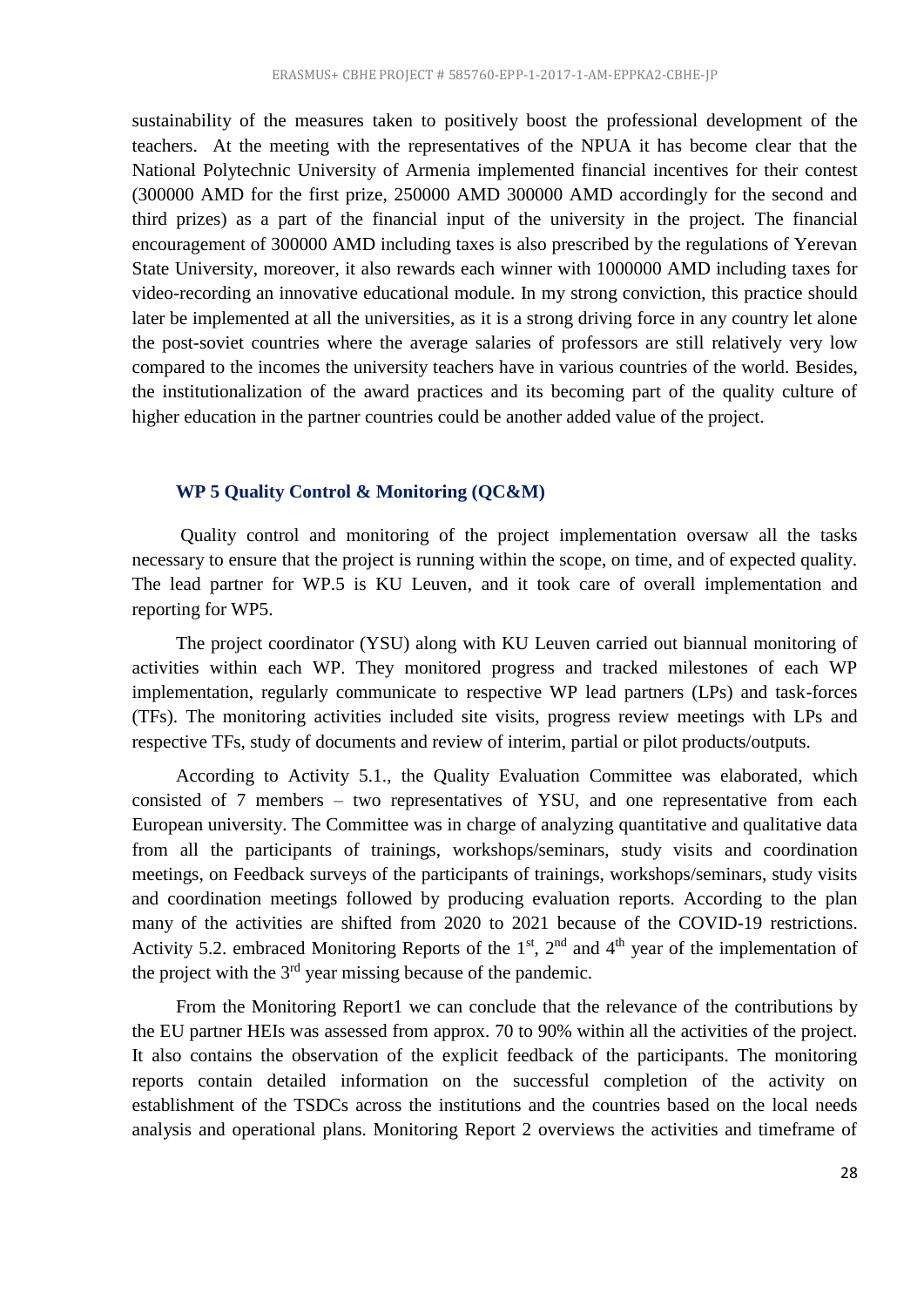Year 2 across all the work packages, and it focused on the capacity building of staff, trainers of the TSDCs In 9 universities 1315 teachers were trained through 96 courses which comprised 1672 teaching hours within one year which is an outstanding record and achievement of the project to reach so many teachers, student so as to improve the quality of higher education. Monitoring Report 3 observes the quality of all the WPs of the project and came to the conclusion that all the activities within 7 WPs were performed effectively and efficiently and all the goals were achieved and the outcomes were produced either in the forms of the modified regulations or new courses, or a big number of newly trained teaching staff, as well as technical facilities that each university within the consortium exploits. Among the outstanding achievements of the project the dissemination activities were overviewed which encompass 19 types of various promotional events or measures targeted towards raising awareness of the project outcomes among a wide range of the participants.

Activity 5.3. introduces the analysis of the kick-off conference where 54 participants took part, and 36 of them sent their feedback which further were analyzed. The Kick-off established common goals, re-iterated the purpose of the project, and got everyone an excited and encouraged timeline on how to achieve a step-by-step success. 3 of 15 partner institutions had an experience of working together within another very successful project "ARMENQA" "Implementation of National and Sectorial Qualifications Frameworks in Armenia" which was a TEMPUS project a three-year project of national importance (2014-2017) leading to the implementation of National and Sectorial Qualifications Frameworks (NQF and SQFs) in the Republic of Armenia. The Project was financed by the European Commission in the framework of the European Neighbourhood Policy<sup>3</sup>. These are NCSRHE - National Center for Strategic Research in Higher Education – Yerevan, Armenia and Linkoping University, Sweden, which is good way of the use of the previous experience of the partners in a new context with new objectives which are relevant to the current higher education context of education systems in Eastern Neighborhood Countries.

Activity 5.4. focused on the quality of all the WPs of the project. Each WP is analyzed separately by bringing the lists of the events and the activities done within them as well as this section contains all kinds of materials related to trainings at EU partner institutions and in-house trainings at Armenian, Georgian and Belarusian Universities. By including a variety of instructional methods and learning activities for interactive and activating lectures, trainings instructed and guided the teacher from partner countries on how to use a digital platform for online teaching, in general, and on how to use various pedagogical tools to bridge efficiently the learning goals of the teachers with the learning outcomes. It has a very big further impact creating potential, as any time when needed, these trainings may "travel" from one university to another, they can also appear in new context to vocational be used at colleges and schools where trainings on demand may be organized to introduce the innovative tools and encourage the teachers apply them to their teaching context.

**.** 

<sup>&</sup>lt;sup>3</sup> <http://armenqa.am/project/aims-objectives/>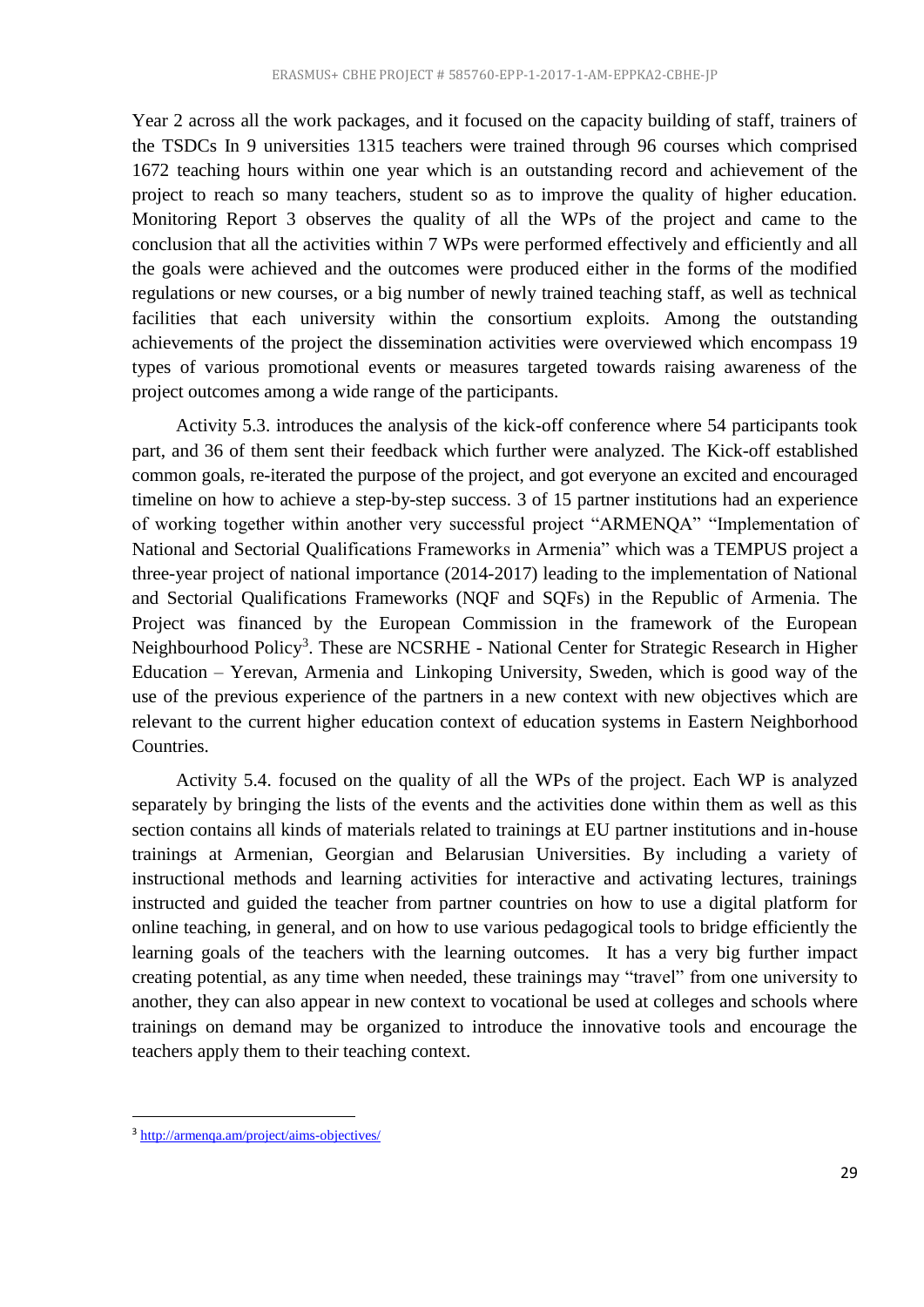The Activity 5.4 embraces the External Quality Control which is summed up in the current report with a broad focus on all the strong sides of the project, its achievements as well as recommendations which may be utilized in case the project has its continuation or in different other formats where the project products may well-used .

#### **WP 6. Dissemination and Exploitation**<sup>4</sup>

<span id="page-29-0"></span>This work package should cover the following issues: why, what, how, when, to whom and where disseminating results will take place, both during and after the funding period. The activities were planned according to the Dissemination Plan where the overall communicative strategies, academic and administrative staff of universities are defined, especially those that involved in T&L as well as teaching staff development activities, - students of universities, higher education expert community, - public authorities, and general public are selected as target groups. Specific objectives related to different target groups, main activities that will take place covered by the dissemination plan, Indicators of achievement of the communication objectives as well as human and financial resources also specified in this WP.

From the overall list of the activities, information on the 6 press conferences and one of the interviews is not available on the website, and from the communication with the project coordinator it has become clear that they were not held because of the COVID-19 restrictions. The official leaflet of the project is a very comprehensive document that introduces the key aspects which can help the readers to understand the methodology, partners' framework, the precise objectives, which were planned to be achieved in the time given. The leaflet is grounded on the research and also logos of the universities and participating organizations, flags of the countries the members of the consortium come from, as well as visually focused on some key elements of the modernized teaching and learning such as trained teaching staff, award programmes for excellence in teaching and learning, innovative teaching courses, etc., which, in my perception should be in the focus of the universities all the time in case they want to make a substantial improvement of academic programmes as well as the overall quality of higher education.

The WP consists of 5 activities:

**.** 

Activity 1 covers the action related to project website creation and exploitation.

The project website is very well designed and structured, it is very easy to reach any information in one or two clicks, the only drawback of the site is that the search window doesn't work well which means that it is a bit difficult to get an information with the help of the key words that may be typed there to facilitate the speedy access to the documents or other type of the information.

<sup>&</sup>lt;sup>4</sup> [http://printel.am/uploads/page/pdf\\_en/PRINTeL%20Dissemination%20Plan.pdf](http://printel.am/uploads/page/pdf_en/PRINTeL%20Dissemination%20Plan.pdf)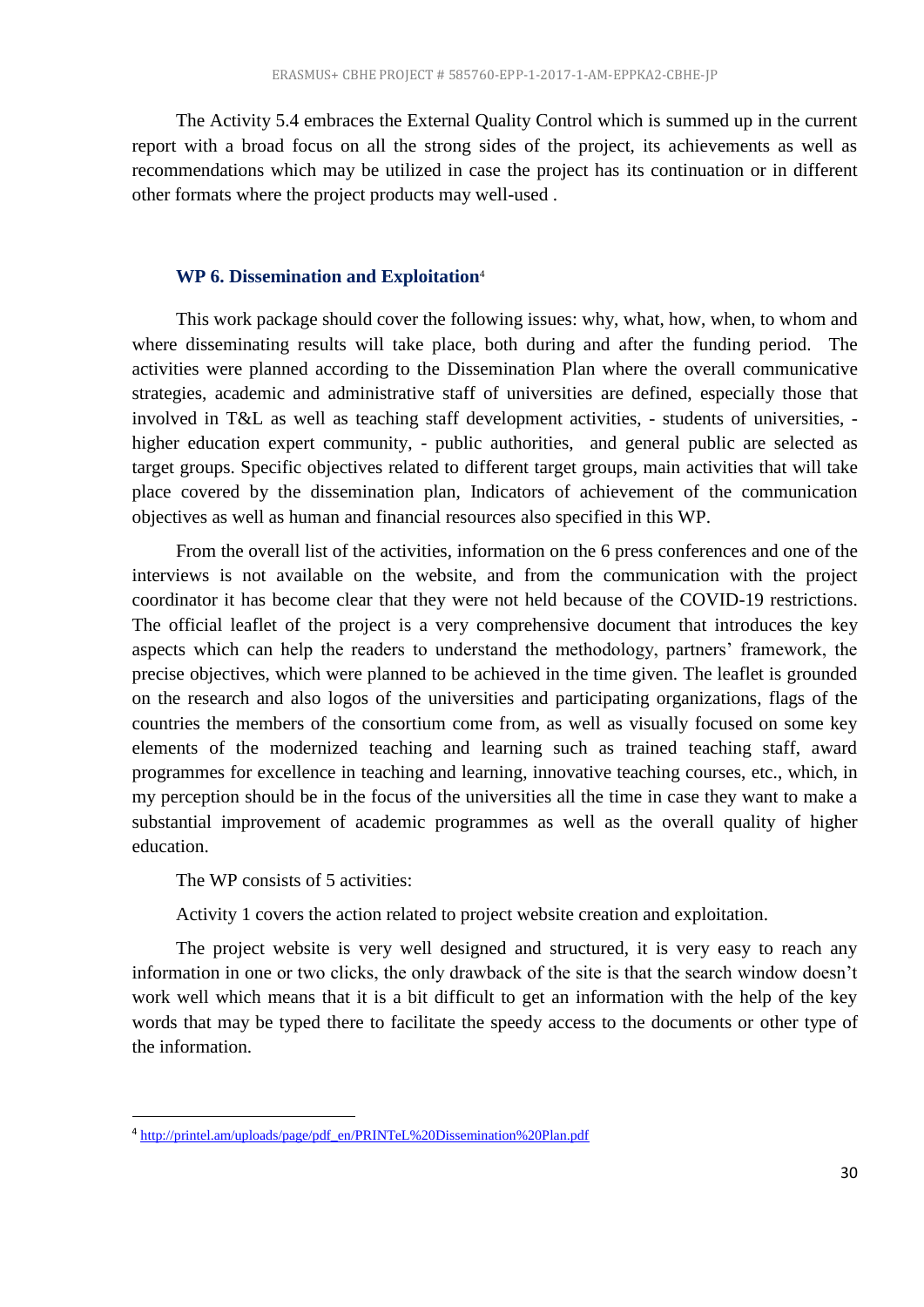The website provides information on the start, progress and completion of all the events planned within the project. The colour structuring was done with the use of the colours of the logo of the project which make people feel synergy between all the major and minor things which were planned by the project team.

We would like to evaluate the website of the project from different perspectives: humancomputer interaction, document design, as well as a user-focused perspective. The users with all kinds of backgrounds visit a website with a range of different goals. During their visits they navigate to various pages, using different routes to reach the information, for answering varying questions.

The website of the project covers an extensive amount of web pages with information about a wide range of topics which are connected with the project and introduced in the sections and subsections of the website.

The interface types are very simple and easy for the use by a wide range of people for different purposes. The sizes of the documents are not big and they are all easily downloadable, functionality, navigation and website performance level is extremely very high which is one of the strongest points of the PRINTel project. The validity of the information is also very high which contributes to the reliability of the overall project outputs/outcomes gained within the four years of the project implementation. The website of the project also contains information on the upcoming events.

Activity 6.2. focuses on publications, perhaps one of the most important outputs of the project. It contains 6 newsletters, 5 brochures, as well as Teacher's Handbook on Innovative and Technology Enhanced Teaching and Learning. The newsletters report on the progress of the project as well as introduce different events Newsletter 1 introduces the message from Prof. Budaghyan, Coordinator of the Project on behalf of the team and his personal behalf, with a clear plea as well as appeal to benefit from all the possible outcomes through active networking, cooperation as well as a big foresight to make the most of the project for all kinds of higher education beneficiaries across the globe.

Numerous pictures from the events emphasize personality of the project which is also one of the strongest aspects of the project dissemination– it is very well seen in which capacities and events the participants were involved which increases the visibility of the project done within a four-year period, and later these people can be addressed by other stakeholders in case need similar trainings for their institutions. Newsletter 1's chronology focuses on the events of 2018, and also gives a feedback on the Needs Analysis report which is very good for those who wish to understand the state of things within the first year of the project implementation.

Newsletter 2 facilitates the job of the External Evaluator to understand the procedures the universities undertook for selecting candidates for ToT (trainer of trainers training) at five EU Universities.

 5-9 November 2018, FH Joanneum University of Applied Sciences of Graz (Austria), 18 teachers from Armenia, Georgia and Belarus took part in the course;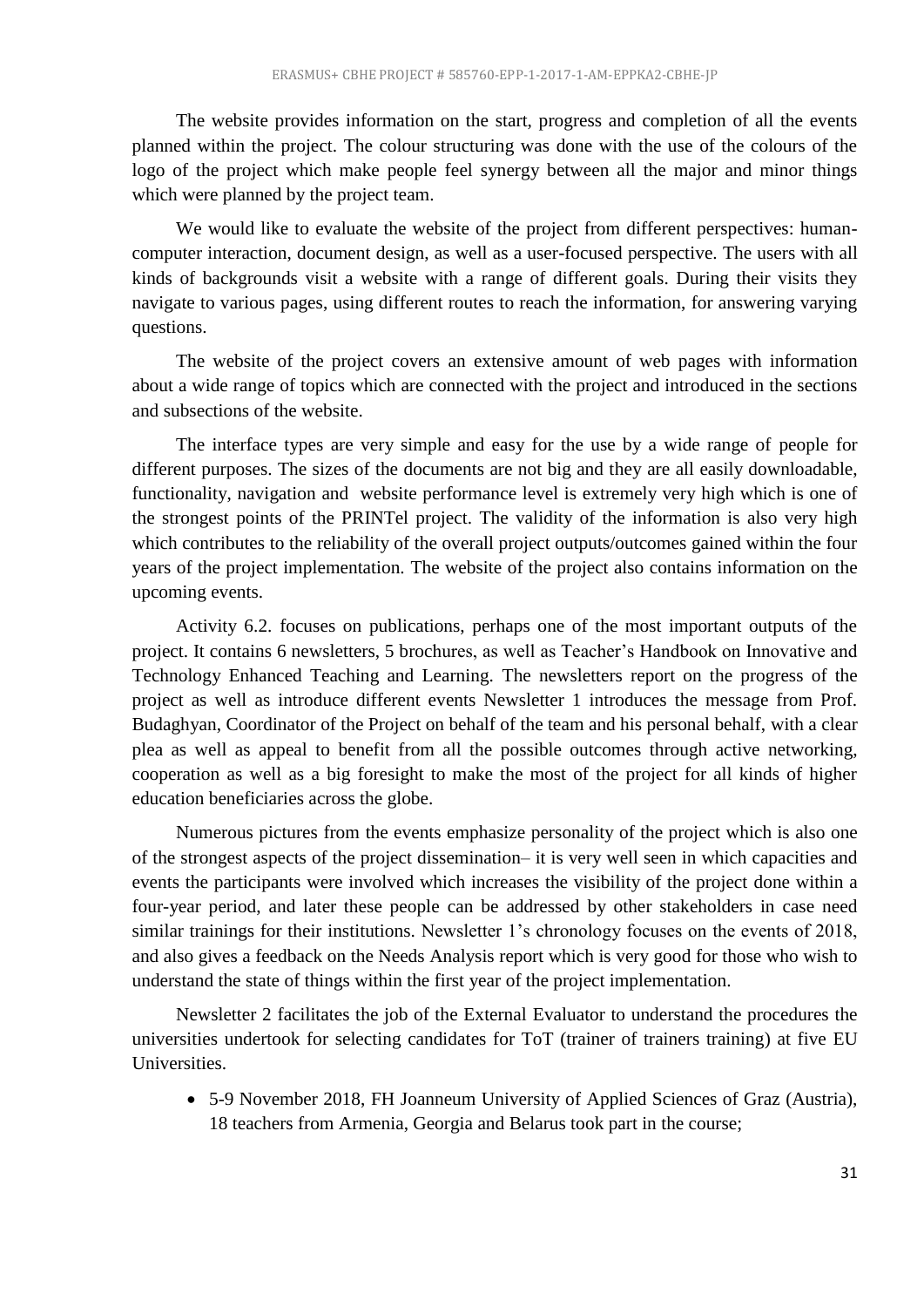- 12-16 November 2018, the University of Porto (Portugal). course in Video as a Learning Tool for Teachers and Students/ Video Lecturing and Promoting Interaction in the Classroom;
- 12-16 November 2018 at KU Leuven (Belgium). Up to 20 teachers from universities;
- on 3-7 December 2018 at the University of Linköpings (Sweden) Active Learning in the Flipped Classroom.
- on 10-14 December 2018 at the University of Barcelona (Spain). Up to 20 teachers: Active learning & ICT-enhanced teaching: M-learning & gamification.

It is worth mentioning in our report the teachers at all the HEIs went through rigorous selection procedures which were transparent and purposeful and which is another added value of the project in terms of spreading the key elements and values of democratic citizenship within partner institutions. Such procedures as the announcements on the ToT courses were published at each participant university websites, as well as sent out to the e-mail addresses of all teaching staff members (July 2018); Each PC HEI worked out specific criteria's for selection process, In some PC HEIs a special examinations/tests were organized to assess the level of English and ICT skills of candidates; the candidates applied and presented the required application documents (beginning of September), and then took an interview (end of September); the selected candidates signed an agreement with the PC HEI with regard their obligations during and after the TOT course. Particularly, each ToT candidate took responsibility to train at least 10 colleague teachers after coming back from ToT. In total of 260 teaching staff members from all PC HEIs applied to participate in the 5 ToT courses, from which 96 were selected (The ToT courses were delivered/ conducted from 5 November to 17 December, 2018. I would say that this is another outstanding achievement of the project to manage a very transparent selection procedure for selecting ToT candidates. This issue was mentioned by all the partner institutions during our face-to-face and online meetings.

Newsletter 3, prepared by NPUA, releases the information on the in-house teacher training courses organized at 9 partner countries' universities in February-March, 2019, for developing innovative and technology-enhanced teaching and learning skills. In YSU -160, NPUA - 110, VSU - 60, ISU - 150, in GTU - 110, BSU - 150, BrSTU - 110, YKSUG – 60 teachers were retrained. The trainees learned about the role and effectiveness of active learning in the teaching process, and how to integrate it in the teaching process at their universities.

Along with the good content and layout, Newsletter 4 uses a concise style for introducing the information on the International Conference-Workshop which was held at Yerevan State University on 16-17 May 2019 entitled "Innovative teaching and learning in Higher Education Institutions", dedicated to the 100<sup>th</sup> anniversary of the foundation of YSU. The newsletter disseminates the content of the event as well as provides feedback of the participants. The inclusion of the personal feedback of the participants specifies the impact of the event and the project on the individual level. Both the experts from the Programme Countries and the representatives from 9 PC universities contributed to the success of the event.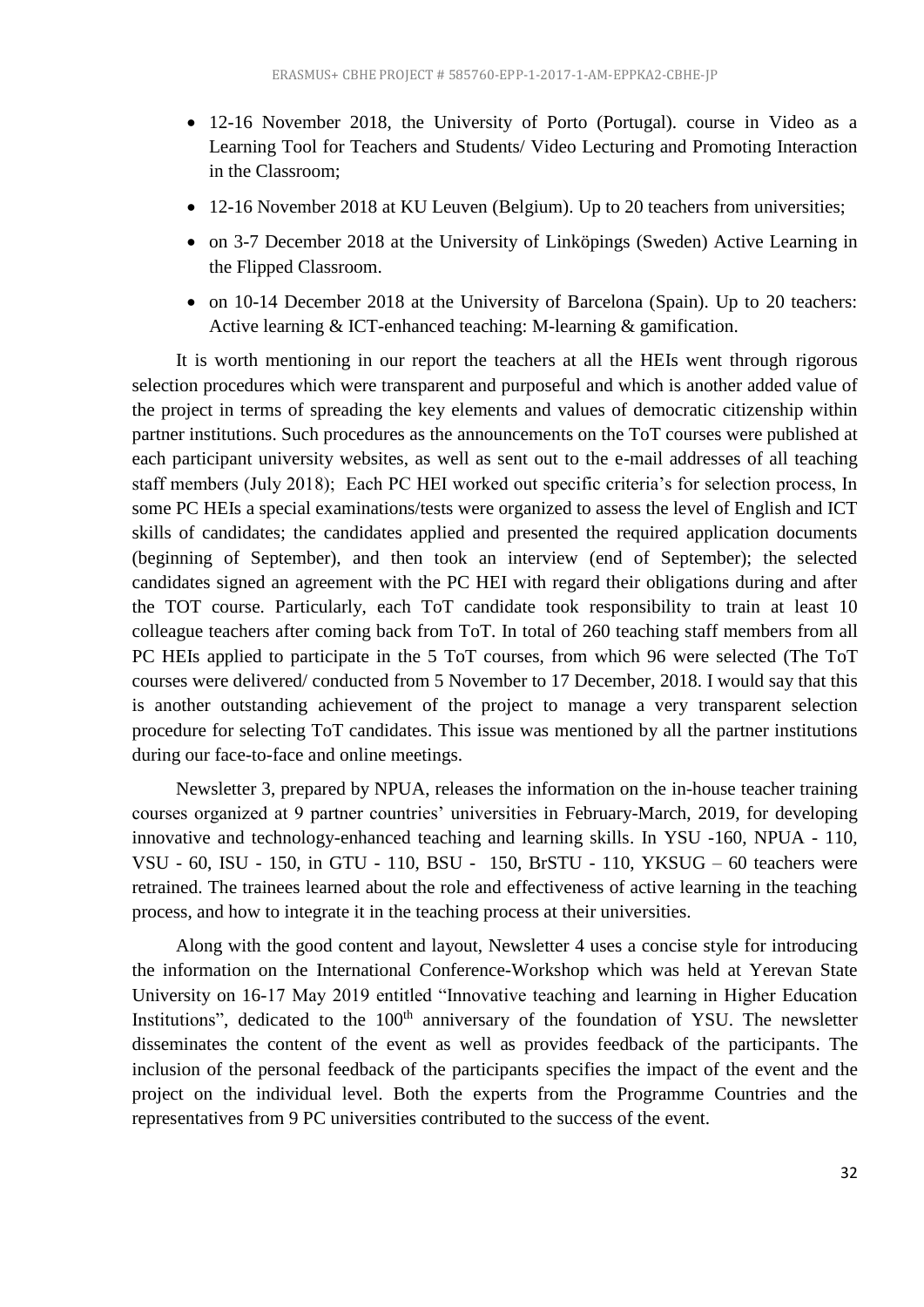Newsletter 5 disseminates the results of WPs 2.3. (Regular TT courses at TSDCs (Adoption of TT courses - 2019/2020 academic year), 2.4. "Piloting Innovative T&L Methods in PC HEIs Curricula" (Subject courses with innovative T&L methods/elements delivered to students - 2019/2020 academic year), 2.5. "Students Feedback Reports" (Development of students feedback reports to determine the level of students satisfaction on the new T&L practices using innovative technologies by the lecturer) and 3.6. "Operationalization of the VATL" (OERs with innovative and technology-enhanced T&L methods/elements - created and uploaded in the VAT portal).

Numerous training courses were organized for the teaching staff within the WP.2.3 ("Regular TT courses at TSDCs") for the adoption and systematic usage of the TT courses in 3 partner countries' (Armenia, Georgia and Belorussia). In total 1315 teachers at 9 higher education institutions' TSDCs were trained to develop innovative and technology-enhanced teaching and use innovative teaching technologies in their daily teaching practice. As it is clear from the newsletter, the trainings started face to face and then due to the pandemic, were held online, via various online platforms, including Zoom, Google Meet, Moodle platforms, etc.

Within WP.2.5 ("Students Feedback Reports") the students' feedback was collected at each PC university, and bilingual reports for each country (Armenian, Georgian and Russian) were elaborated based on it. In total 122 Open Educational Resources (OERs) with innovative and technology-enhanced T&L methods/elements have been created and uploaded in the VAT portal for the wider use by academic communities and students interested in innovative teaching and learning within WP 3.6 ("Operationalization of the VATL"). Among them are 104 OERs from partner countries' HEIs and 18 OERs from European HEIs.

- Newsletter 6 explores the outputs of the following activities:
- Technology-Enhanced Active Learning Classrooms and Lecture Capture Studios at PC HEIs (Act. 1.6 and 3.3)
- Virtual Communities of Teaching Practice on VATL Portal (Act. 4.1)
- The 1st Annual Forum on Innovative Teaching and Learning «Issues and Perspectives of Digitally-Enhanced Teaching & Learning in Higher Education» (May 20th, 2021)
- (Act. 4.2) PRINTeL's Social Networking Services and (Act. 4.3) Adoption of Incentive Policies & Award Programs for Innovative T&L at PC HEIs
- (Act. 4.4) Innovative and Technology-Enhanced Teaching and Learning Teacher's Handbook (Act. 6.2)
- PRINTeL Master Classes «Teachers in Digitalized Virtual Space» (September 8th, 2021) (Act.6.4)

The newsletter provides a tour around 9 universities for introducing Active Learning Classrooms (ALC) and Lecture Capture/Recording Studios (LCS) in 9 PC universities. In our perception, they can further be used for developing new good practices which may ensure the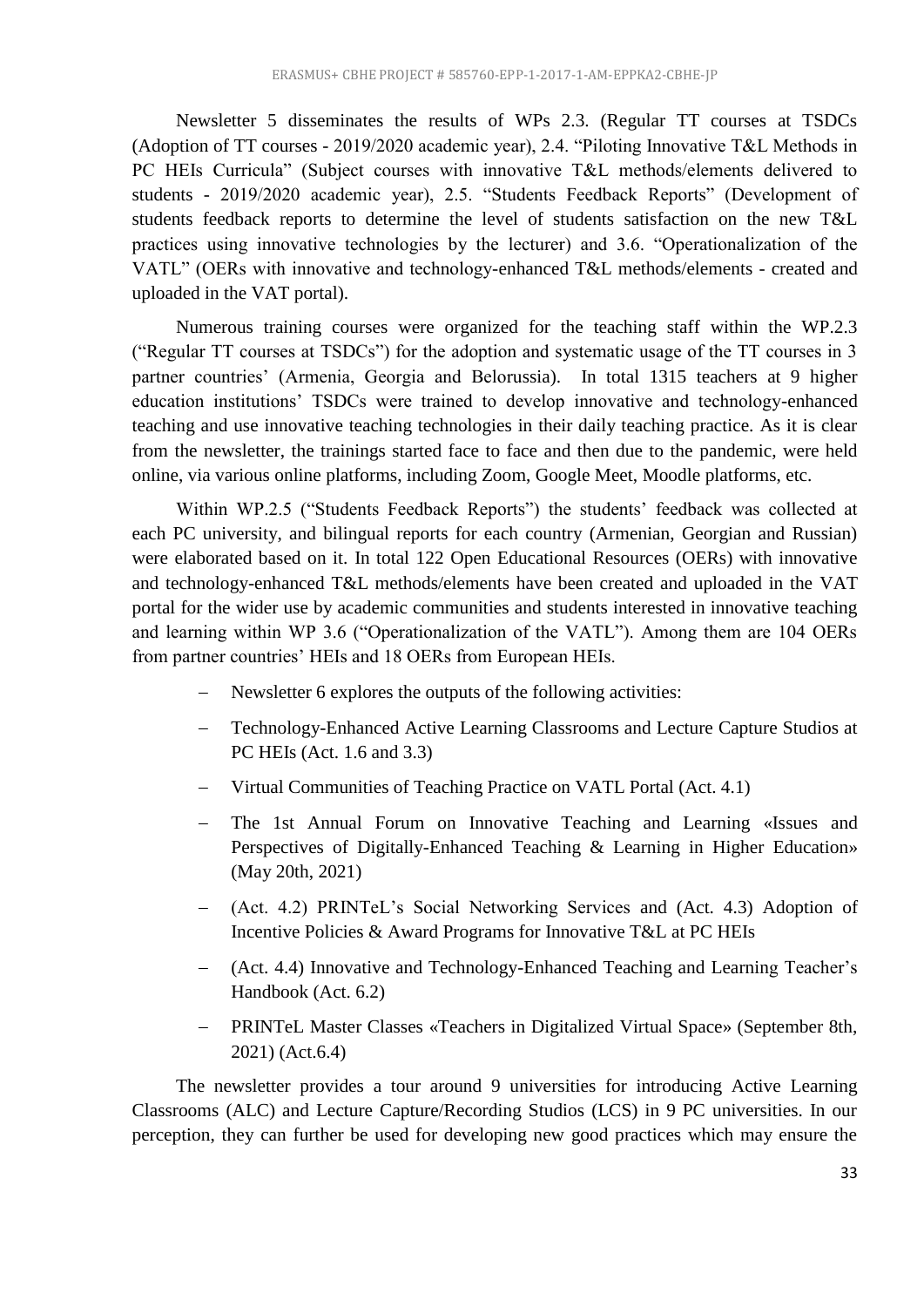sustainable use of the centres and enable them to be exploited by all the members of the teaching staff of PC universities. The newsletter also creates an increased awareness of the results of the project, ensures the sense of sustainability for the project outcomes. It is also well structures and introduces the information on the virtual communities on the VATL portal. This is a very efficient tool for the participants of the virtual community to express their opinion and positively contribute to the formation of the group of experts on the use of the active learning pedagogical tools and methodologies in teaching practice. The newsletter also emphasizes the importance of the extension of the discussion on the platform for further forming the association of the professionals which will be a good asset of the project. The purpose of the virtual pedagogical community is to establish interpersonal communication between teachers and to create an association of colleagues for the exchange of professional experience. The project also may create platforms for the scientific community, authorities and policy makers, media and general public to discuss active-learning-related issues.

The 1st Annual Forum on Innovative Teaching and Learning entitled «Issues And Perspectives of Digitally-Enhanced Teaching & Learning in Higher Education» (May 20th, 2021) focused on expectations posed on the teachers in the pandemic and also discussed student assessment and examination issues on how to evaluate student performance online which is a very complicated issue with many teachers working online across the world. Creating synergy with the urgent topics that are relevant with the global academic community is another impact as potentially all the interested people may benefit from this project outputs/outcomes.

The outcomes of the activities introduced in this newsletter play a decisive role in ensuring the continuity of all the processes which started within the frames of the project and will go on upon its completion. The main accent was put on the creation of the resources, increase of the number of the teachers that can benefit from the resources created by the project as well as the universities that can explore new opportunities of digital technologies and improve the quality of their teaching and learning.

The continuity of the processes and a wider impact may also be reached by creating online newsrooms at each PC university, and keep updating the wider academic and non-academic community on monthly or annual basis. All the information in the forums on the VATL portal is being archived and the significance of the project will raise in case the experts enrolled in the project go on with their further observation and help to reform curricula in the countries, improve the quality of study programmes, make the national education systems in these three partner countries more attractive both for national and international students.

#### <span id="page-33-0"></span>**WP 7. Management**

WP 7 is very well documented. WP 7.1. It introduces Management Bodies who successfully launch, developed and completed the Printel Project. The WPs and Lead Partners were very well arranged. Binary management was chosen correctly for this type of multi-content programme: each WP has two Lead Partners that were managed for implementing and reporting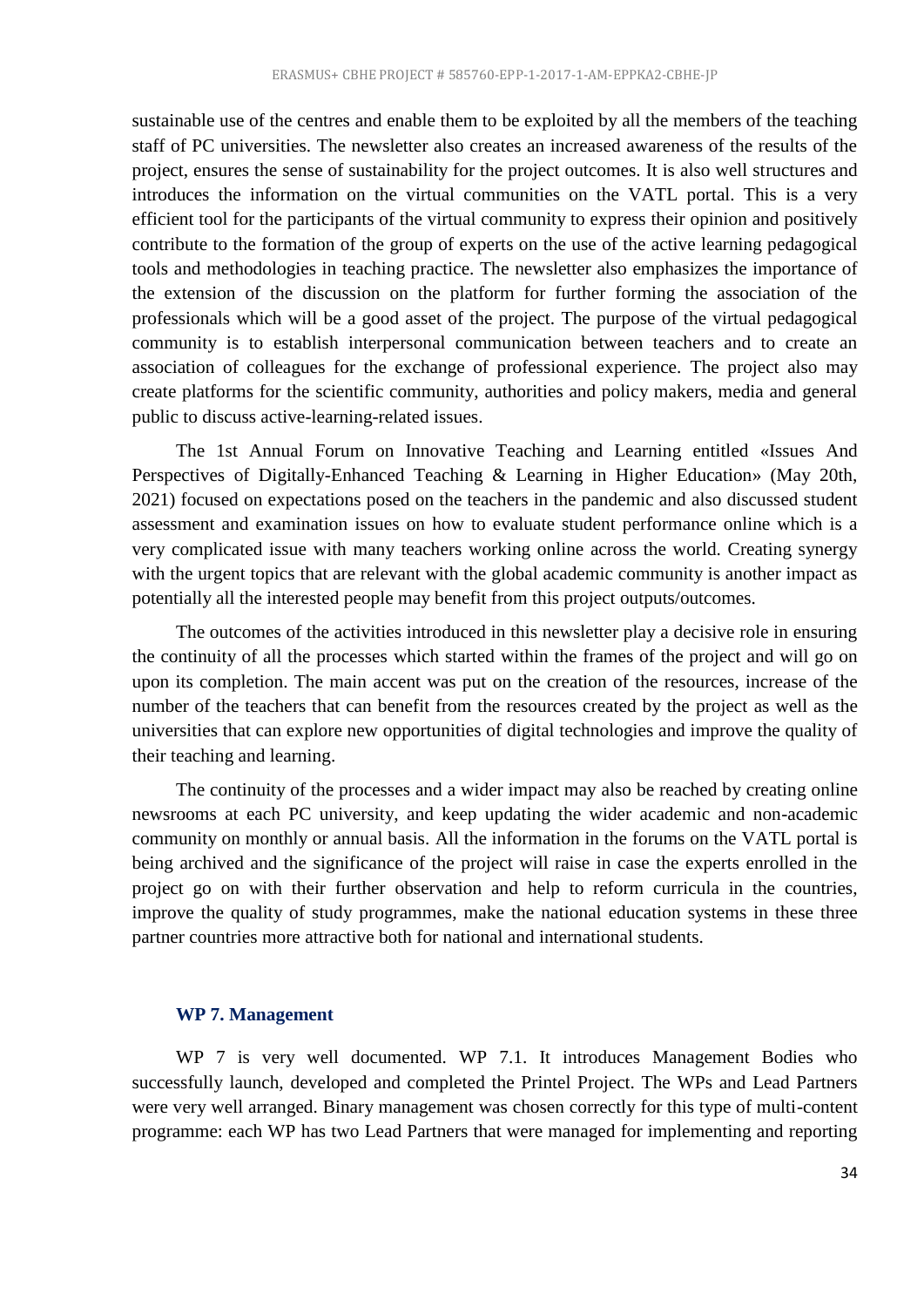on the activities. Besides, collaborative management is an added value of the project as it increases the efficiency of management by creating the managerial broad basis within the project. Collaboration is necessary for supporting decision-making where substantial number of people are directly or indirectly involved to handle the realization of 7 WPs of the project. Each WP is led by 1 EU university, and 1 partner institution from Partner Countries. The Project Coordinating Committee is also very well selected and as it has become clear from the Final Conference that they perform different roles and responsibilities during a very difficult time of a project implementation with a lot of activities moved online. In fact, many planned activities were reconsidered and adapted to the COVID-19 pandemic situation with the change of a focus, tasks, locations, people so as to ensure the project success without damaging the overall idea of the project. In fact, in some cases double work was done to replace face-to-face events with their online counterparts but with the elaboration of a new framework of tools that was used. The coordinators displayed the highest level of creativity to develop new schedules and activities which were as detail-oriented as the face-to-face activities overseeing all the possible complications of their realization. Thus, in spite of the stress and shock, the coordinators keep the wheels of the project going which ensures the efficient management of the project. The role of the Project Management Team is worth mentioning too, as they had a vision of the project which was transferred to all the partner universities which superbly perform all the planned activities and reached the goals with a very large impact on different stakeholders of higher education in three different countries of Eastern Neighborhood.

Activity 7.2. contains reports on the coordination meetings. The project has one kick-off and 4 coordination meeting had a very well developed agenda for bringing the activities, deliverables and deadlines together and planning the further steps of the project. Even the minutes of the coordination meetings have a larger impact in terms of cultivating a culture of open accountability of all the procedures of the actions which increases the trust among the partners.

Activity 7.3. highlighted the importance of meetings oriented at information and experience exchange which was organized through a site visit to three Georgian partner universities. The participants of the event particularly underlined the fact that the activities of EU partner universities should be elaborated as much as possible in order to maintain the continuity of further actions. The issue of signing joined declarations with the EU partner universities was emphasized. The continuation of collaboration with the EU partners upon the completion of the PRINTel project was constantly highlighted during all the life frame of the project, as the universities can benefit from many new opportunities.

Activity 7.4. is focused on the external audits to objectively assess all the outcomes of the project as well as introduce recommendations for the further activities.

The distribution of the project structure into WPs facilitates purposeful implementation of all the activities as well as facilitates the meaningful assessment of all the work done by the external evaluator of the project.

On the whole the structure adopted within the project promotes to: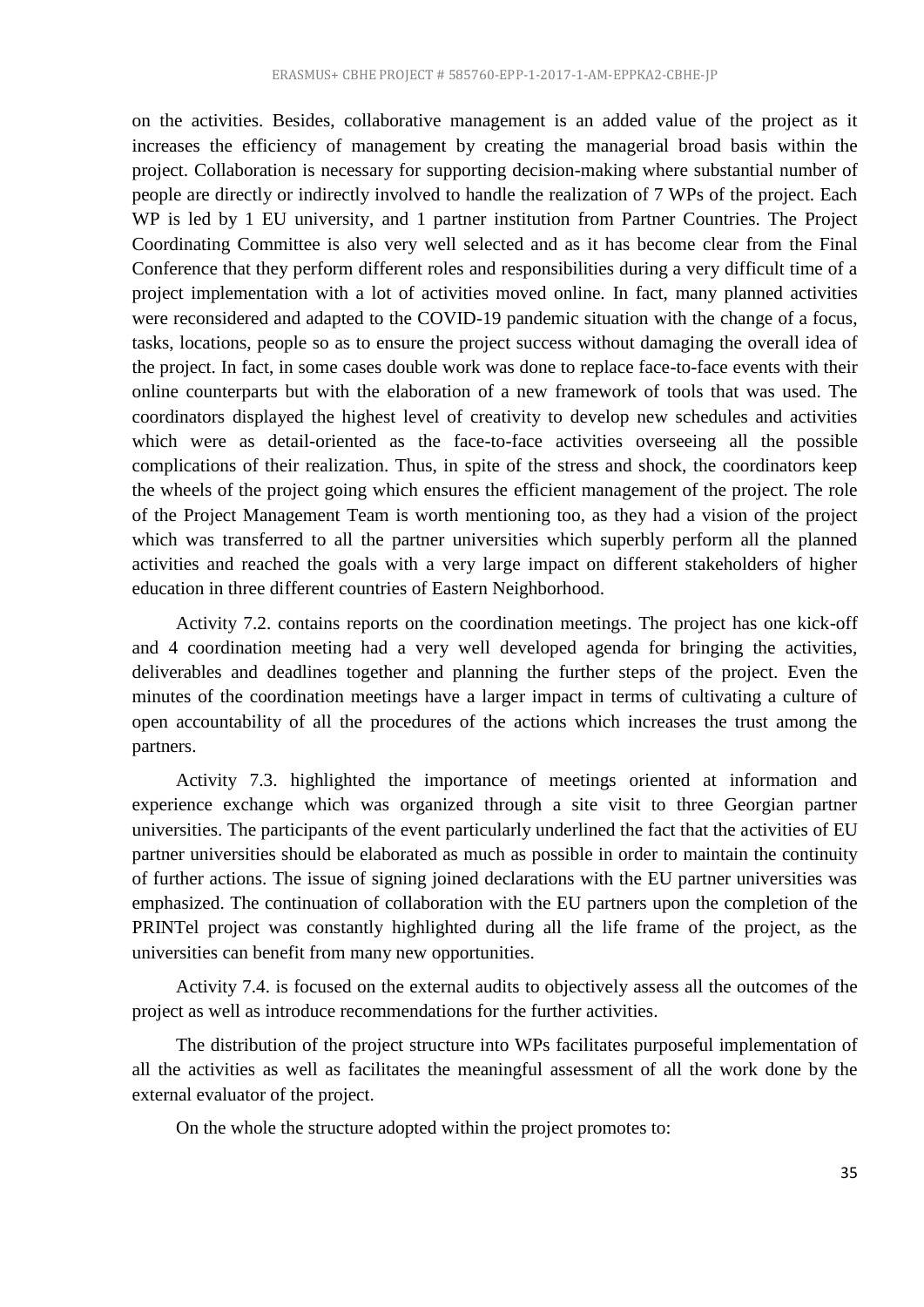- 1. The definition and clarification of al the activities and tasks;
- 2. Assignment of responsibilities of all the partners within the project;
- 3. Scheduling and the use of synergies between the activities and the tasks and avoiding redundancies;
- 4. Creating mechanisms for the control of the deadlines for all the activities and the tasks of the project;
- 5. Creating the atmosphere of trust and transparency throughout the lifetime of the project.

Thus, from the analysis of the Working Packages and the activities it has become obvious that all the actions are very well completed and the objectives reached.

<span id="page-35-0"></span>All the expected outcomes have been reached, required outputs have been delivered in due time and were published on the PRINTeL website.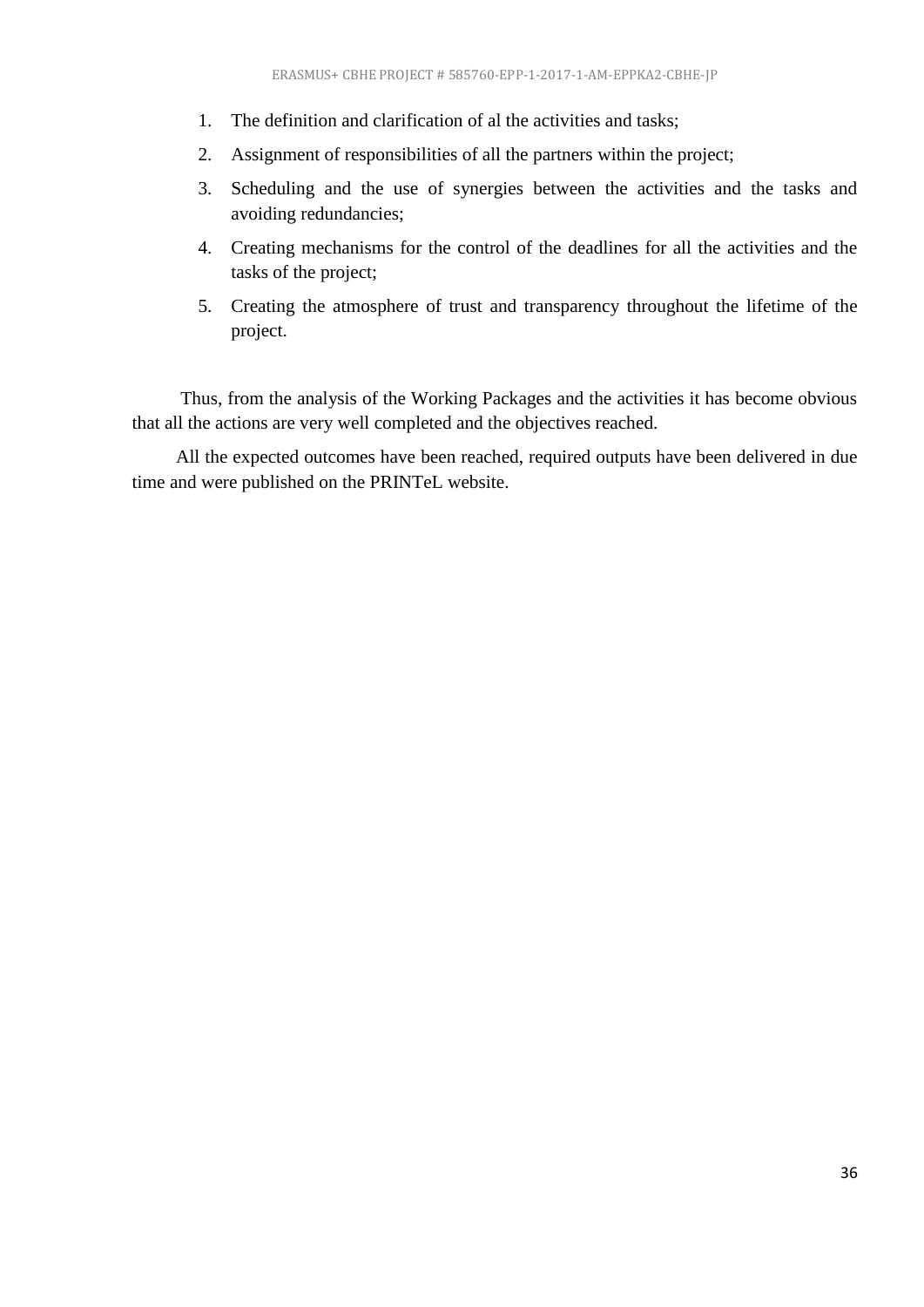# **Outstanding achievements of partner universities and things to be improved**

Seven meetings were held from July 29 to October 7, 2021 to get the feedback from the partner institutions of the consortium. The questions addressed to the universities were around such topics as the outstanding achievements, problems, transparency, cooperation and impact issues, and they helped me to go deep into the details at first hand. My primary goal was also to assess how open the partners were throughout all the activities, and this is an important side of any EU-co-founded project for implementing the democratic principles and values into the core of all the organizational procedures of any Erasmus+ CBHE project.

In my strong perception, in a broad sense, the quality of education is connected with democratization of the higher education, and for achieving it the universities should intensively cultivate it and make it as their main strategic direction.

The whole project is about liberating the higher education, making it more autonomous and the teachers – the most influential key players of the education process. The greater involvement in the TSDCs was mentioned as one the strongest achievements at all the partner institutions. However, the project has had a clear agenda to expand digital pedagogical tools and make the teaching and learning process more attractive and rewarding for the students who are the immediate beneficiaries of all the improvements in higher education. However, the upgrade of the teaching competences had a direct impact on their professional and career development and many trainers at YSU, VSU, TeSaU and YKSUG have been job promoted at the universities and even appointed to top ministerial positions which is a good opportunity to push the ideas of the project forth, by establishing local mechanisms for the more targeted outreach of the results of the project across different types of universities as well to other types of education institutions.

The change on the policy level is anticipated as Karen Trchunyan, Deputy Minsiter of Education, Science, Culture and Sports, who was one of the ToTs of the operation, at the meeting with the Armenian national team of Higher Education Reform Experts in July, 2021, highlighted this issue and encouraged the experts to organize training on the soft skills of the students who need them to be able to make decisions, get adapted to different life and career situations very smoothly and be competitive on the labor market.

This issue is already institutionalized at partner universities as they developed their strategic plans as well as the plans of TSDCs with the focus of the PRINTel project deliverables such as improvement of teaching and learning, preparation of video lessons and courses, strong cooperation with the PRINTel partner institutions for launching new CBHE projects. An another good point about the project is that new institutions are getting interested in the project results, and especially the topic of designing a video lesson is attracting people to benefit from it on the local and international level.

All the 9 partner institutions mentioned that the work has been done in line with their university priorities; none of them was brought to the project by chance.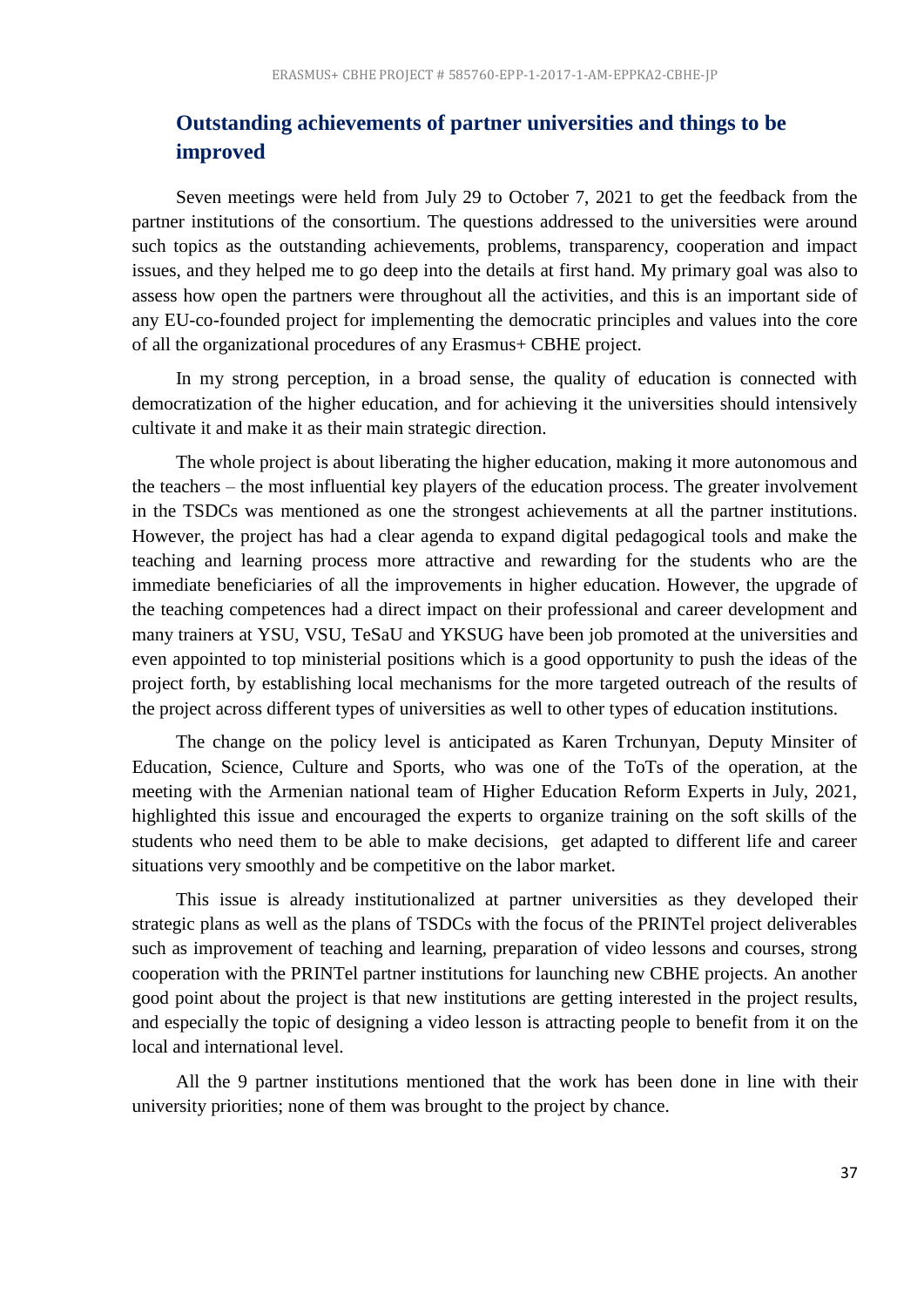Yerevan State University trained approximately 300 teachers to work with the use of the active learning tools and methodologies.

The TSDC of YSU implemented 5 courses in its curriculum, of them 2 have become mandatory for the attendees of the courses: Hybrid/Blended Teaching and Learning and the Flipped Classroom and the other three are elective: Active Learning with the Focus on Technology Enhanced Collaborative Learning

Video as a Learning Tool for Teachers and Students/Video Lecturing and Promoting Interaction in the Classroom, Active Learning and ICT-Enhanced Teaching: M-Learning and Gamification.

During the meeting with the representatives of the university enrolled in Printel project two issues were highlighted which are still needed to be improved: the quality of WiFi is very low at the university and all the ideas and tools elaborated in the project would remain on the paper in case the WiFi quality didn't improve in all the university buildings where classes are conducted.

Within the activities of the TSDC consultancy services were planned but not developed as COVID-19 pandemic overshadowed the urgency of the step, though informally this component is being realized on the free-of-charge basis, and it was extensively used throughout the time when the university was moved to teaching and learning on the digital platform.

The National Politechnic University of Armenia also elaborated a very well defined operational plan with the immediate tasks to be implemented in 2019-2021, and several PRINTel courses have become mandatory for the University teachers, and the total of 30 credits each university teacher should pick up which is a mandatory prerequisite for contracting them. NPUA also integrates the representative of Gyumri branch of the university for making a wider impact and reaching geographically more teachers that are involved in teaching across the university study programs. During 96 in-house trainings 1750 teachers were trained and more than 800 students benefited from the use of active teaching and learning methodologies in the classroom.

NPUA had his own set of online courses which had been established long before the start of the PRINTel project and as a university with better experience it helped the other institutions to prepare the VATL videos. The video-courses of theUniversity dated to the pre-Printel time are available on the university website and accessible on all the territory of the university without WiFi connection. This format is worth to be further adopted for VATL courses so as to make them accessible from the universities without the link to the internet. As it was already mentioned the university adopted financial incentives for awarding the winners of the best innovative teacher contest.

Another strong component of the TSDC of NPUA is that among its immediate duties is to identify deficiencies of the professional competences of the teaching staff and finding solutions for them as well as to help teachers to overcome professional stereotypes and develop new teaching competences. As for the problems that hinder more efficient integration is the resistance of some teachers to go through these trainings and learn how to use the technologies in the classroom. Another drawback is that not all the classrooms are technically equipped to allow the teachers to shift to the new teaching mode with the extensive use of the technologies. However,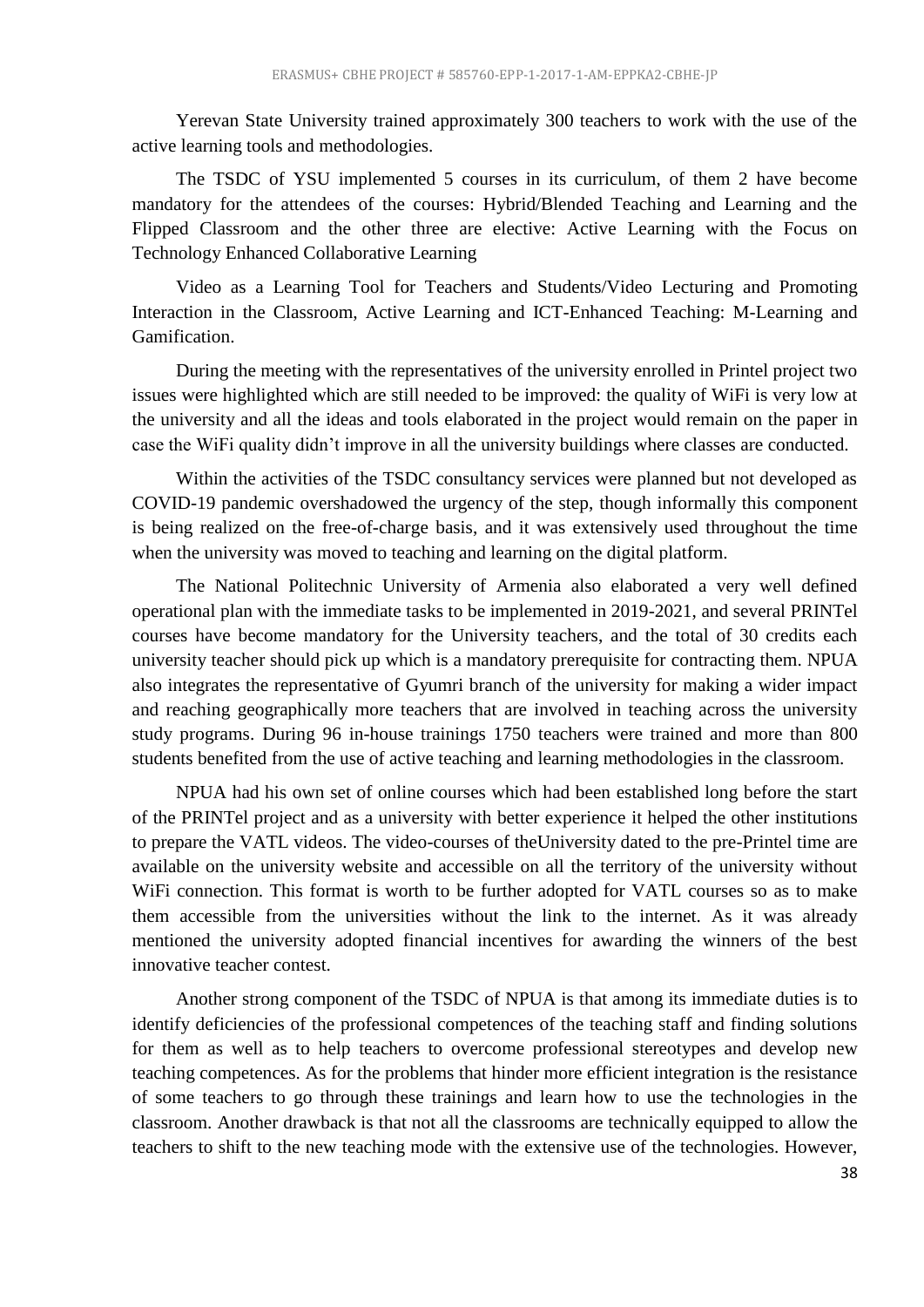the impact of the project on the university is immense in terms of overcoming deficiencies, stereotypes which in the long run will make a bigger and more substantial cumulative effect on the quality of higher education at the university by providing the local and the international market with high level graduates which are equipped with advanced skills and competences to succeed in the more demanding world. The foreign language barrier is also still a case for integrating more professors in CBHE and other international programmes.

Vanadzor State University is a regional higher education institution with good traditions of the involvement in Erasmus+ CBHEs. During the COVID-19 time the university and its ToTs turned into an antenna organization for many schools and vocational institutions in Vanadzor to provide trainings to those who had problems with teaching online as it managed to provide a sufficient help to the schools and institutions. VSU mentioned one of its strongest points is purchasing of the equipment for video classes which sufficiently increased its capacities. Many of the ToTs have had a job promotion over the life-time period of the project.

Belarusian State University has an outstanding number of publications based on the project developments and outcomes. It also integrates Educational and Methodological Laboratory of Innovations in Education to conduct training seminars together with the staff of the Faculty of Advanced Training and Retraining. The involvement of the laboratory in the training significantly increased their efficiency and contributed to the use of a more content and research based approach for making a bigger and more sustainable impact. Another significant outcome of the project for BSU is that the number of course available in Moodle and the users increased 7500% and innovative competences were broadly developed throughout trainings and master classes.

The project is very well introduced at the website of Brest State Technical University which has links to all the ToTs with the participation of the trainers from BrSTU. The website contains pictures from different events which facilitates the input of the university in different activities of the project. The only drawback which is worth mentioning is that the information is not available in the English language which somewhat restricts wider accessibility of the information especially for English speakers across the world. Brest State Technical University has an outstanding number of publications based on the project developments and outcomes which increased dissemination of the project and also fosters university research on the relevant issues of the university development connected with innovative teaching and learning:

- 1. "Towards higher education an innovative approach" Elena Sokolovskaya, Zarya newspaper September 28, 2018
- 2. "Development of distance learning in Belarus through the introduction of innovative educational technologies (on the example of the PRINTeL project" Change in the educational environment: promoting innovative teaching and learning to improve the educational activities of students in the Eastern Partnership countries ")" Natalia Chetyrbok, Andrey Prorovsky collection of scientific works "Improvement of investment and construction processes in the markets of Central and Eastern Europe", 2018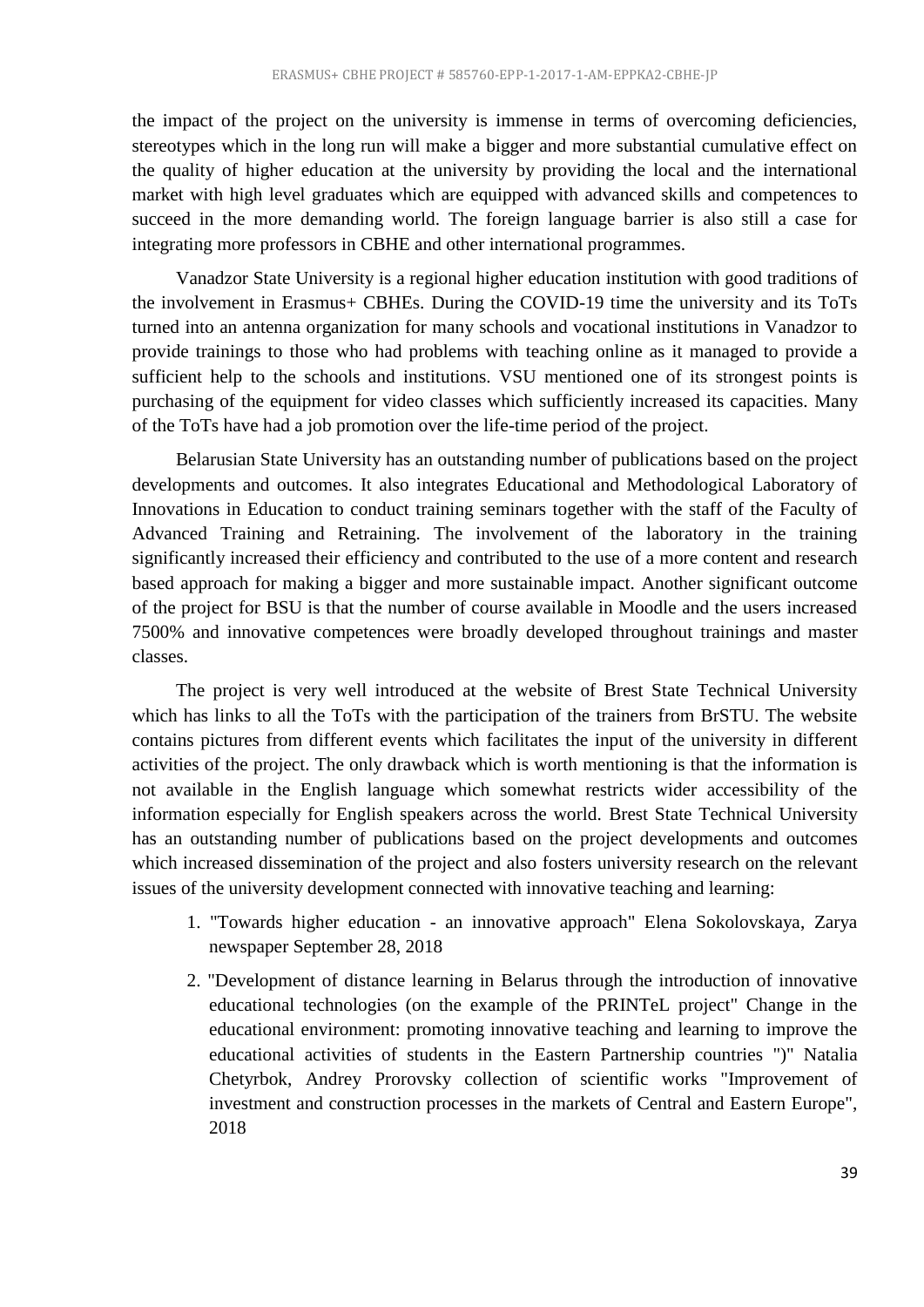- 3. "Innovations in higher education" Olga Ipatova, senior lecturer of the Department of Humanities, BrSTU, newspaper Zarya January 16, 2019
- 4. "What new learning models are in demand today in universities?" site Virtual Brest Olga Ipatova, senior lecturer of the Department of Humanities, BrSTU 01/21/2019 5.https://printel.am/uploads/page/pdfs/PRINTeL%20e-Newsletter-1.pdf
- 6. Tools for improving the quality of continuous professional development of university teachers "A.S. Badagyan, V.A. Khaletskiy, N.P. Yalovaya "Actual problems of chemical education in secondary and higher schools", 2018
- 7. Ryzhuk K., Maltseva D. Popularization of educational services on the example of BrSTU through the introduction of innovative teaching methods / K. B. Ryzhuk, D. I. Maltseva // Collection of abstracts of the scientific student conference "Week of Science" - 2019. - Brest: Publishing house BrSTU, 2019 .-- 98-99 p.
- 8. N. P. Chetyrbok / Analysis of the system of higher education in the Republic of Belarus and the development of ways to popularize educational services using WEBtechnologies // N. P. Chetyrbok // "Education in the 21st century" / International scientific and methodological peer-reviewed journal. - Yerevan, 2019. - No. 1. - p. 221 - 229.

The Printel project contains many questions that needed to be studied և scientifically clarifies which is a good reason to continue the project and move in the direction of integrating the best experience in the content of higher education programmes.

The information on the website is available on the website of Yanka Kupala State University of Grodno, however, it represents briefly the project aims, methodology, project objectives and results as well as the links to the official site and the project social media. Content of the project as well as the university achievements are not available on the website of the university which undermines the contribution of the university to the project.

However, all the Belarusian universities have a problem to bring the courses already existed on the unified Belarusian education portal to VATL, as the teachers should duplicate their job and create visibility in two virtual spaces at a time.

As a general remark that may be expressed for all the universities as their achievement is that all the project products have become an issue of the overall university responsibility. The integration of the use of active T& L methods into the core curricula of the universities will foster the intensive use of the Project deliverables in one way or another for many years to come with a vision of their permanent modification and adjustment to new educational realities and contexts. ISU teachers during the COVID-19 pandemic created 1200 active courses with 110 000 activities within them which is one the most impressive achievements of the projects in terms of the conversion of theoretical skills and training gained into tangible education products – open education resources which later may be used by other teachers and students. The Professional Development Center for Academic Staff was established within the frames of the project. The Printel Project at ISU is synergized with another project - Learning Optimisation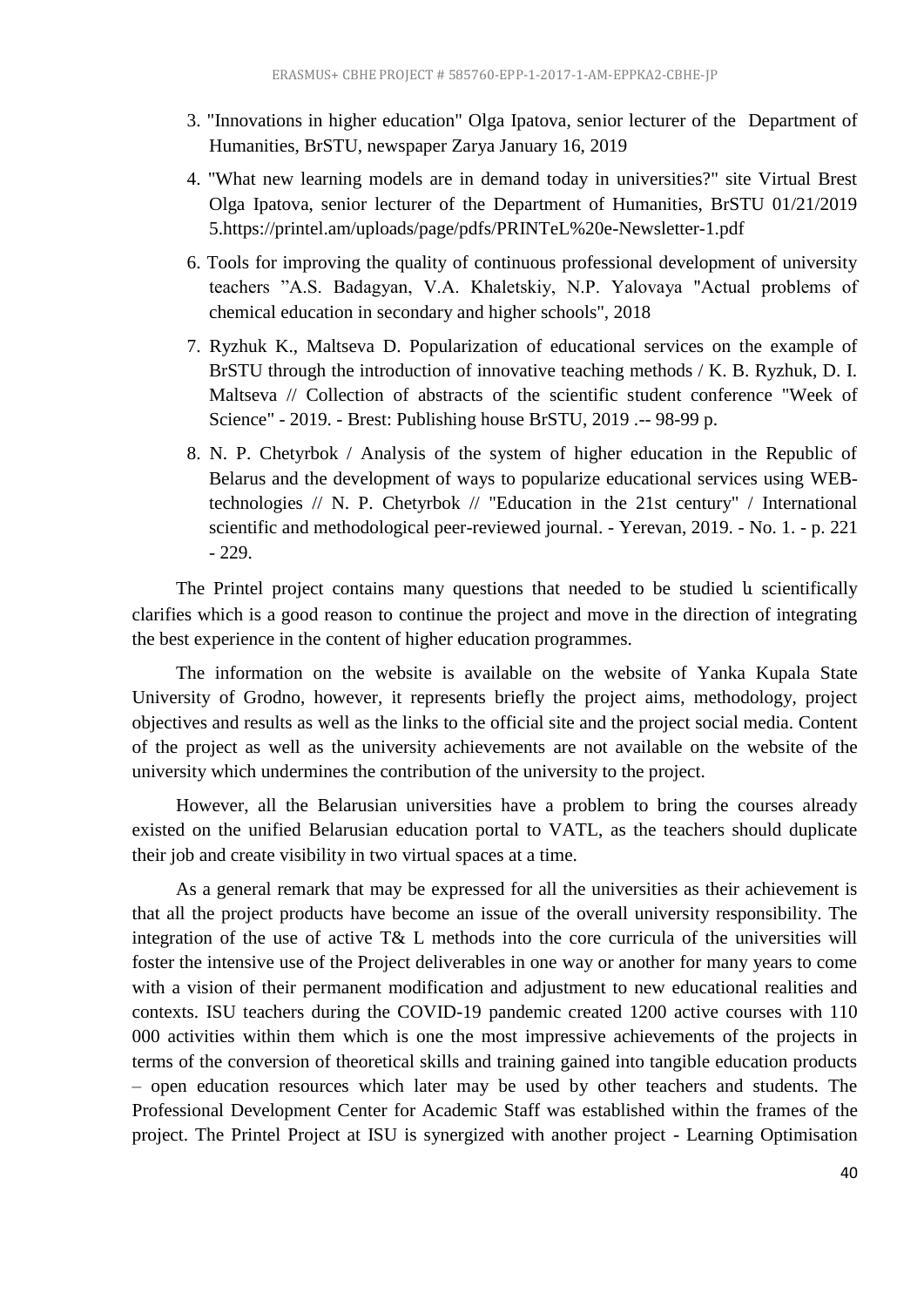and Academic Inclusion via Equitative Distance Teaching and Learning (2020-2023) (Love Dist@nce) and two courses were designed for the new project as well as PRINTel methodology is planned to be used to prepare instructional designers for the project.

Ilia State University is the largest university among all the partner institutions of the project, and potentially more than 16000 students can benefit daily from newly implemented active learning pedagogical tools

Georgian Technical University during the project implementation period established a new Teaching Staff Development Center which trained approximately 649 teachers not only from GTU but also from Caucasus International University and from schools. GTU, over the project implementation period realized that all the university courses should be redesigned with the integration of the PRINTel tools and methodologies.

<span id="page-40-0"></span>The outcomes of the project at Iakob Gogebashvili Telavi State University were not as many as in other two Georgian, Belarusian or Armenian universities, however, the project participants were actively involved in all the types of trainings, prepare and upload 6 VATL courses. As a regional university, however, it acted as an umbrella institution for training and retraining their staff and students as well as wider public.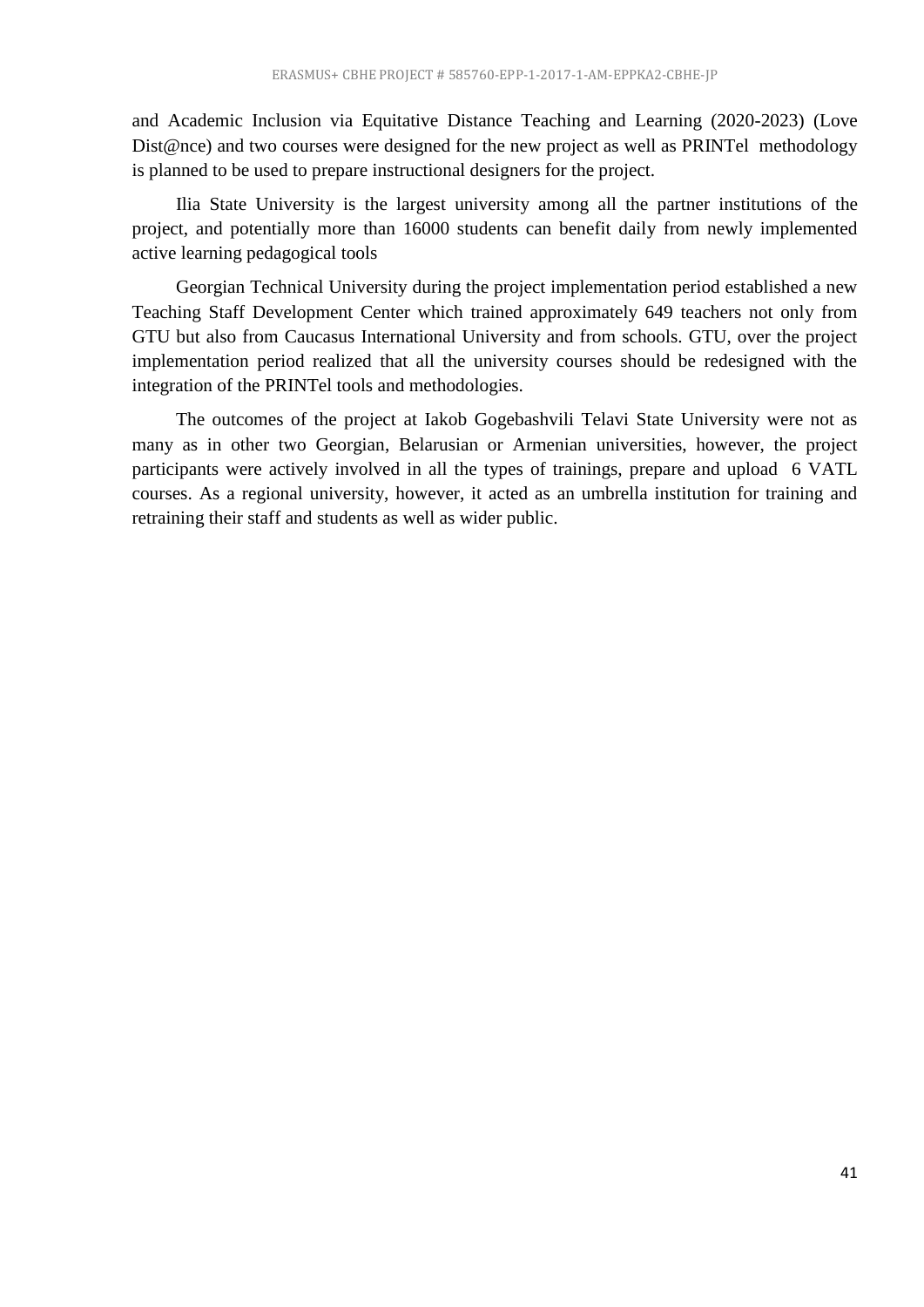# **Recommendations**

"*Unused resources are now human rather than material. They are found in the waste of grown men and women who are without the chance to work, and in the young men and young women who find doors closed where there was once opportunity*" (Dewey, 1939, 12-17).

The capacity building of university teachers is about the increased opportunities the higher education institutions to create and ensure life-long and sustainable success of all their graduates due to well-demanded and competitive university teaching resources, modern infrastructure that make the academic programmes cohesive with the external and labor market labor demands. The quality higher education should ensure sustainable professional and career success of all due to the development of transversal skills and competences that can help an individual to ensure his well-being and life-long success. Today's education is not about rigid thing that is impossible to moderate or improve, but about critical and complex thinking, seeking alternative solutions to resolve real-world problems and being able to adapt and advocate any change.

The PRINTel Project improved the human and infrastructural capacities of three countries and nine universities in the field of teaching competences by:

- improving the quality of human resources through training of many people from different target groups (novel and experienced teachers from different areas)
- modernizing the equipment infrastructure by installing and operationalizing equipment for TSDCs.
- enhancing awareness of the universities and the countries (via different dissemination reports) on the need for improving the methodology for teaching academic courses at the universities with the use of the technologies.

By intensive dissemination activities - workshops, seminar, trainings – the project circulated information on the importance of programme and course level improvement of teaching and learning resources and the teaching staff.

The Consortium gave a valuable contribution to the Quality assurance development at nine universities and three countries, thus preparing the universities for institutional and programme accreditation as well as their international recognition.

The next step of the PRINTel project will be the establishment of the Teaching and Learning Performance Framework for life-long education purposes which will embrace all the processes which are connected with ensuring the quality of education in classroom which will foster awareness, understanding, engagement and integration from both the teachers' and students part into the process of teaching and learning. The process might combine the trained teaching staff, learning resources, learning processes and educational contents.

For making the update and implementation of the active learning pedagogical tools the universities may attract the Chairs on Pedagogies and Methodologies of Teaching specific university subjects as it will help to generate research-oriented practices, pedagogical tools which might work well in specific country and university contexts. The collaboration of the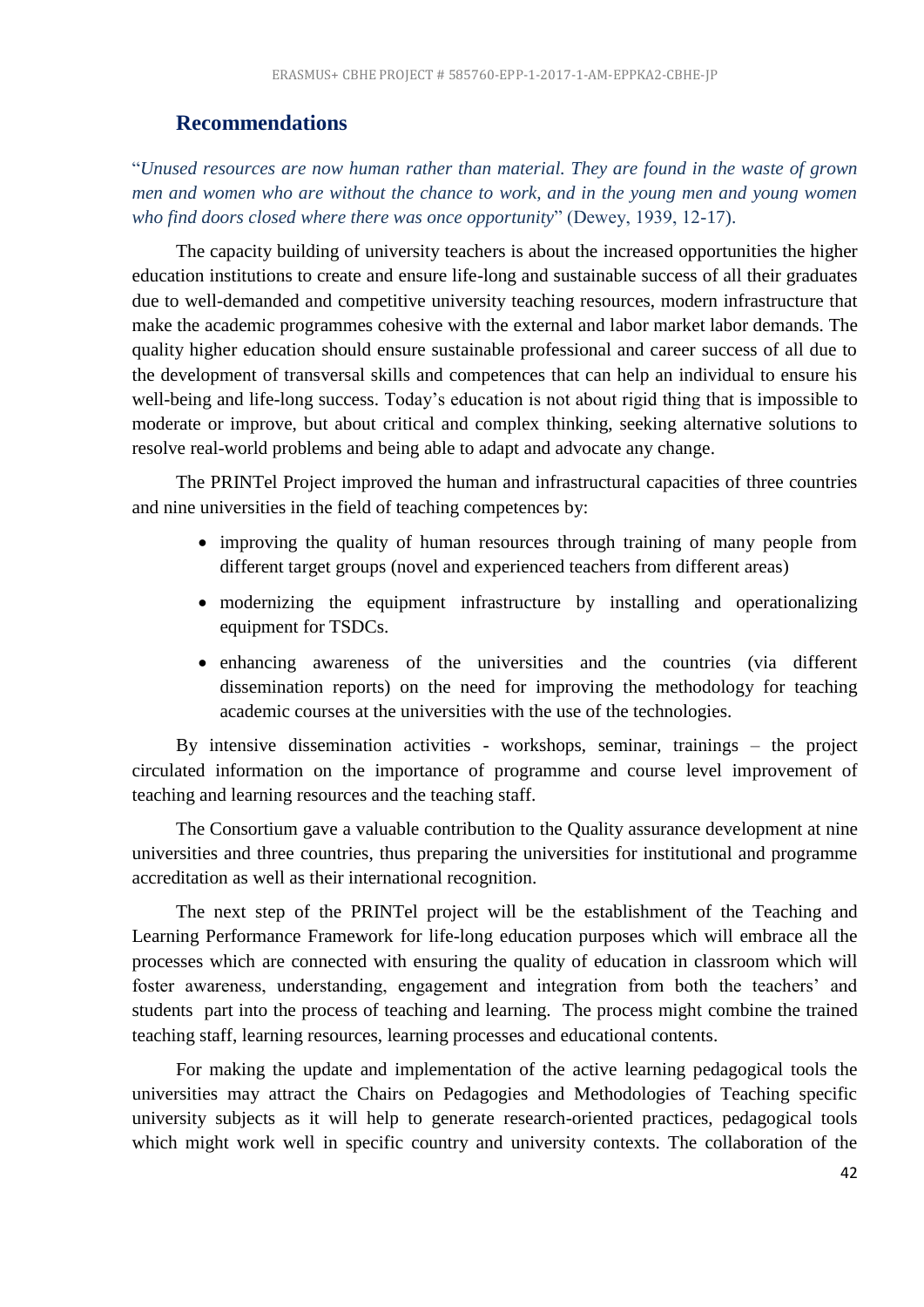RSDCs and Chairs on Pedagogy Pedagogies and Methodologies of Teaching specific university subjects might bring a bigger impact as the university teaching staff with the pedagogical and methodological background may better guide the introduction and improvement of the courses in line with the learning goals and outcomes. In my perception for more serious improvement the subject teachers should coherently work with the researchers to modify the current courses as well as to develop new ones.

For long-term sustainability I would like to propose the partner institutions to establish an Inter-University Council for Higher Education Innovative Teaching and Learning (the TSDCs may also undertake this role in each institution) with a right to manage the further PRINTel activities on rotation basis to each of the nine partner universities. The Council beyond programme and course level Teaching and Learning improvement tasks will perform the role of advancing structural reforms.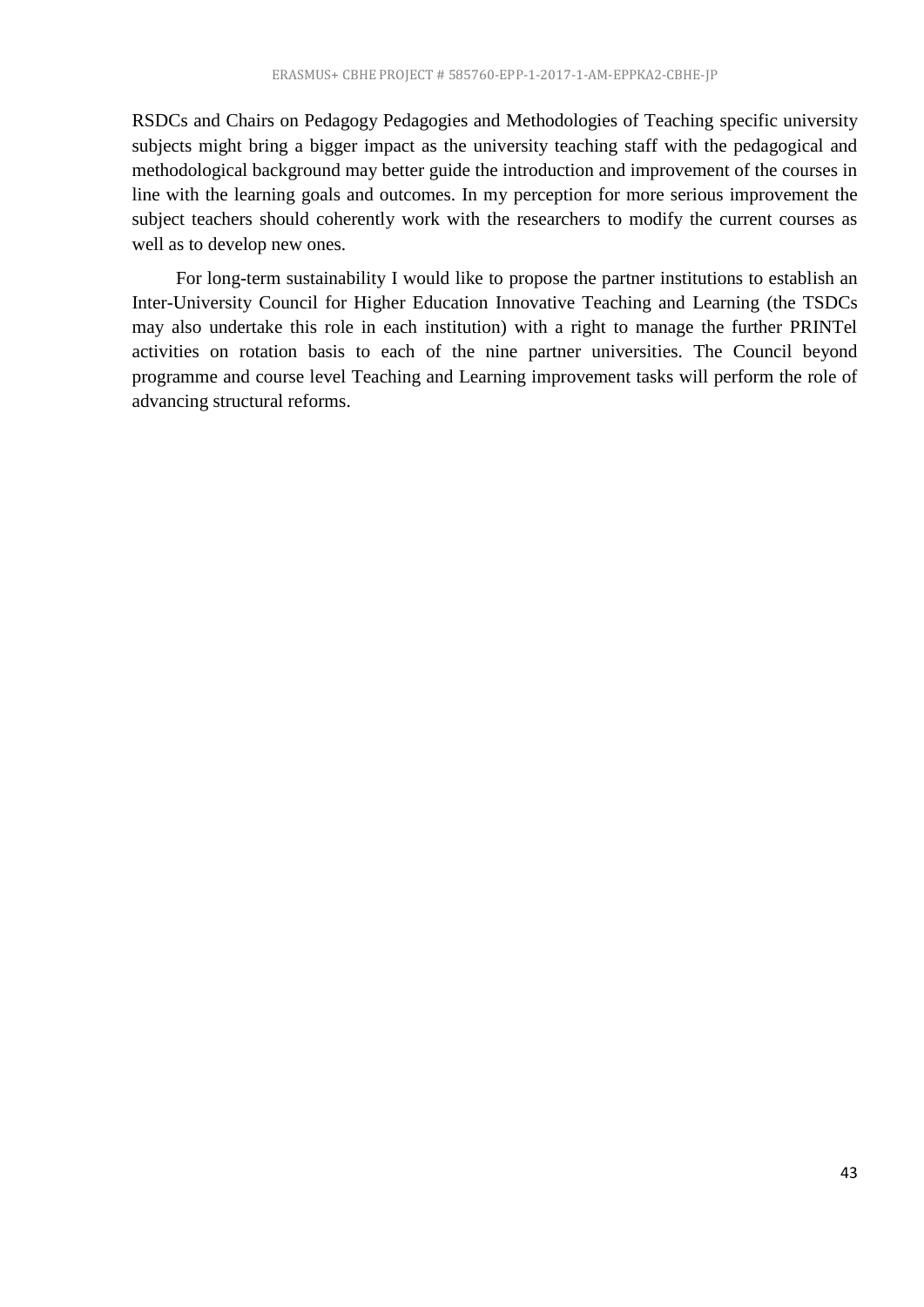# <span id="page-43-0"></span>**Conclusions**

The PRINTel project is one of the most successful projects which was conducted by Armen Budaghyan, and the team of Yerevan State University, and it is one of the most successful project that was carried out in the Eastern Neighborhood Countries. The degree of the professionalism of the manager makes a significant change. It has pushed ahead the institutional, university government and management, and it has also developed relations with other institutions across the continents.

As a final remark I would like to mention that the universities can't control the weather, but they can design and build a ship, and equip it with a leadership team that can navigate the ocean under all types of weather conditions. The universities that became more flexible and skillful at engaging in projects like "PRINTel", learned how to do it with good critical decisions and timing to benefit from all types of the opportunities and make the future of their universities and higher education systems reasonably predictable.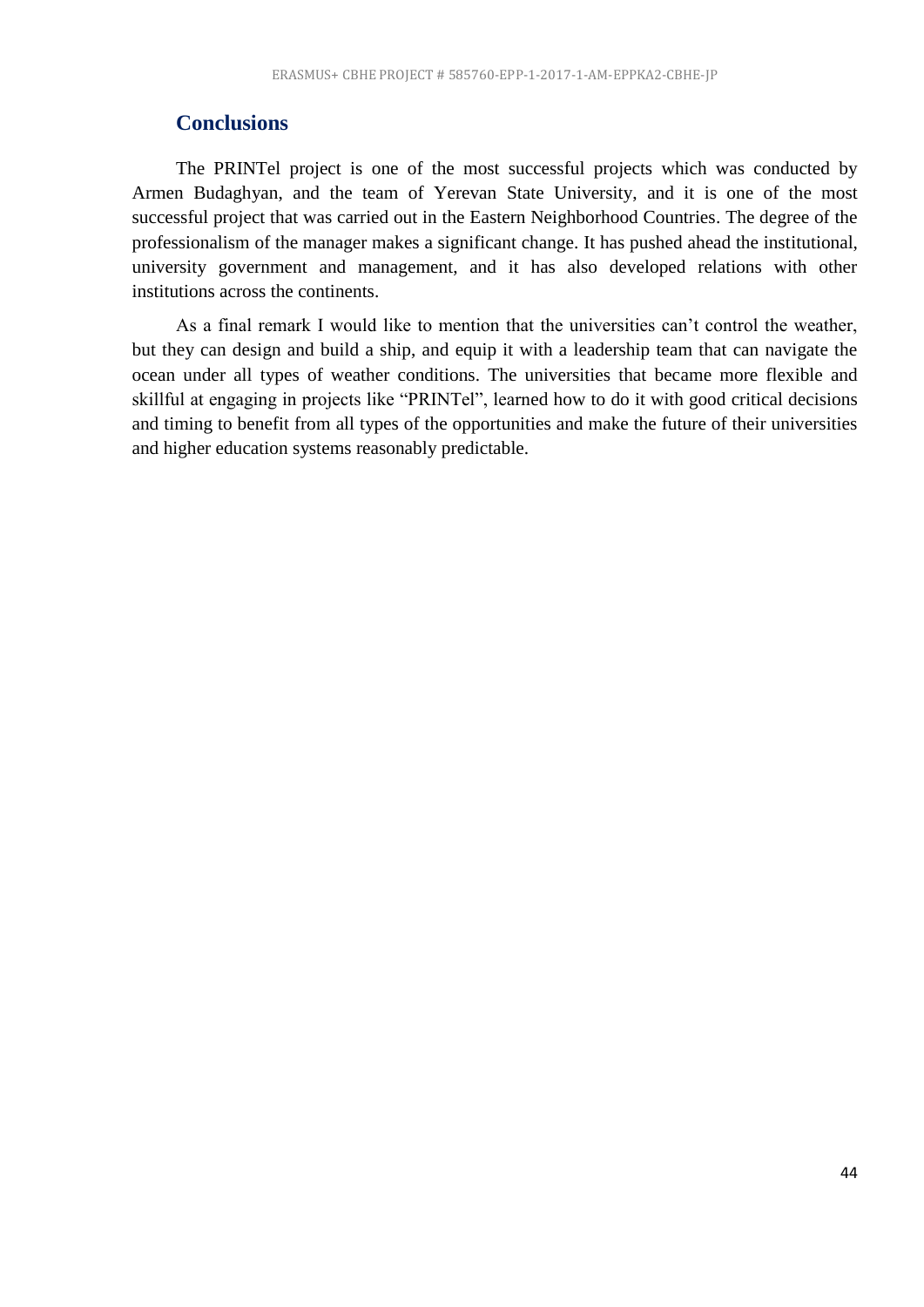# **References and websites**

<span id="page-44-0"></span>Dewey, J. (1939). Creative Democracy - The Task before Us. In *John Dewey and the Promise of America*  (pp. 12–17). Columbus, Ohio: American Education Press. Printel.am

Stefani L., (2008). Planning teaching and learning Curriculum design and development // In Handbook for Teaching and Learning in Higher Education Enhancing Academic Practice Third Edition, pg. 46, [http://passthrough.fw-](http://passthrough.fw-notify.net/download/986359/http:/www.sun.ac.za/english/faculty/arts/Documents/HandbookTeachingLearningHigheEd.pdf)

[notify.net/download/986359/http://www.sun.ac.za/english/faculty/arts/Documents/HandbookTeachingLe](http://passthrough.fw-notify.net/download/986359/http:/www.sun.ac.za/english/faculty/arts/Documents/HandbookTeachingLearningHigheEd.pdf) [arningHigheEd.pdf](http://passthrough.fw-notify.net/download/986359/http:/www.sun.ac.za/english/faculty/arts/Documents/HandbookTeachingLearningHigheEd.pdf)

<https://www.bstu.by/en/en/international/projects-2/printel>

<https://ums.bsu.by/ru/pr/mezhdunarodnye-proekty/erazmus/printel>

<https://www.bstu.by/en/en/international/projects-2/printel>

<https://en.grsu.by/en/international-cooperation/programs-and-projects/item/827-printel.html>

<https://www.youtube.com/channel/UC0sZoEFO7AS7TOcMbPONQPg>

[https://iliauni.edu.ge/en/siaxleebi-8/axali-ambebi-36/international-conference-workshop-of-the](https://iliauni.edu.ge/en/siaxleebi-8/axali-ambebi-36/international-conference-workshop-of-the-printel-project.page)[printel-project.page](https://iliauni.edu.ge/en/siaxleebi-8/axali-ambebi-36/international-conference-workshop-of-the-printel-project.page)

[https://iliauni.edu.ge/en/iliauni/units/developmentoffice/siaxleebi/isu-selected-trainees-for](https://iliauni.edu.ge/en/iliauni/units/developmentoffice/siaxleebi/isu-selected-trainees-for-printel-project.page)[printel-project.page](https://iliauni.edu.ge/en/iliauni/units/developmentoffice/siaxleebi/isu-selected-trainees-for-printel-project.page)

<http://printel.am/uploads/page/pdfs/P4.%20ISU%20TSDC%20Operational%20Plan.pdf>

<http://printel.am/uploads/page/pdfs/am.pdf>

<https://www.vatl.ysu.am/>

<https://www.fh-joanneum.at/en/projekt/printel/>

<https://vsu.am/en/artaqinkaper-en/erazmusplus/printel>

<http://www.ysu.am/international/en=/1531206057>

<https://gtu.ge/Suss/Pdf/PRINTeL%20GTU%20web.pdf>

<https://cbhegrantholders2021.eu/storage/app/media/ebooth4/PRINTeL%20flyer.pdf>

<span id="page-44-1"></span><https://www.sites.google.com/view/printel-kul/project-description/partners>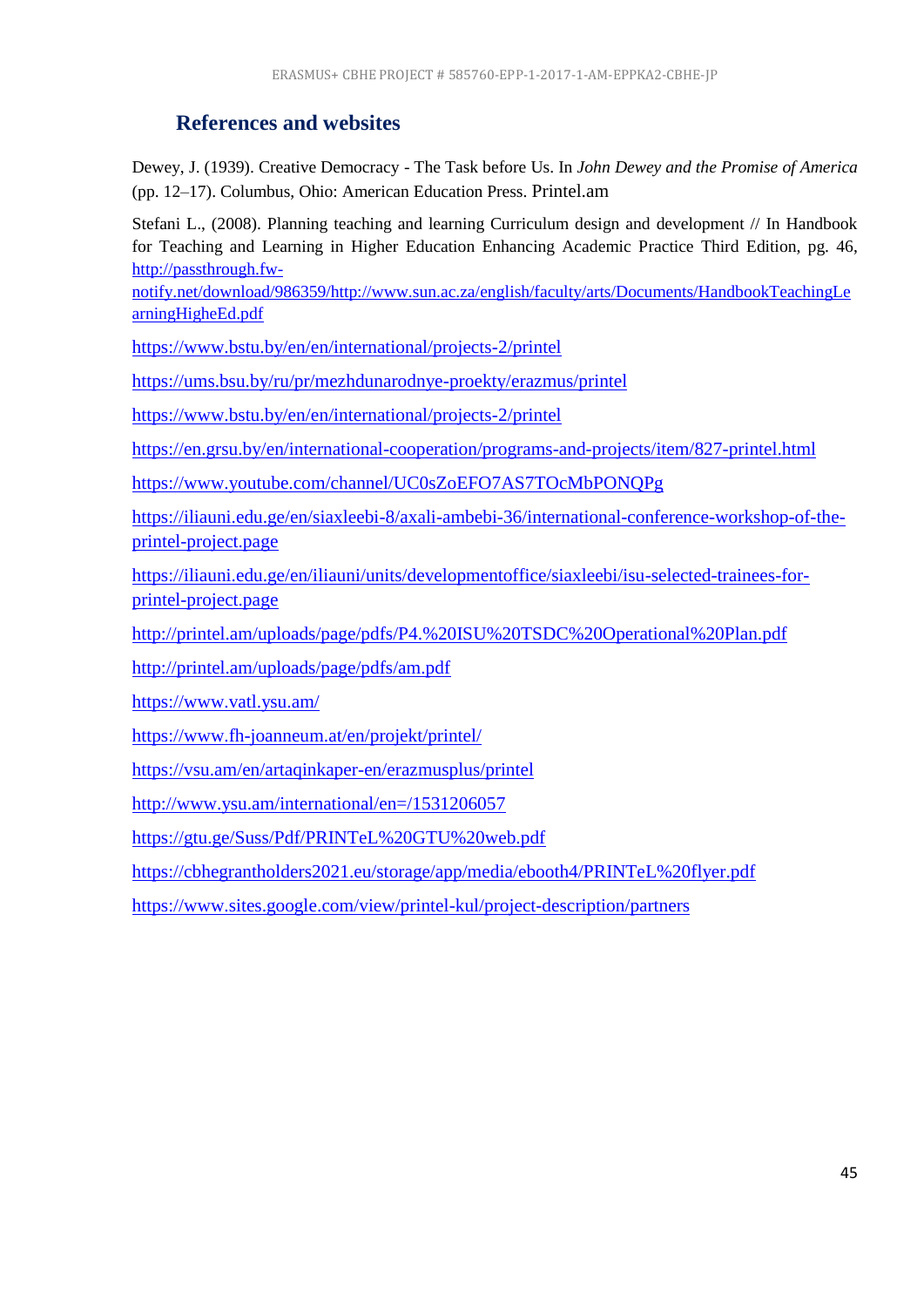# **About the Author**

Lusine Fljyan, Professor, Doctor of Sciences, Vice-Rector of Northern University, Armenia

Professor Doctor at the Chair of Foreign Languages and Literature at Eurasia International University, Armenia

Member of the Armenian National Team of the Erasmus+ Higher Education Reform Experts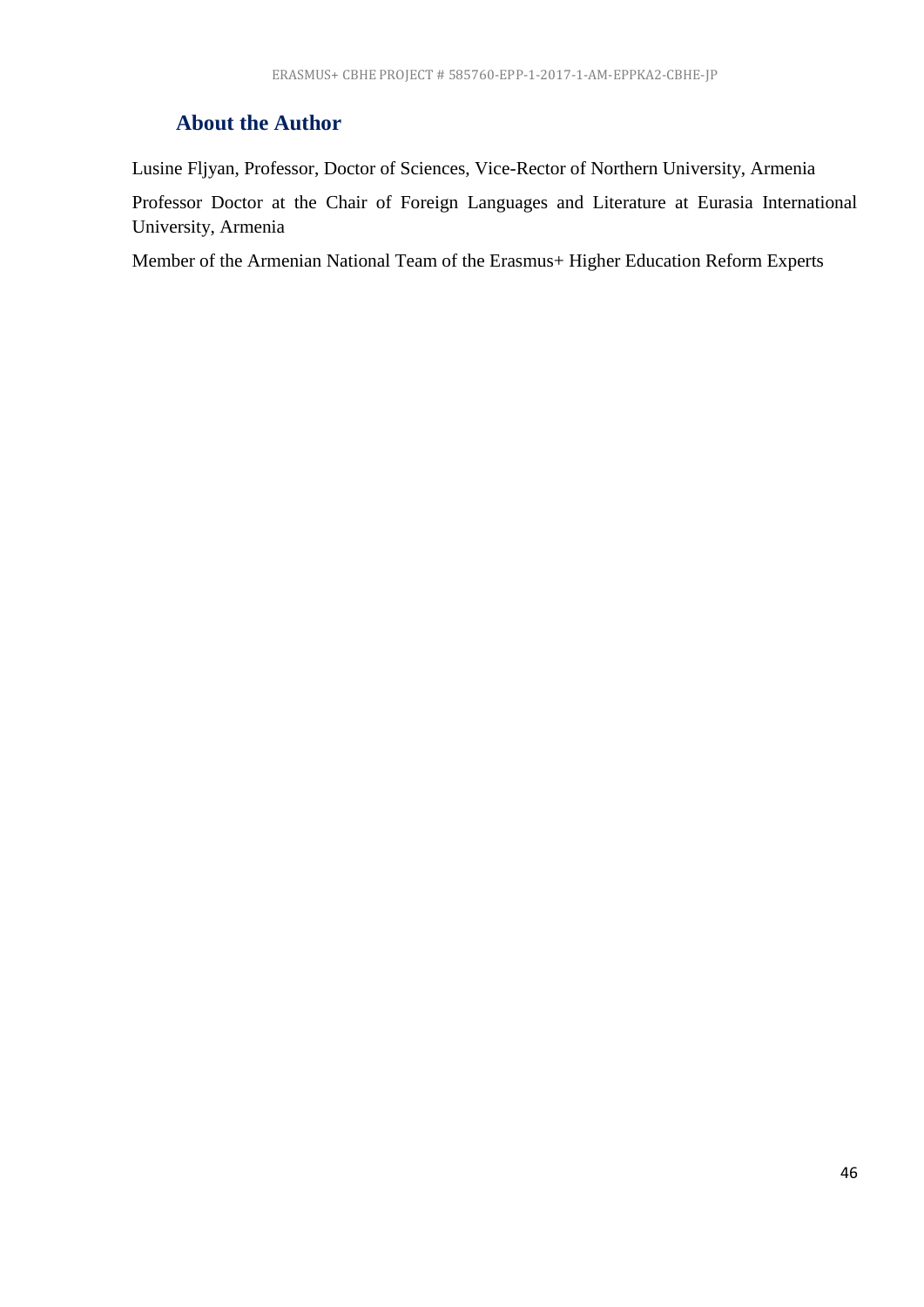# <span id="page-46-0"></span>**Appendix 1. The lists of Interview Participants from Armenia**

**Yerevan State University** (**YSU**, the face-to-face- meeting took place on 01. 10. 2021)

Participants' List

- 1. Armen Budaghyan Printel Project Coordinator, Head of the Quality Assurance Department
- 2. Marie Santurjyan Assistant to Printel Project Coordinator, Associate Professor, Senior Specialist at the Quality Assurance Department
- 3. Artur Avagyan Associate Professor, Information Technologies Educational and Research Center/ Laboratory of New Learning Technologies
- 4. Tigran Sargsyan Associate Professor, Geography and Geology/Service
- 5. Liana Gabrielyan Associate Professor, Chair of Chemistry/Physical and Colloid **Chemistry**
- 6. Nvard Melkonyan Associate Professor, Sociology/Social Work and Social Technologies
- 7. Serob Khachatryan Assistant Professor, Chair of Philosophy and Psychology/History of Philosophy
- 8. Lilit Sargsyan Associate Professor, Romance-Germanic Philology/English language (2nd department)
- 9. Anna Aleksanyan- Pedagogy and Education Development Center/Pedagogy
- 10. Ani Simonyan Assistant Professor, / European and International Law
- 11. Marina Yaghubyan Associate Professor, Vice-Dean, Department of Romance-Germanic Philology/English for Cross-Cultural Communication
- 12. Zhasmen Aghasyan Head of Department of Additional Post-graduate Education
- 13. Armine Khachatryan Head of Professional Development Unit.

**National Polytechnic University of Armenia (NPUA) –** Yerevan, Armenia (the meeting was held on 15 September, 2021 face-to-face at the Digital Centre of NPUA which is partially (alongside other ERASMUS + projects, equipped by the PRINTel technologies. NPUA organized a dissemination event on its participation in various projects on 30 September, 2021, where introduced the project outcomes.

Participants' List:

- 1. Ruben Aghgashyan NPUA project coordinator, Director of the Center for Digital Technologies.
- 2. Artur Zaprosyan Director of TSDC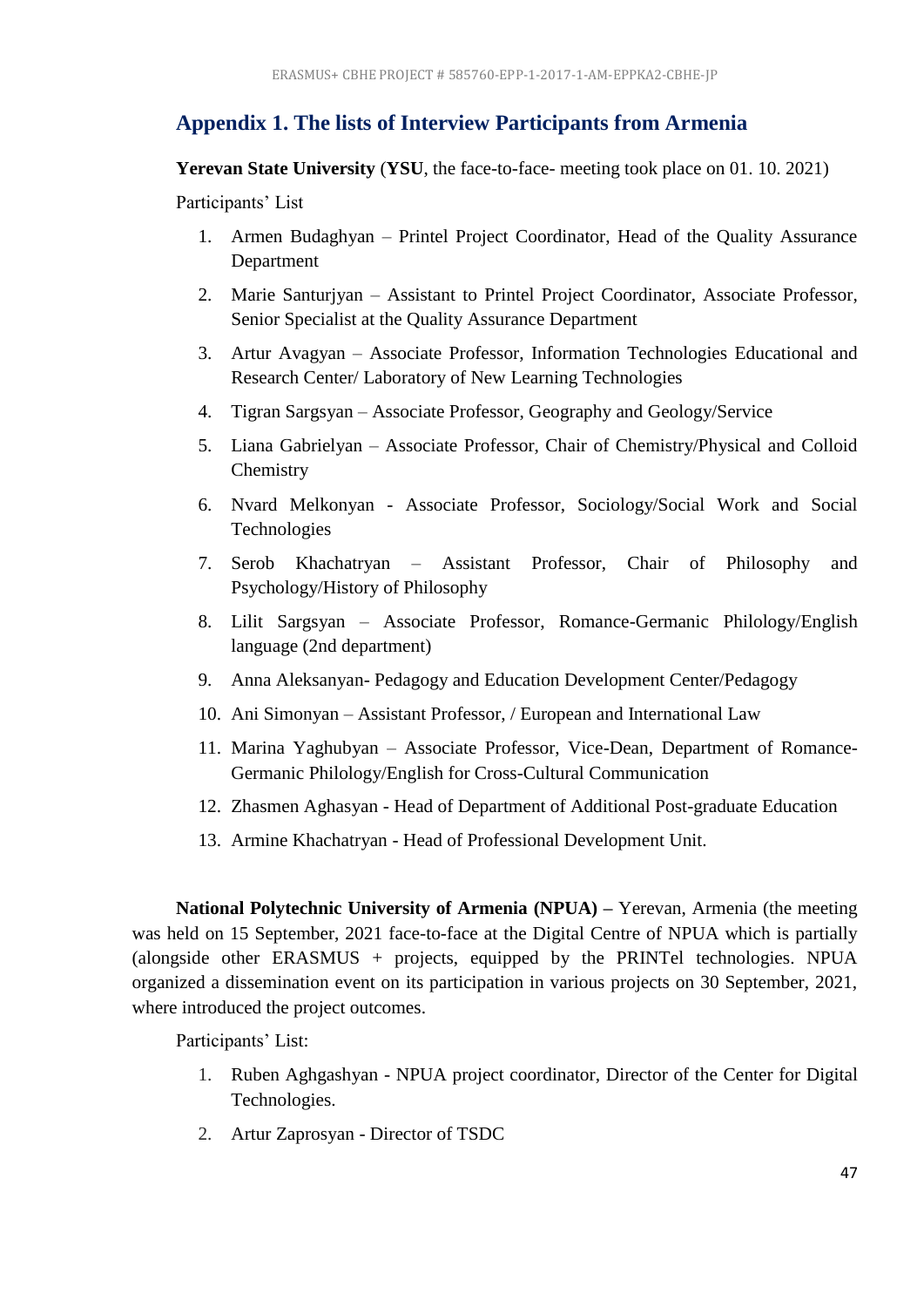- 3. Armen Hovhannisyan Head of Chair of Mining and Environmental Protection
- 4. Gevorg Margarov Head of Chair of Information Security and Software Development Department
- 5. Kristina Khudaverdyan lecturer, Information Security and Software Development Department
- 6. Ella Hovhannisyan lecturer, Information Security and Software Development Department
- 7. Hasmik Hovhannisyan senior specialist, TSDC

**Vanadzor State University after H. Tumanyan (VSU)** – Vanadzor, Armenia (the meeting was held face-to-face on 29 July, 2021)

Participants' List

- 1. Anush Gevorgyan, Coordinator, Head of Education Management Department, Assistant Professor
- 2. Anna Arakelyan Assistant Professor at the Chair of Foreign Languages and Literature;
- 3. Arine Danielyan Assistant Professor at the Chair of Foreign Languages and Literature;
- 4. Kristine Ghazaryan Assistant Professor at the Chair of Economics, Law and Management
- 5. Vanane Mirzoyan Assistant Professor at the Chair of Pedagogy and Psychology
- 6. Hermine Baburyan Assistant Professor at the Chair of Armenian Language and Literature
- <span id="page-47-0"></span>7. Mariya Brutyan – Assistant Professor at the Chair of History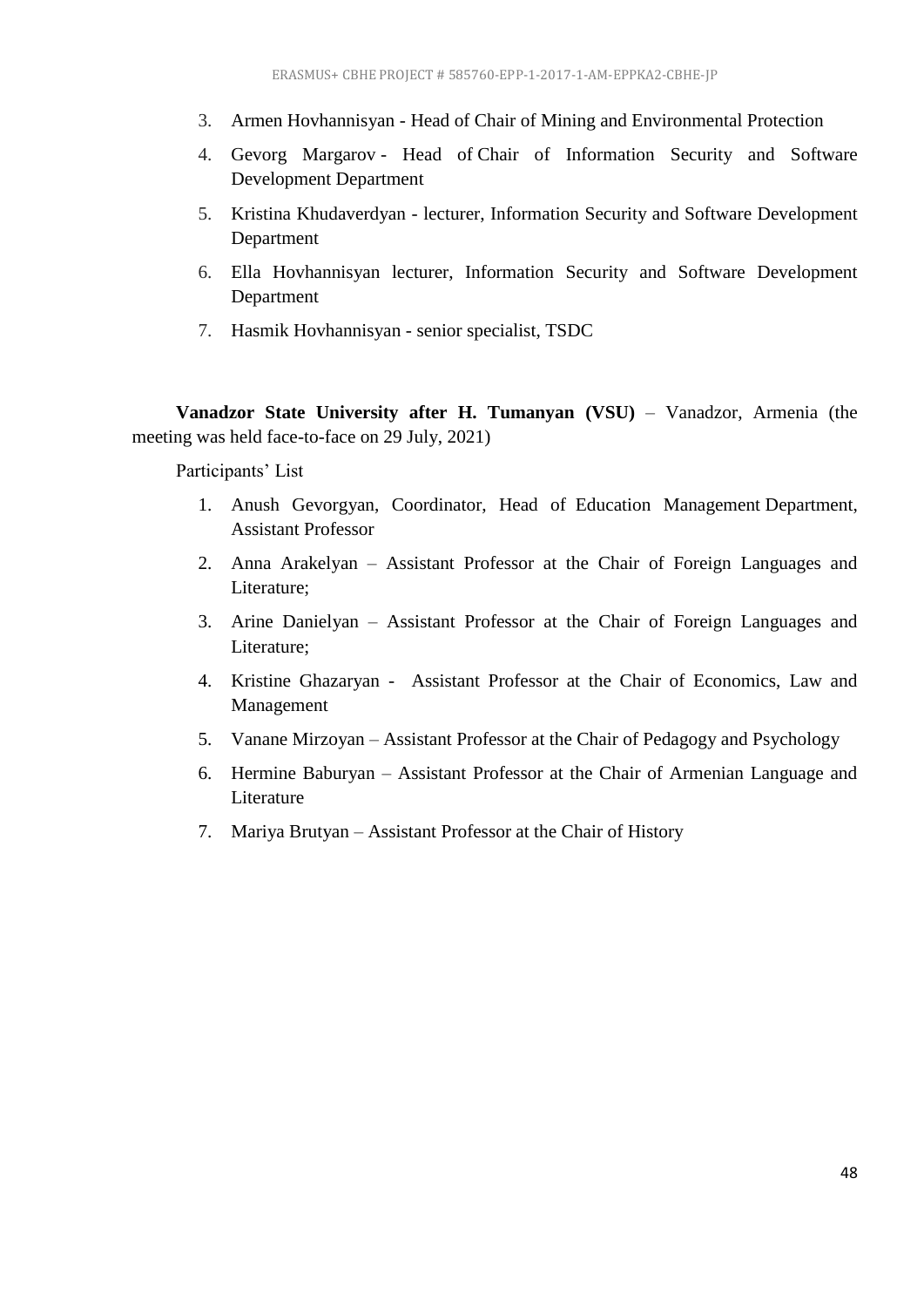# **Appendix 2. The lists of Interview Participants from Georgia**

**Ilia State University, Georgian Technical University and Iakob Gogebashvili Telavi State University -** Georgia (the meeting was held on the jitsi platform on 23 September 2021).

Participants' list

#### **Ilia State University (ISU)**

- 1. Levan Tsagareli, Full Professor, School of Arts and Sciences
- 2. Giga Khositashvili, Full-time Lecturer, School of Arts and Sciences
- 3. Ani Chikhladze, HR chief specialist

#### **Georgian Technical University (GTU)**

- 1. Devi Khvedeliani Professor, Head of International Relations Department
- 2. Nino Zhizhilashvili Assist. Professor, International Relations Department
- 3. Boris Gitolendia Assoc. Professor, Faculty of Transportation and Mechanical Engineering
- 4. Tamari Kupreishvili -Associate Professor, Faculty of Law and International Relations
- 5. Nino Kholaushvili Associate Professor, Faculty of Law and International Relations
- 6. Dali Sekhniashvili -Assoc. Prof., ToT, Faculty of Engineering Economics, Media Technology and Social Sciences
- 7. Darejan Tsutskiridze Assistant Professor Faculty of Engineering Economics, Media Technology and Social Sciences
- 8. Natia Kochladze, Associate Professor, Faculty of Architecture, Urban Planning and Design
- 9. Liza Amilakhvari, Associate Professor, Faculty of Engineering Economics, Media Technology and Social Sciences
- 10. Tamar Loladze, Associate Professor, Faculty of Chemical Technology and Metallurgy

#### **Iakob Gogebashvili Telavi State University (TeSaU)**

- 1. Nino Korinteli Chief Specialist of International Relations Office Project Institutional Coordinator.
- 2. Nino Dzamukashvili Associated Professor- Researcher/trainer.
- 3. Sophio Arsenishvili Invited Professor Researcher/trainer.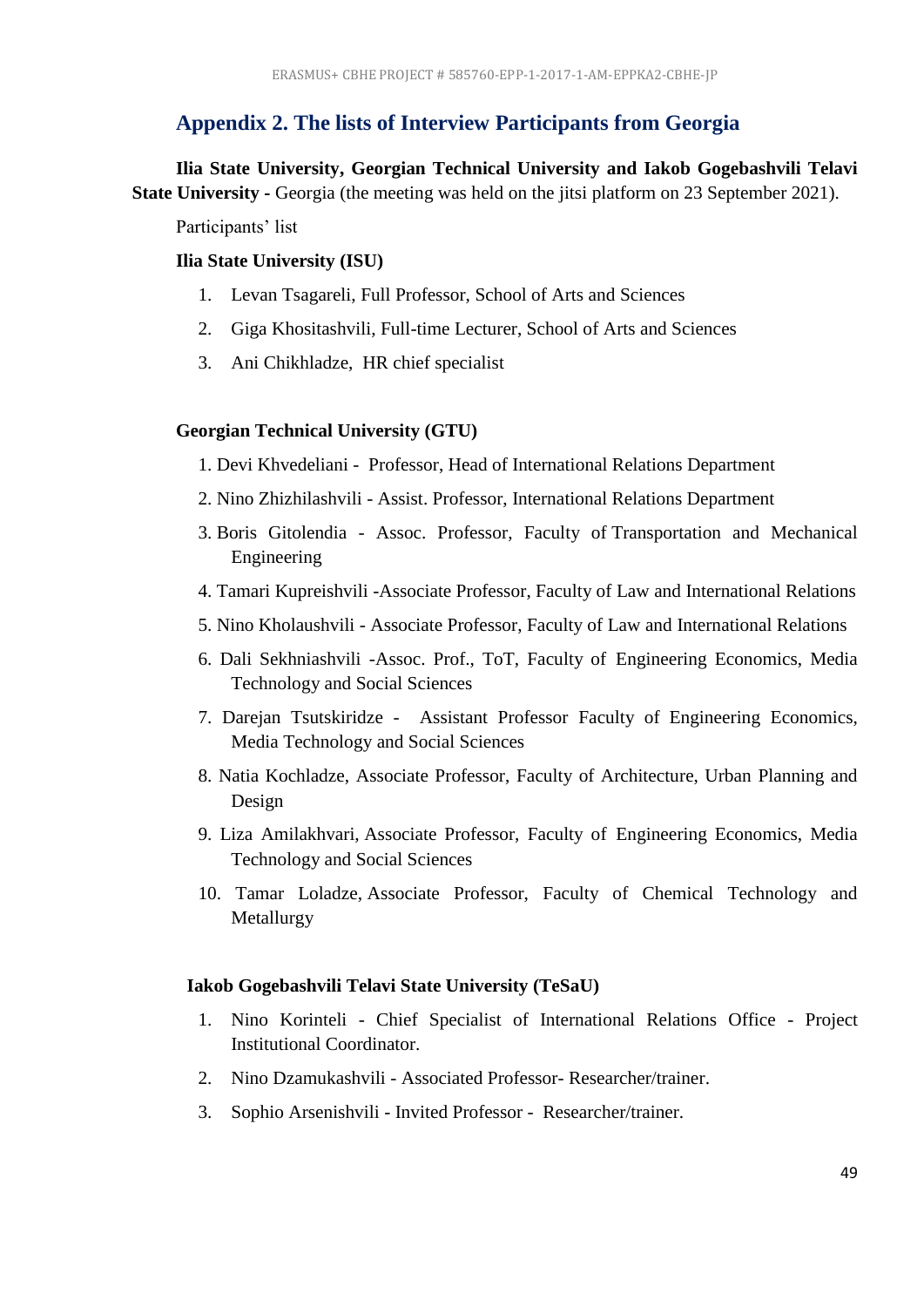# <span id="page-49-0"></span>**Appendix 3. The lists of Interview Participants from Belarus**

**Belarusian State University, Brest State Technical University, Yanka Kupala State University of Grodno** – Belarus (the meeting was held online on 23 September, 2021 on the jitsi platform).

## **Belarusian State University (BSU)**

- 1. Natalia Mantsurova Dean, Faculty of Advanced Training and Retraining
- 2. Konstantin Mulyarchik Associate Professor, Department of Telecommunications and Information Technologies of the Faculty of Radiophysics and Computer Technologies
- 3. Alesia Kuzminava Head of the TV and Radio Department, Faculty of Journalism
- 4. Natallia Sayanava Senior Lecturer, Department of Periodical Press and Web Journalism, the Faculty of Journalism
- 5. Galina Pusenkova Senior Lecturer, Department of English for Natural Sciences, Faculty of Social and Cultural Communications
- 6. Olga Vologina Senior Lecturer, Department of English for Humanities, Faculty of International Relations
- 7. Alla Zankovec Senior Lecturer, Department of the Russian Language, Philological Faculty

## **Brest State Technical University (BrSTU)**

- 1. Natallia Chetyrbock Assistant Professor, Department of World Economy, Marketing, Investment; local coordinator from BrSTU
- 2. Andrei Prarouski Associate Professor, Head of World Economy, Marketing, Investment Department,
- 3. Tatsiana Shalabyta Assistant Professor, Department of Concrete Technologies & Building Materials;
- 4. Pavel Kachurka Assistant Professor, Department of Intelligent Information Technologies;
- 5. Irina Prijmachuk Associate Professor, Department of Accounting, Analysis and Audit

## **Yanka Kupala State University of Grodno (YKSUG)**

1. Darya Shpak – Head of Department, Educational and Methodical Department for Quality Management of Education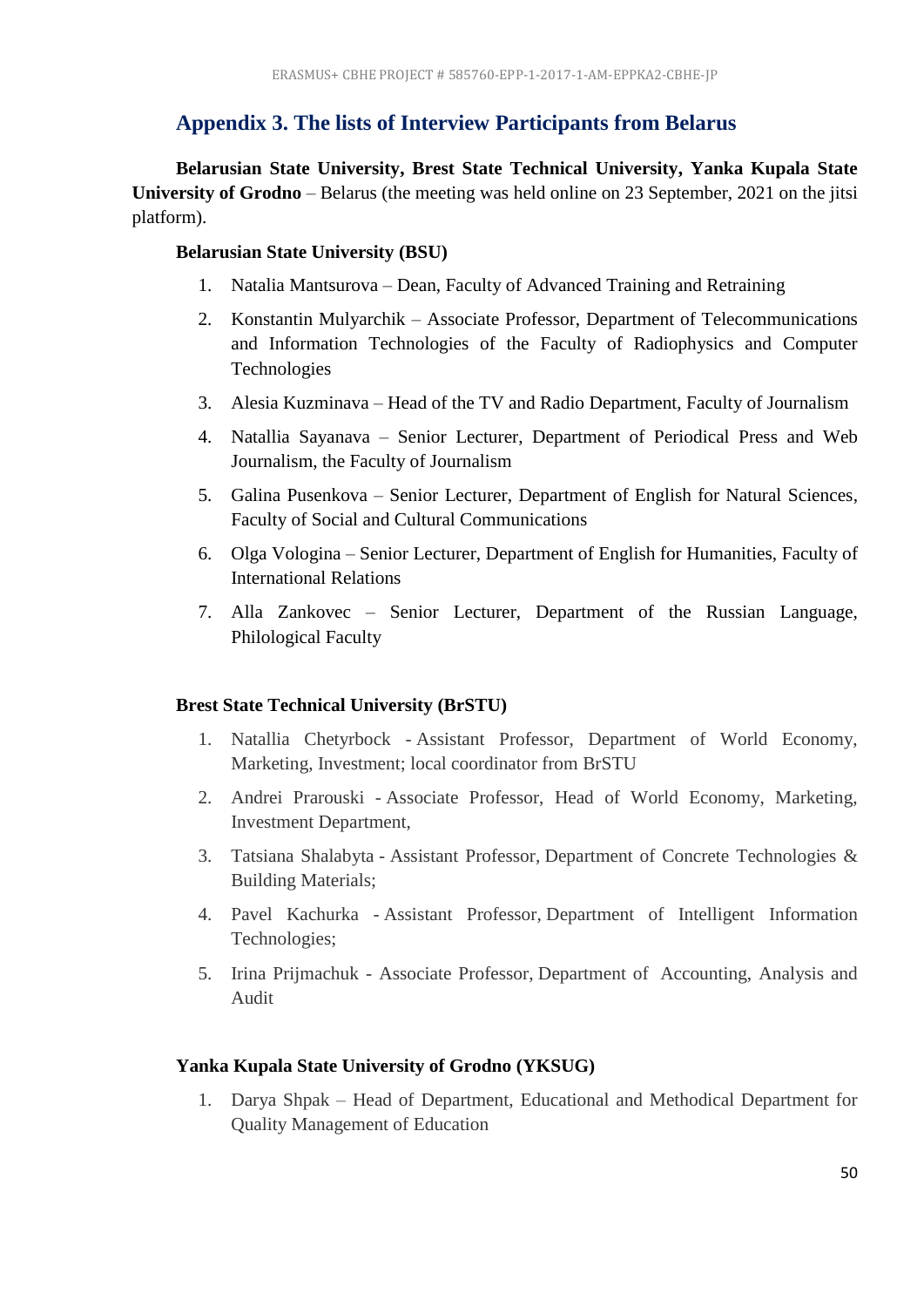- 2. Alesia Bialko Sector Manager, Sector of International Project Activities
- 3. Aleh Kaliaha Head of Laboratory, Educational Innovation Laboratory
- <span id="page-50-0"></span>**4.** Natalya Valko - Assistant Professor, Department of General Physics, Physics and Technology Facult.